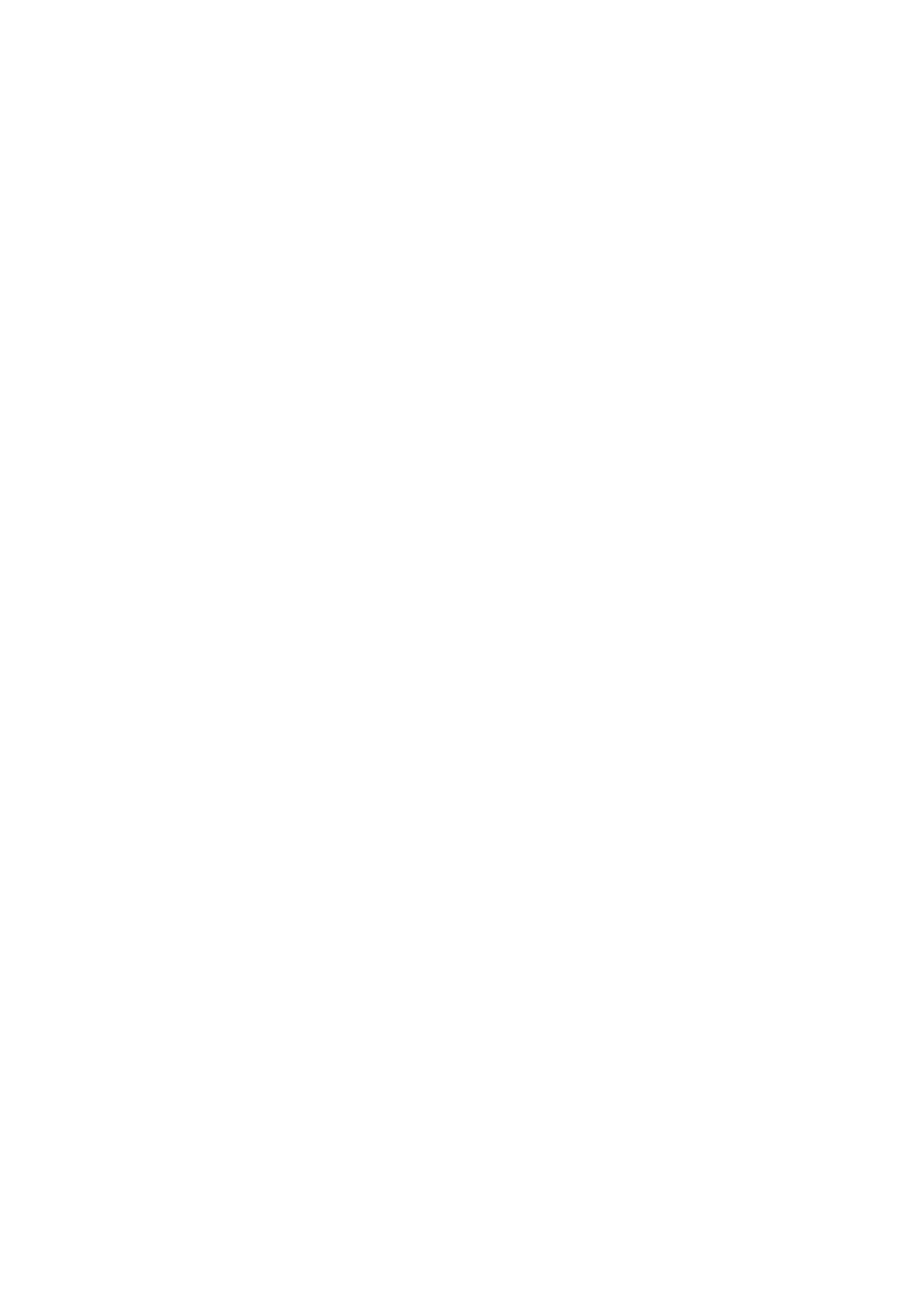# **Contents**

| 1. |                                                                            |                                                                          |  |
|----|----------------------------------------------------------------------------|--------------------------------------------------------------------------|--|
|    | 1.1                                                                        |                                                                          |  |
|    |                                                                            |                                                                          |  |
|    |                                                                            |                                                                          |  |
|    |                                                                            |                                                                          |  |
|    |                                                                            |                                                                          |  |
|    |                                                                            |                                                                          |  |
|    | 1.2                                                                        |                                                                          |  |
|    |                                                                            |                                                                          |  |
|    |                                                                            |                                                                          |  |
|    |                                                                            |                                                                          |  |
|    |                                                                            |                                                                          |  |
|    |                                                                            |                                                                          |  |
|    | 1.3                                                                        |                                                                          |  |
|    |                                                                            | 1.3.1 Japanese Bankers Association (JBA) and other regional bankers'     |  |
|    |                                                                            |                                                                          |  |
|    |                                                                            |                                                                          |  |
| 2. |                                                                            |                                                                          |  |
|    | 2.1                                                                        |                                                                          |  |
|    | 2.2                                                                        |                                                                          |  |
|    |                                                                            |                                                                          |  |
|    |                                                                            |                                                                          |  |
|    |                                                                            | 2.2.3 Recent developments (retail funds transfer services)  282          |  |
| 3. |                                                                            |                                                                          |  |
|    | 3.1                                                                        |                                                                          |  |
|    | 3.2                                                                        |                                                                          |  |
|    |                                                                            | 3.2.1 BOJ-NET Funds Transfer System (BOJ-NET FTS)  283                   |  |
|    |                                                                            | 3.2.2 Zengin Data Telecommunication System (Zengin System) 287           |  |
|    |                                                                            |                                                                          |  |
|    |                                                                            | 3.2.4 Bill and cheque clearing systems (BCCS) / Tokyo Clearing House 292 |  |
| 4. | Systems for post-trade processing, clearing and securities settlement  294 |                                                                          |  |
|    | 4.1                                                                        |                                                                          |  |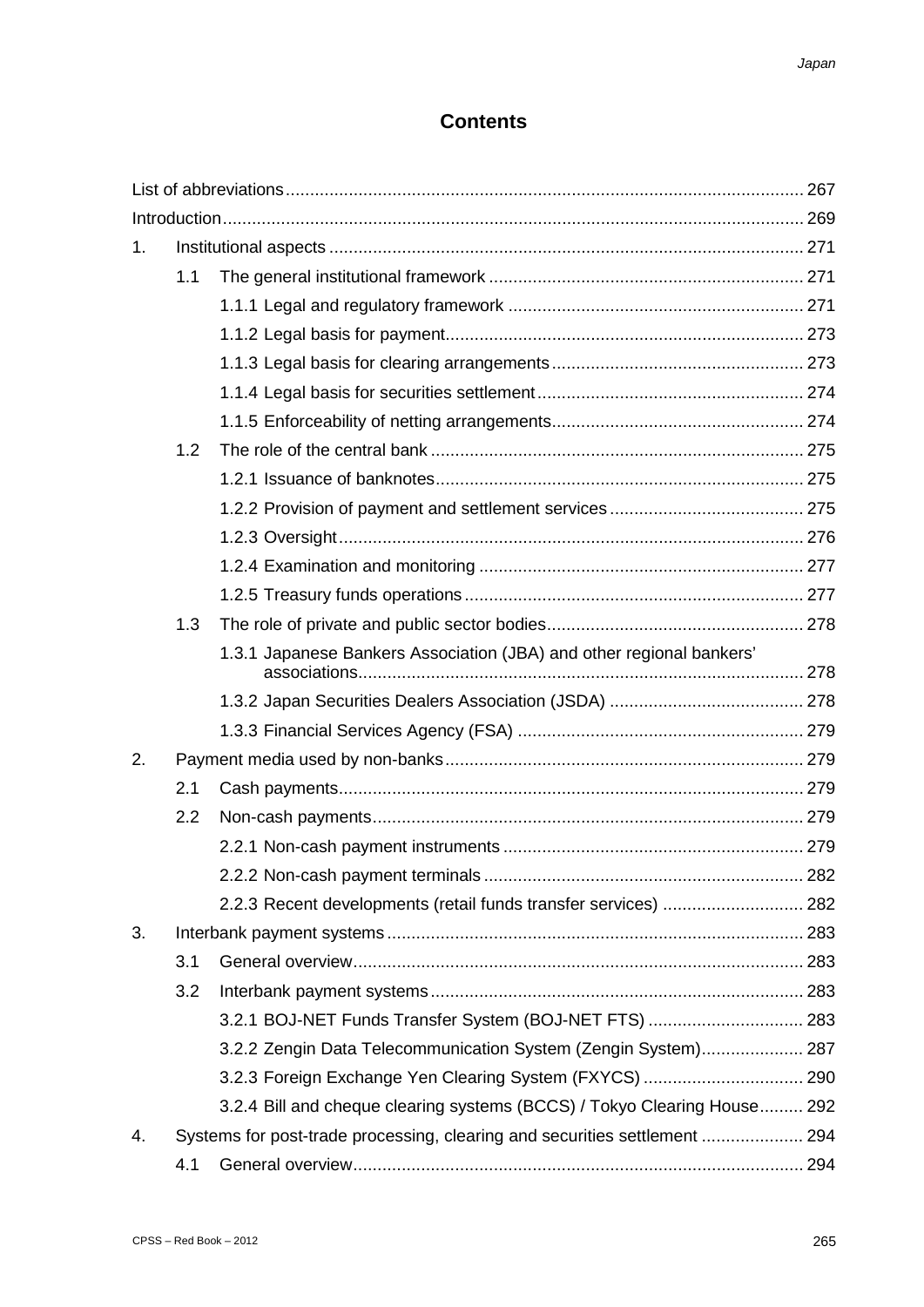|     | 4.2.1 Pre-Settlement Matching System (PSMS) at JASDEC  294    |  |
|-----|---------------------------------------------------------------|--|
| 4.3 |                                                               |  |
|     |                                                               |  |
|     |                                                               |  |
|     | 4.3.3 Japan Government Bond Clearing Corporation (JGBCC)  300 |  |
|     |                                                               |  |
|     |                                                               |  |
| 4.4 |                                                               |  |
|     | 4.4.1 JGB Book-entry System and BOJ-NET JGB Services  307     |  |
|     |                                                               |  |
| 4.5 |                                                               |  |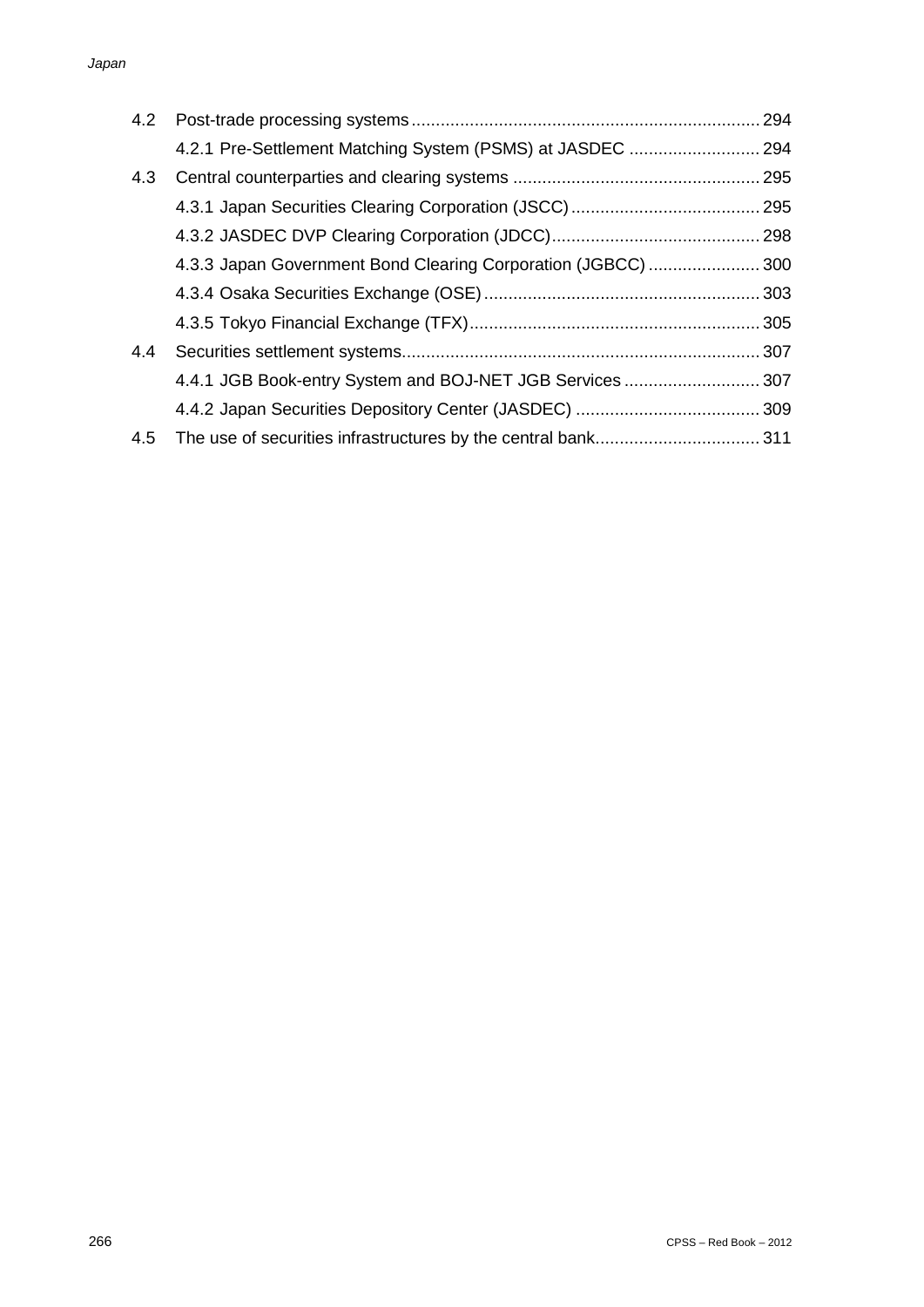# **List of abbreviations**

| <b>Bill and Cheque Clearing System</b>                                                       |
|----------------------------------------------------------------------------------------------|
| Bank of Japan Financial Network System                                                       |
| <b>BOJ-NET Funds Transfer System</b>                                                         |
| Act Concerning Book-entry Transfer of Corporate Bonds,<br><b>Shares and Other Securities</b> |
| <b>Commercial Paper</b>                                                                      |
| <b>Financing Bill</b>                                                                        |
| Financial Instruments and Exchange Act                                                       |
| <b>Financial Services Agency</b>                                                             |
| Foreign Exchange Yen Clearing System                                                         |
| Japan Securities Depository Center                                                           |
| <b>JASDEC DVP Clearing Corporation</b>                                                       |
| Japanese Bankers Association                                                                 |
| Japanese government bond                                                                     |
| Japan Government Bond Clearing Corporation                                                   |
| Japan Securities Clearing Corporation                                                        |
| Japan Securities Dealers Association                                                         |
| Osaka Securities Exchange                                                                    |
| <b>Payment Services Act</b>                                                                  |
| <b>Pre-Settlement Matching System</b>                                                        |
| Queuing and Offsetting Account                                                               |
| <b>Next-Generation RTGS</b>                                                                  |
| Simultaneous Processing of DVP and Collateralisation<br>Account                              |
| Separate Trading of Registered Interest and Principal of<br><b>Securities</b>                |
| <b>Treasury Bills</b>                                                                        |
| <b>Tokyo Bankers Association</b>                                                             |
| <b>Tokyo Clearing House</b>                                                                  |
| <b>Tokyo Financial Exchange</b>                                                              |
| <b>Tokyo Stock Exchange</b>                                                                  |
| <b>Tokyo Stock Exchange Group</b>                                                            |
| Japanese Banks' Payment Clearing Network                                                     |
| Zengin Data Telecommunication System                                                         |
|                                                                                              |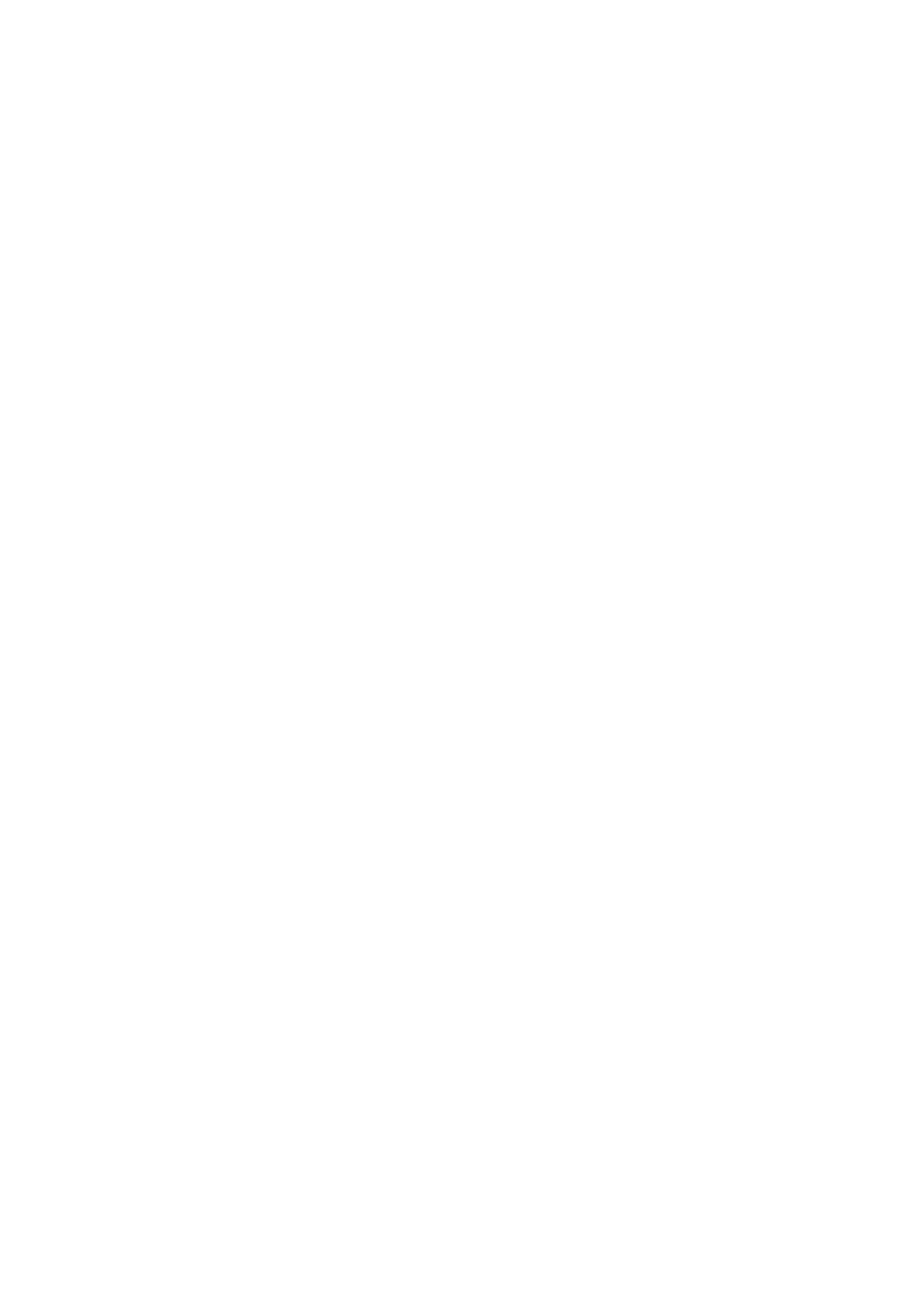# **Introduction**

There are four major interbank payment systems in Japan: (i) the BOJ-NET Funds Transfer System (BOJ-NET FTS); (ii) the Zengin System; (iii) the Foreign Exchange Yen Clearing System (FXYCS); and (iv) the bill and cheque clearing systems (BCCS).

In November 2011, the Next-Generation RTGS (RTGS-XG) project was completed to bring new levels of safety and efficiency to large-value payments in Japan. The project consisted of two pillars: (i) the introduction of liquidity-saving features in the BOJ-NET FTS; and (ii) the migration of large-value payments to settlement on an RTGS basis in the BOJ-NET FTS. Such payments were previously processed by private sector deferred net settlement (DNS) systems, namely, the FXYCS and the Zengin System. As a result of the RTGS-XG project, large-value payments (payments in the BOJ-NET FTS, the FXYCS, and those of JPY 100 million and above in the Zengin System) are now settled on an RTGS basis. As for small-value payments (payments of less than JPY 100 million in the Zengin System and bills and cheques collected through BCCS), the net positions of participating financial institutions that are calculated by these clearing systems are settled in the BOJ-NET FTS.

For securities settlement, there are two major central securities depositories (CSDs) in Japan. The Bank of Japan is responsible for Japanese government bonds (JGBs), and the Japan Securities Depository Center (JASDEC) is responsible for all other securities, including stocks, corporate bonds, commercial paper, municipal bonds, convertible bonds, investment trusts, ETFs and REITs. With the establishment of a uniform securities settlement framework, various categories of these securities were dematerialised in JASDEC, and DVP mechanisms were adopted in a phased approach in the 2000s. To mitigate settlement risk in securities transactions, central counterparties (CCPs) were successively established in Japan after the relevant legislation was amended in 2002. These are (i) the Japan Securities Clearing Corporation (JSCC), which clears for all securities exchanges; (ii) the Japan Government Bonds Clearing Corporation (JGBCC) for JGB clearing; and (iii) the JASDEC DVP Clearing Corporation (JDCC) for the clearing of customer-side transactions in securities settled through JASDEC. In addition, the Tokyo Financial Exchange (TFX) and the Osaka Securities Exchange (OSE) internally clear transactions in listed derivatives, FX derivatives (retail margin trading of FX) and other instruments.

In retail payments, credit cards and e-money are widely used while the use of debit cards remains low. The predominance of cash for small-value payments and the almost complete absence of cheque use by individuals are the prominent features that distinguish payment practices in Japan.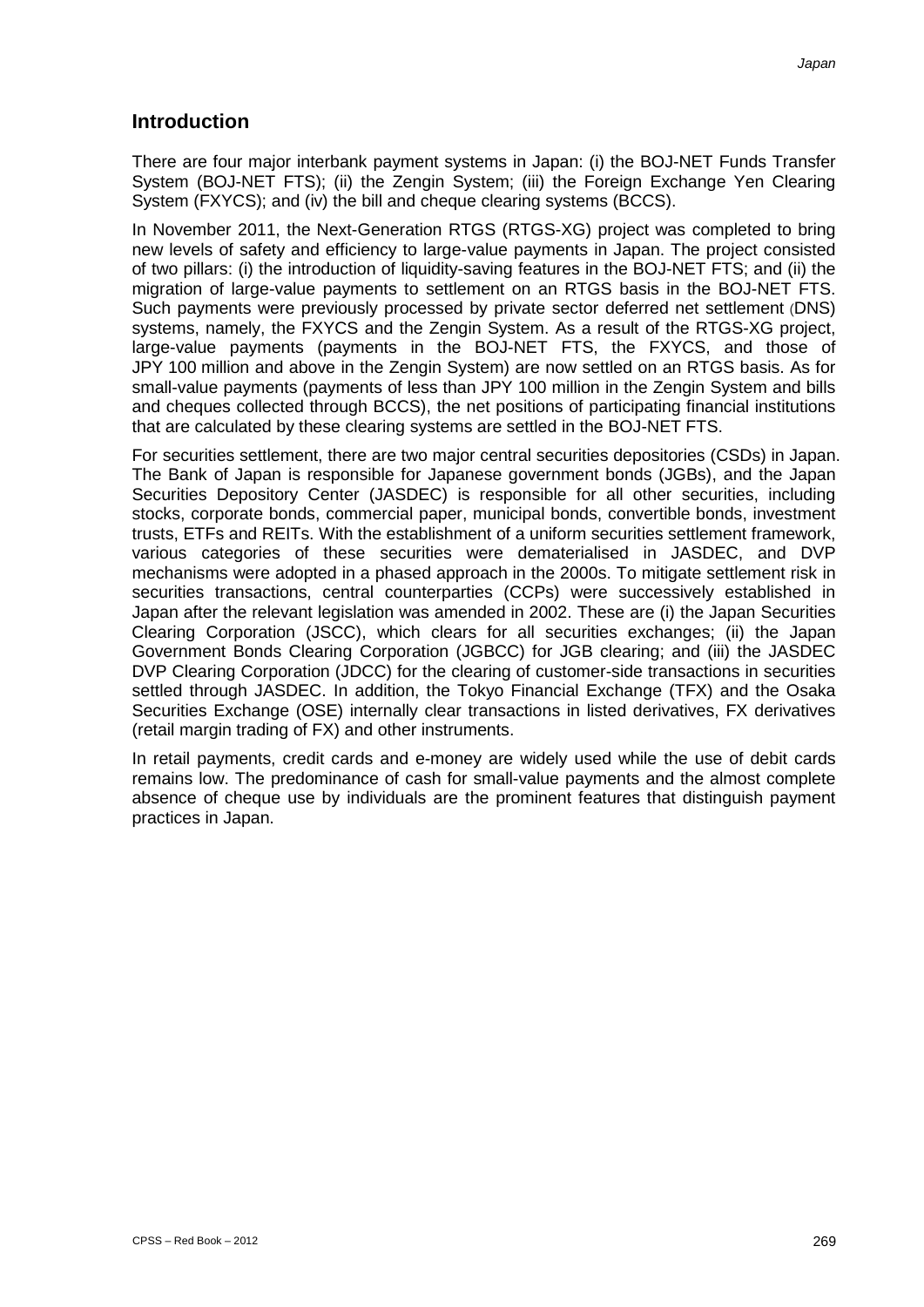

**Overview of payment and settlement systems in Japan**



 $1$  Systems surrounded by the dotted line are not used for all transactions.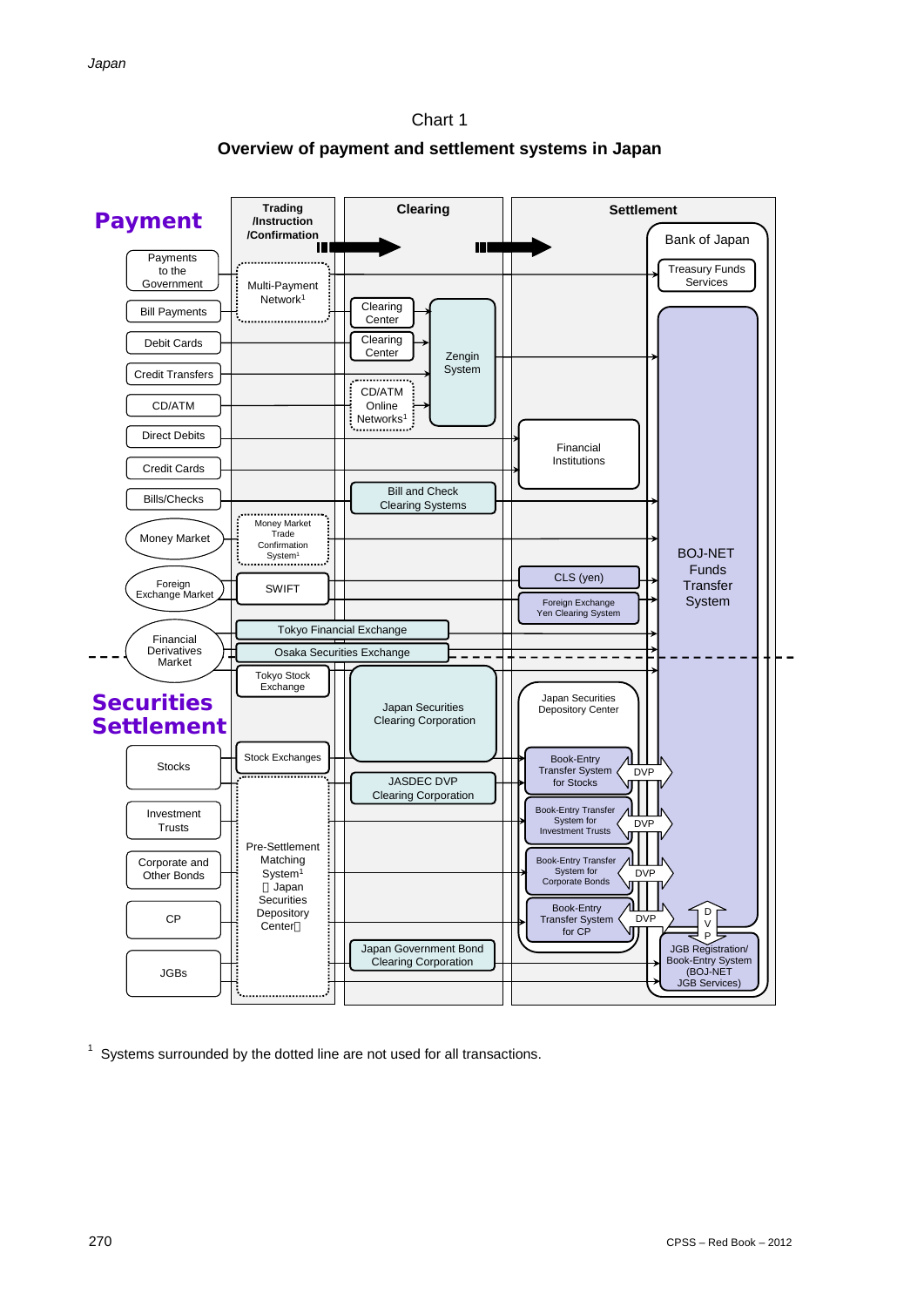# **1. Institutional aspects**

# **1.1 The general institutional framework**

# 1.1.1 Legal and regulatory framework<sup>1</sup>

#### *1.1.1.1 General*

There is no uniform or comprehensive legislation in Japan that governs payment, clearing and securities settlement. Rather, a number of laws combine to form the legal basis for payment, clearing and securities settlement.

# *1.1.1.2 Regulatory authorities*

Most of the relevant laws governing a variety of financial sector matters specify the Prime Minister as the minister in charge. These include regulation and supervision in the areas of payment, clearing and securities settlement. In practice, the Prime Minister delegates authority to the Commissioner of the Financial Services Agency (FSA) based on the provisions of the relevant laws. For example, the FSA is the primary regulatory authority for:

- Deposit-taking services and payment services provided by licensed banks under the *Banking Act*;
- Securities-related services provided by registered financial instruments business operators such as investment firms and licensed banks under the *Financial Instruments and Exchange Act* (FIEA);
- Payment services provided by non-banks and the issuance of prepaid payment instruments under the *Payment Services Act* (PSA).

Together with the FSA, the Minister of Finance is in charge of matters related to JGBs. The Minister of Justice is also responsible for the legal and regulatory frameworks governing the book-entry transfer of securities, because these frameworks constitute a part of civil and commercial law.

#### *1.1.1.3 Central bank*

The *Bank of Japan Act* stipulates that in addition to regular business prescribed by Article 33 such as deposit-taking and funds transfers (the basic business component of the BOJ-NET Funds Transfer System), the Bank of Japan may, with authorisation from the Prime Minister and the Minister of Finance, conduct business (carried out in conjunction with its prescribed regular business) that contributes to the smooth settlement of funds. This includes operation of the Foreign Exchange Yen Clearing System and the JGB Book-entry System. In addition, the Bank of Japan oversees the payment and settlement systems operated by the private sector to achieve its objective as stipulated in Article 1 of the *Bank of Japan Act*, namely, "to ensure smooth settlement of funds among banks and other financial institutions, thereby contributing to the maintenance of the stability of the financial system" (see Section 1.2).

Against the background of the Bank of Japan's role and functions as an overseer of the payment and settlement systems and a provider of settlement accounts to those systems, the Prime Minister can seek the Bank of Japan's opinion, where necessary, before granting or revoking a regulatory licence for, or taking any enforcement action on, an interbank

<u>.</u>

<sup>1</sup> While the official texts of legislation are in Japanese, unofficial English translations are publicly available for some acts on the website operated by the Ministry of Justice, http://www.japanlawtranslation.go.jp/re?=02.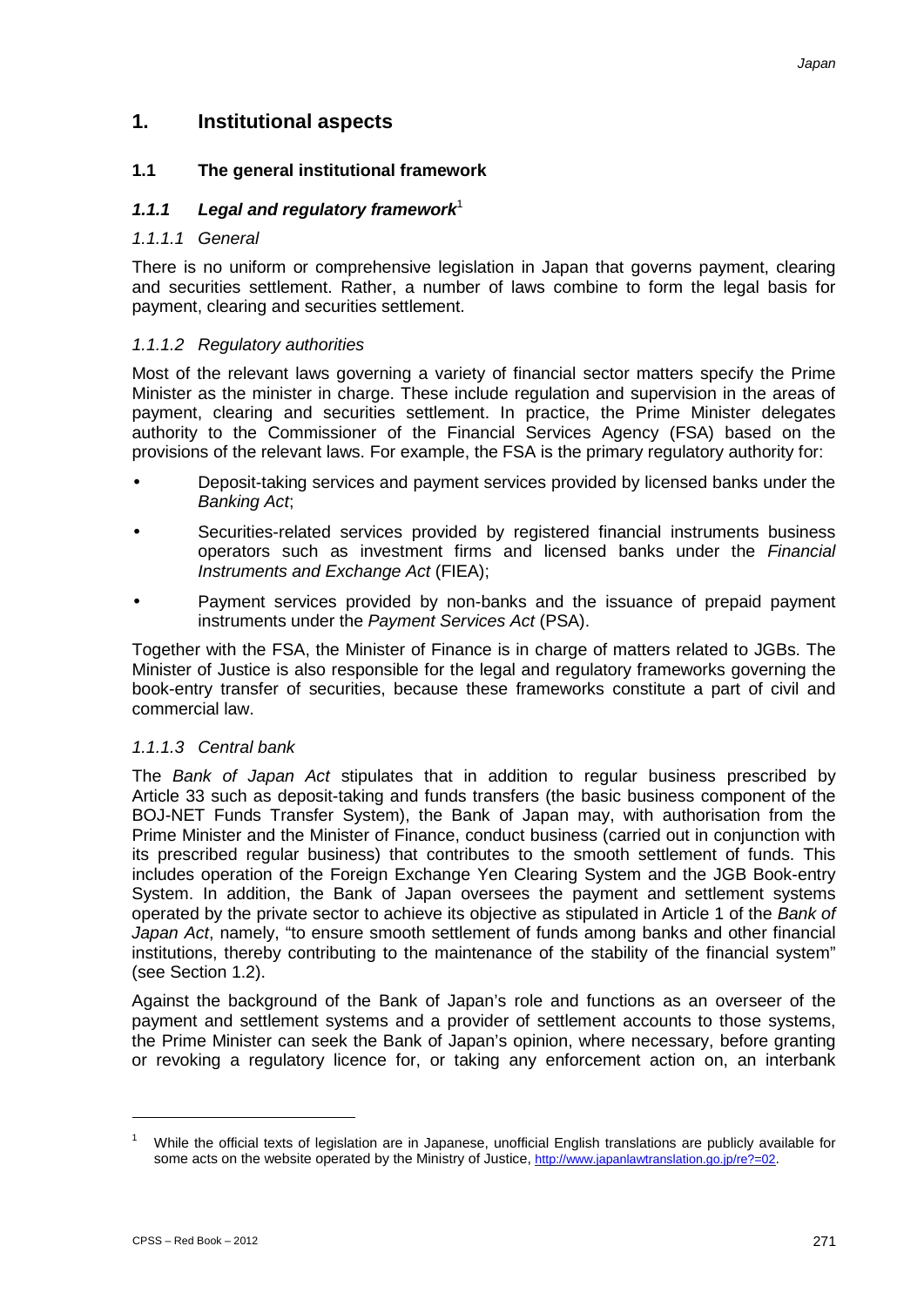payment system or CCP for securities or financial derivatives (collectively referred to as "financial instrument transactions") under the relevant legislation.<sup>2</sup>

# *1.1.1.4 Payment and clearing systems*

The operator of the interbank payment system (ie the Zengin-Net) is regulated and supervised as a licensed interbank payment clearing institution by the Prime Minister under the PSA (see Section 3.2.2.1). Operators of bill and check clearing houses (eg regional bankers' associations) are organised as non-profit incorporated associations.

The regulatory and supervisory framework for CCPs and exchanges is segmented on the basis of the assets underlying transactions. CCPs and exchanges for financial instrument transactions are regulated and supervised as licensed financial instrument clearing institutions (eg the Japan Securities Clearing Corporation) and exchanges (eg the Tokyo Stock Exchange) by the Prime Minister under the FIEA.<sup>3</sup>

The recently amended FIEA enables foreign CCPs to provide clearing services for domestic financial institutions in Japan (i) directly from abroad by obtaining a special licence; or (ii) indirectly by establishing a link with domestic financial instrument clearing institutions authorised as such. Under the amended FIEA, which will come into effect by the end of 2012, the Prime Minister can also require specified types of financial instrument transactions such as OTC derivatives to be centrally cleared by CCPs.

CCPs and exchanges for commodities (eg minerals or agricultural products) and their derivatives transactions are supervised and regulated as licensed commodity clearing organisations and exchanges by the Minister of Agriculture, Forestry and Fisheries and/or the Minister of Economy, Trade and Industry in accordance with the underlying assets under the *Commodity Futures Act*.

CCPs or exchanges can include both financial instruments and commodities in clearing services or trading lists provided they obtain both categories of licenses from the relevant ministers.

# *1.1.1.5 Securities settlement systems and the credit claims transfer system*

CSDs (eg the Japan Securities Depository Center or the Bank of Japan as the JGB Book-entry System operator) are regulated and supervised as designated transfer institutions under the *Act Concerning Book-entry Transfer of Corporate Bonds, Shares and Other Securities* (the Book-entry Transfer Act)(see Sections 1.2.2.2 and 4.4.1.1).

The Book-entry Transfer Act stipulates the categories of account management institution – which include banks, cooperative depository institutions, registered financial instruments business operators, trust companies, insurance companies etc – that are allowed to hold accounts for customers in book-entry transfer systems. Under the Book-entry Transfer Act, the securities holdings of lower-tier participants and those of their customers held by participants must be recorded on the books of upper-tier participants or the CSD on an omnibus basis and separated from their own holdings. Account management institutions are also required under the FIEA to segregate securities and related funds belonging to each customer from their own securities and funds and from those of other customers.

Registrars of lists of electronic credit claim holders are regulated and supervised as designated electronic monetary claim recording institutions under the *Electronically*

<sup>&</sup>lt;sup>2</sup> Article 86 of the Payment Services Act and Article 156-20-23 of the FIEA.

<sup>3</sup> The definition of financial derivatives under the FIEA includes derivative transactions whose underlying assets are securities, currencies, interest rates, or an index thereof.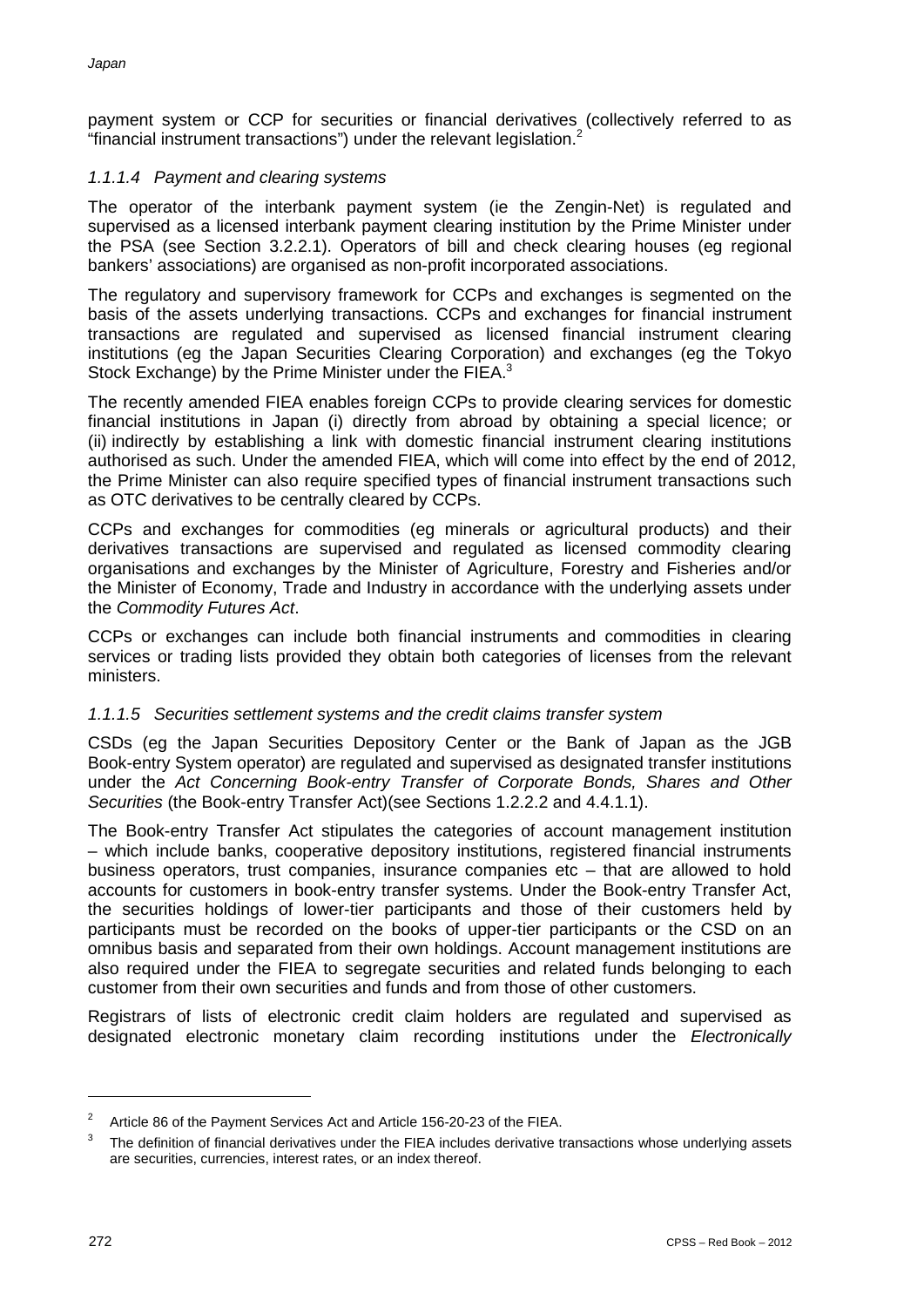*Recorded Monetary Claims Act*, while assignments and pledges of credit claims can also be recorded on the books of public registrars (*tōki-sho*).

# *1.1.1.6 Trade repositories*

Trade repositories (TRs) will be regulated and supervised as designated trade information repository institutions under the amended FIEA due to come into effect by the end of 2012. Financial institutions executing specified types of financial instrument transactions will be required (i) to maintain trade records and make reports to the Prime Minister; or (ii) to provide trade information to TRs. The Prime Minister can gain access to trade records maintained and stored by TRs.

# *1.1.2 Legal basis for payment*

# *1.1.2.1 Payment and deposit-taking services*

There is no specific civil and commercial act in Japan that specifically governs rights and obligations regarding funds transfers other than bills or cheques and deposit account transactions. They are governed by individual contractual relationships and general civil or commercial laws such as the *Civil Code* and the *Commercial Code*. The Japanese Bankers Association provides model agreements regarding payment and deposit account transactions for member financial institutions. Customer protection issues arising from the provision of payment services are handled under the relevant acts, such as the *Banking Act* or the PSA.

With respect to deposit-taking services, the *Capital Subscription Law* stipulates that all deposit-takers must be authorised under other relevant laws. Specifically, only certain categories of institution are allowed to take deposits: for example, banks are allowed to do so under the *Banking Act*, while other types of financial institution such as cooperative depository institutions do so under the respective laws governing them in this regard (eg *shinkin* banks under the *Shinkin Bank Law*).

In the case of financial derivatives, the master agreement established by ISDA is widely referred to among market participants, depending on the type of transaction.

# *1.1.2.2 Means of payment*

Regarding means of payment, banknotes issued by the Bank of Japan and coins issued by the government have the status of legal tender under the *Bank of Japan Act* and the *Unit of Currency and Issuance of Coins Act*, respectively. Paper-based means of payment such as bills and cheques, which utilise deposit accounts for payment, are governed by the *Bill Act* and the *Cheque Act*. In addition, electronically recorded monetary claims can be utilised as electronic means of payment, which are alternatives for promissory notes, under the *Electronically Recorded Monetary Claims Act* (see Section 2.2.1.3).

Debit card services are regulated as a combination of payment services and deposit-taking services, and may be provided by licensed banks or cooperative depository institutions. In contrast, credit card services can be provided by non-banks. Credit card issuers are regulated and supervised as registered money lenders if they provide instalment or revolving loans and/or cash advance services to card holders under the *Instalment Sales Act* or the *Money-Lending Business Act*. The PSA provides the legal basis for prepaid payment instruments, including prepaid cards and chip-based or server-based electronic money, with a focus on the regulatory framework (see Section 2.2).

# *1.1.3 Legal basis for clearing arrangements*

Legislation on clearing services (ie the PSA on interbank payment clearing, the FlEA on financial instrument clearing, and the *Commodity Futures Act* on commodity clearing) provide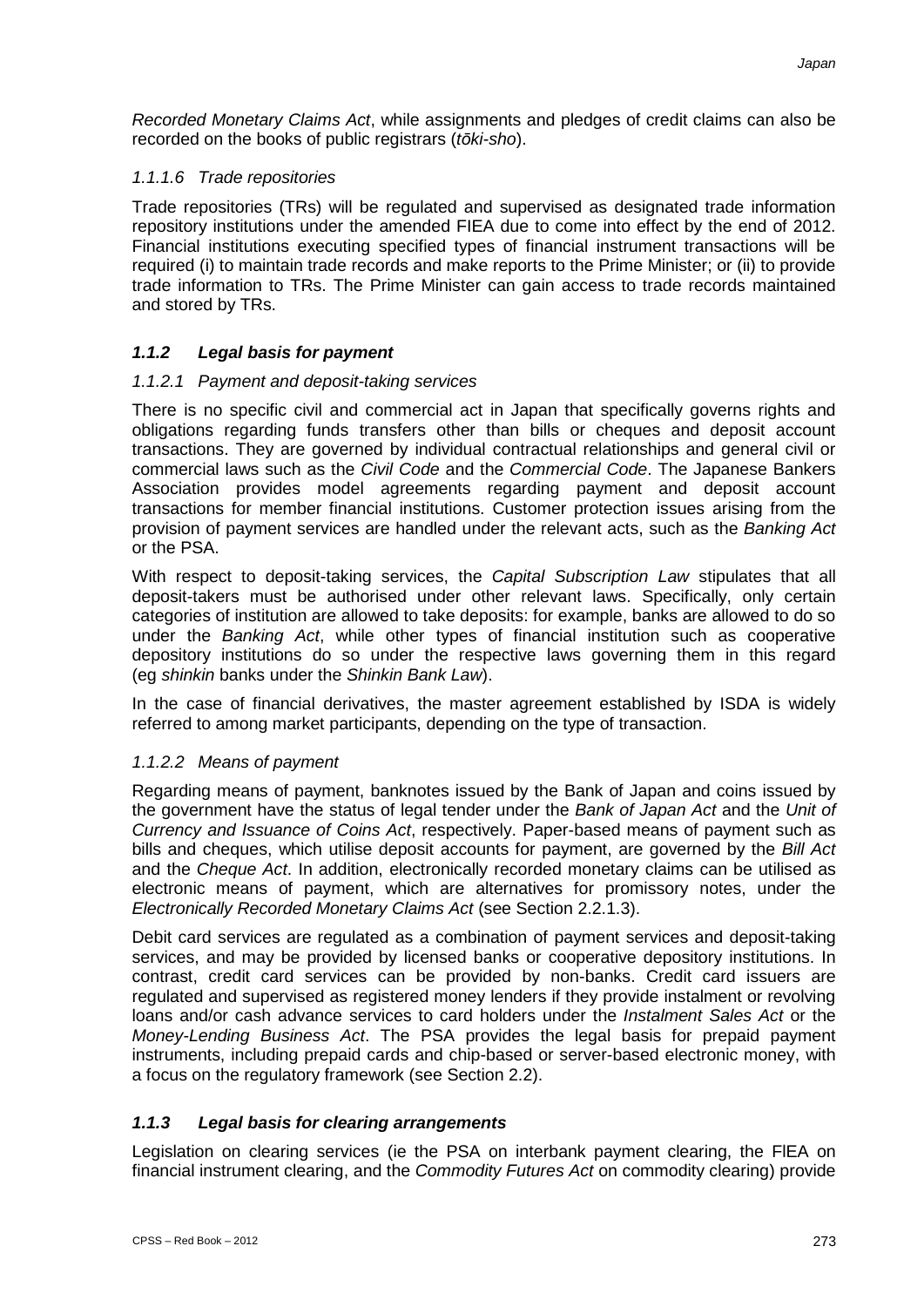the legal basis for an entity to conduct these services. These acts recognise several arrangements as the legal basis for clearing, such as the assumption of obligations<sup>4</sup> and novation.

# *1.1.4 Legal basis for securities settlement*

The Book-entry Transfer Act provides for the dematerialisation of various types of securities including government bonds, corporate bonds, commercial paper, shares, share options, convertible bonds (bonds with share options), beneficial interests in investment funds etc, and facilitates the establishment of multi-tiered book-entry systems for such securities.

Alternatively, corporate bonds, shares, share options or convertible bonds can be dematerialised on the basis of the *Companies Act* provided corporate issuers specify accordingly (i) in the terms and conditions of corporate bonds; or (ii) in their articles of incorporation for shares and share-related securities. In these cases, the names of securities holders are recorded and verified by the company registry for each type of securities.

Rights and obligations regarding the settlement of individual securities are governed by the abovementioned acts. Under these acts and in accordance with general civil or commercial laws, legal title and interests in securities are transferred or perfected via (i) credits and debits to accounts on the books of the CSD and participants for book-entry securities; (ii) changes in the names of securities or credit claim holders on the issuer's registry for other dematerialised securities; or (iii) delivery of certificates for physical securities.

In addition, the Japan Securities Dealers Association provides the model agreement and sets guidelines for outright or repurchase transactions in securities (see Section 1.3.2).

# *1.1.5 Enforceability of netting arrangements*

Payment netting is considered to be a legally enforceable arrangement for counterparties performing their obligations under general civil or commercial laws.

Further, obligation netting (netting by novation) between two counterparties is considered to be legally enforceable even in the event of a counterparty's default under such laws, and also in insolvency proceedings against a counterparty under insolvency laws such as the *Bankruptcy Act*, the *Civil Rehabilitation Act*, and the *Corporate Reorganization Act*.

Closeout netting between two counterparties for contracts with market quotations is legally enforceable in the event of insolvency proceedings against a counterparty under insolvency laws when stipulated in the master agreement. In addition, the *Act on Closeout Netting of Specified Financial Transactions Entered into by Financial Institutions* ensures that closeout netting for specified types of financial transactions (eg financial derivatives, cash-collateralised securities lending and repurchase agreements, foreign exchange forwards and swaps, and collateral transfers for these transactions) between two counterparties is legally enforceable in the event of insolvency proceedings against a counterparty.

Multilateral netting via a CCP is legally effective and enforceable also in insolvency proceedings against a clearing participant. In particular, when a licensed clearing institution or organisation sets out in its business rules procedures for settling outstanding obligations including closeout netting and the disposition of posted collateral, such procedures are

 $\overline{a}$ 

The assumption of obligations is the process by which the CCP interposes itself between two counterparties of a financial transaction and which is stipulated in relevant laws such as the PSA or the FIEA.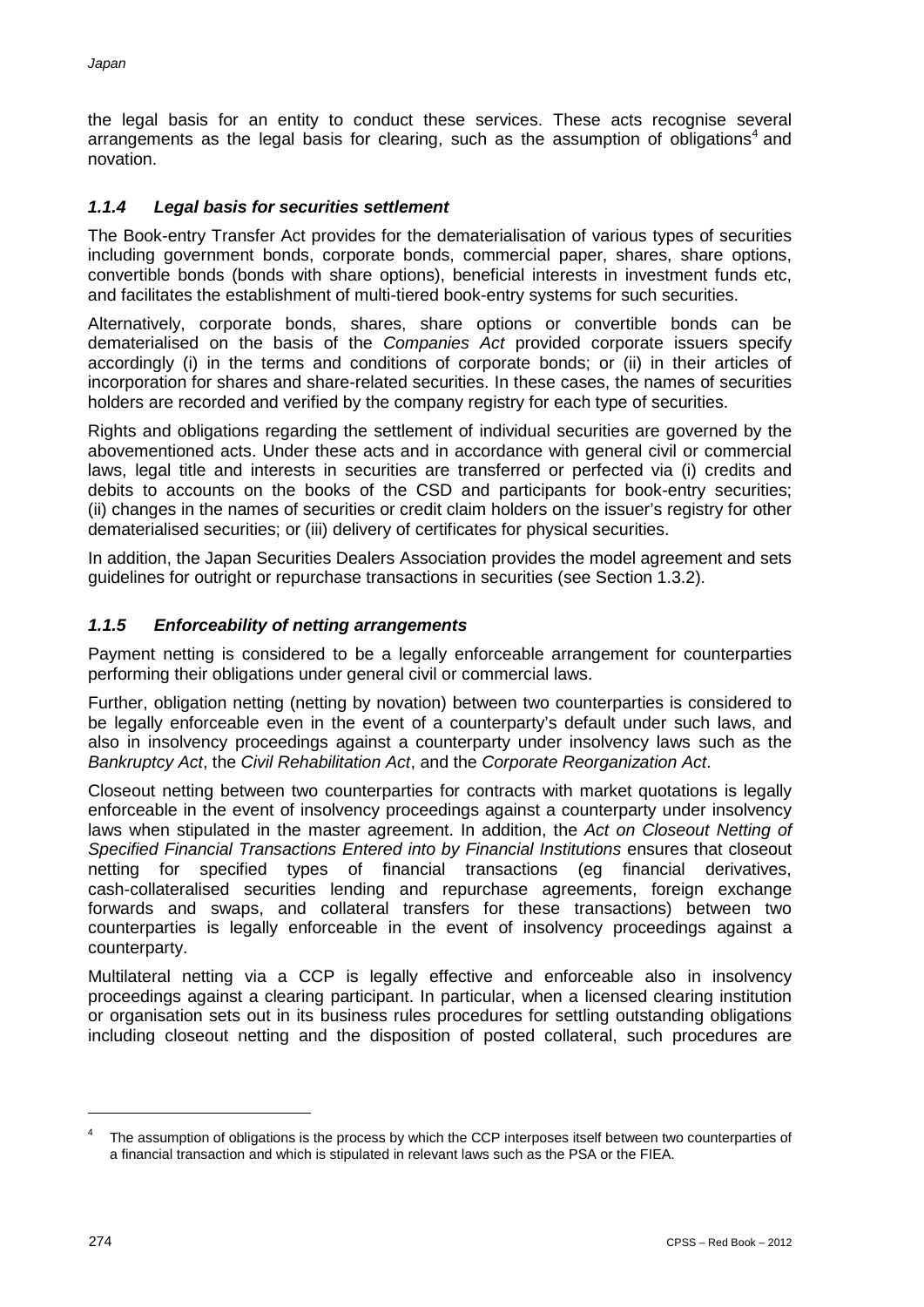legally enforceable even in insolvency proceedings against a clearing participant under the PSA, the FIEA, or the *Commodity Futures Act*.

# **1.2 The role of the central bank**

The Bank of Japan, Japan's central bank, was founded in 1882. Article 1 of the *Bank of Japan Act* stipulates that the Bank of Japan's purposes are to issue banknotes, to carry out currency and monetary control and to ensure the smooth settlement of funds among banks and other financial institutions, thereby helping to maintain the financial system's stability. To these ends, the Bank provides various payment and settlement services such as by providing means of payment (ie banknotes and deposits in current accounts held with the Bank of Japan) and operating the BOJ-NET as the central bank's online payment and JGB settlement system. The Bank of Japan also oversees payment and settlement systems in the private sector. The responsibilities of the Bank of Japan in the field of payments and settlements are explained in the following subsections.

# *1.2.1 Issuance of banknotes*

The Bank of Japan is the sole issuer of banknotes in Japan, and banknotes are given the status of legal tender under the *Bank of Japan Act*. In other words, they must be accepted by any creditor in satisfaction of any debt except when otherwise agreed by both the debtor and the creditor.

In order to prevent counterfeiting and alterations, banknotes embody a variety of security features. Given the surge in the number of counterfeit banknotes detected in recent years, in November 2004, the Bank of Japan began issuing a new series of Bank of Japan notes (10,000, 5,000, and 1,000 yen notes) with state-of-the-art security features. To address counterfeiting on a global basis, the Bank of Japan actively exchanges information and conducts joint studies with foreign central banks.

# *1.2.2 Provision of payment and settlement services*

# *1.2.2.1 Payment through current accounts*

The current account deposits of financial institutions at the Bank of Japan are used for a number of purposes including serving as settlement assets for interbank obligations. At the end of 2010, some 555 institutions, including banks, securities companies and central counterparties, held current accounts with the Bank of Japan. <sup>5</sup> Since 1988, the Bank of Japan has operated an online payment system – the BOJ-NET Funds Transfer System (BOJ-NET FTS) – to process funds transfers between financial institutions through central bank accounts (see Section 3.2.1).

The Bank of Japan provides current account services to financial institutions that meet criteria, first published in 1998, specifying that applicants need to be in sound financial condition in terms of capital adequacy, must have appropriate operational capability, and must enter into a contract with the Bank of Japan under which they agree to undergo on-site examinations conducted by the Bank of Japan based on Article 44 of the *Bank of Japan Act*.

Since the start of 2001, under Article 33 of the *Bank of Japan Act*, the Bank of Japan has provided intraday overdrafts to facilitate the smooth settlement of funds through central bank accounts on an RTGS basis. In 2011, the Bank of Japan completed the Next-Generation

<sup>5</sup> Participants in the BOJ-NET FTS comprise both current account holders with access to the BOJ-NET network (online participants) and those without (offline participants).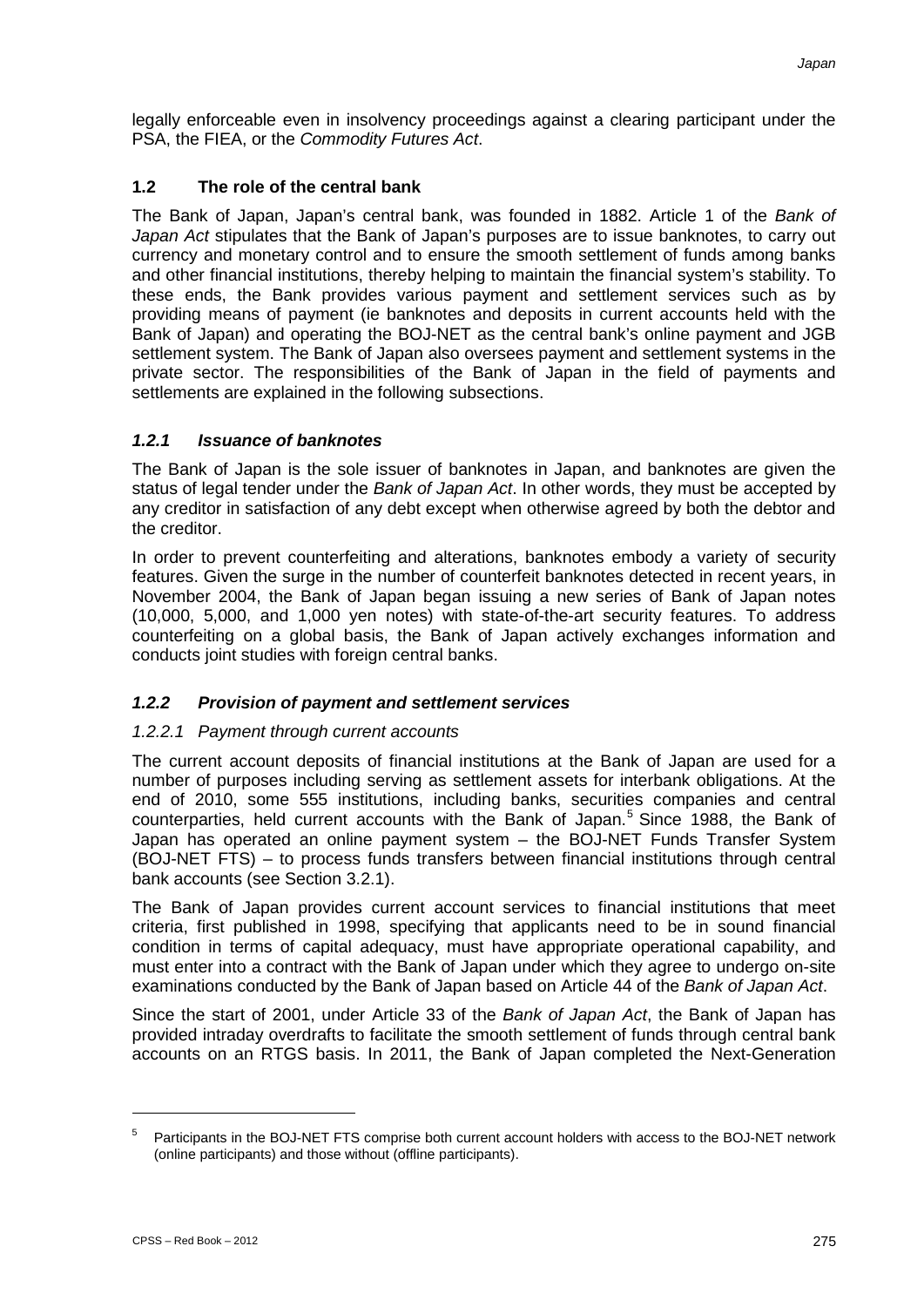RTGS (RTGS-XG) project to bring higher levels of safety and efficiency to large-value payments (see Section 3.1). Separately, in its role as the lender of last resort, the Bank of Japan may extend loans to financial institutions experiencing liquidity constraints under Articles 33, 37 and 38 of the *Bank of Japan Act*.

# *1.2.2.2 Settlement of JGB transactions*

The Bank of Japan has provided JGB registration services since 1906 as the sole registrar under the *Law Concerning Government Bonds*. In 1980, the Bank of Japan established the JGB Book-entry System, in which the Bank of Japan serves as the depository, to promote sound development of the JGB secondary market. In 1990, the Bank of Japan introduced an online system – BOJ-NET JGB Services – to process transfer registrations and book-entry transfers of JGBs.

The legal framework for the JGB settlement system was amended in 2003. The Bank of Japan abolished the previous JGB settlement system based on private laws such as the *Civil Code* and *Commercial Code*, as well as on contractual agreements between the Bank of Japan and system participants. It then started a new system based on the Book-entry Transfer Act, thereby achieving full dematerialisation of JGBs.

With these changes in the legal framework, several new obligations and schemes have been introduced. <sup>6</sup> However, the fundamental functions of the JGB settlement system remain unchanged, so that rights in JGBs continue to be evidenced by balances recorded on the books and are transferred by crediting and debiting the accounts on these books (see Sections 1.1.1 and 4.4.1).

The Bank of Japan sets the admission requirements for participants in the JGB Book-entry System with a view to further enhancing the system's administrative transparency. These requirements specify that system participants need to be in a sound financial condition in terms of capital adequacy and to have appropriate operational capability.

# *1.2.3 Oversight*

The Bank of Japan oversees payment and settlement systems operated by the private sector to ensure the safety and efficiency of payment and settlement arrangements in Japan.

The Bank of Japan's oversight focuses on the following types of private sector payment and settlement systems: (i) payment systems; (ii) securities settlement systems; and (iii) central counterparties. The Bank of Japan oversees payment systems to ensure safety and efficiency because the systemic risk posed by payment systems is a potential threat to the stability of the financial system and the overall economy. The Bank of Japan also oversees securities settlement systems and central counterparties on the grounds that these systems also present a systemic risk similar to that of payment systems. These systems are closely interrelated with payment systems, as they are used not only to transfer and/or clear securities and other financial products, but also include related rules and contracts for the transfer of funds provided against securities and other financial products. Although payment arrangements are needed to increase the safety and efficiency of these systems, such

If the book-entry transfer institution (CSD) or an account management institution (CSD participants) for the JGB settlement system records, for some reason, amounts larger than the correct amounts of JGBs ("overbooking"), the overbooking problem must be resolved so that the total amount of JGBs recorded in the system matches the actual outstanding amount of book-entry JGBs issued. In addition, an investor protection trust scheme was introduced to compensate retail investors for any loss or damage they suffer in the event an account-keeping institution becomes insolvent before fulfilling its obligations to resolve an overbooking problem.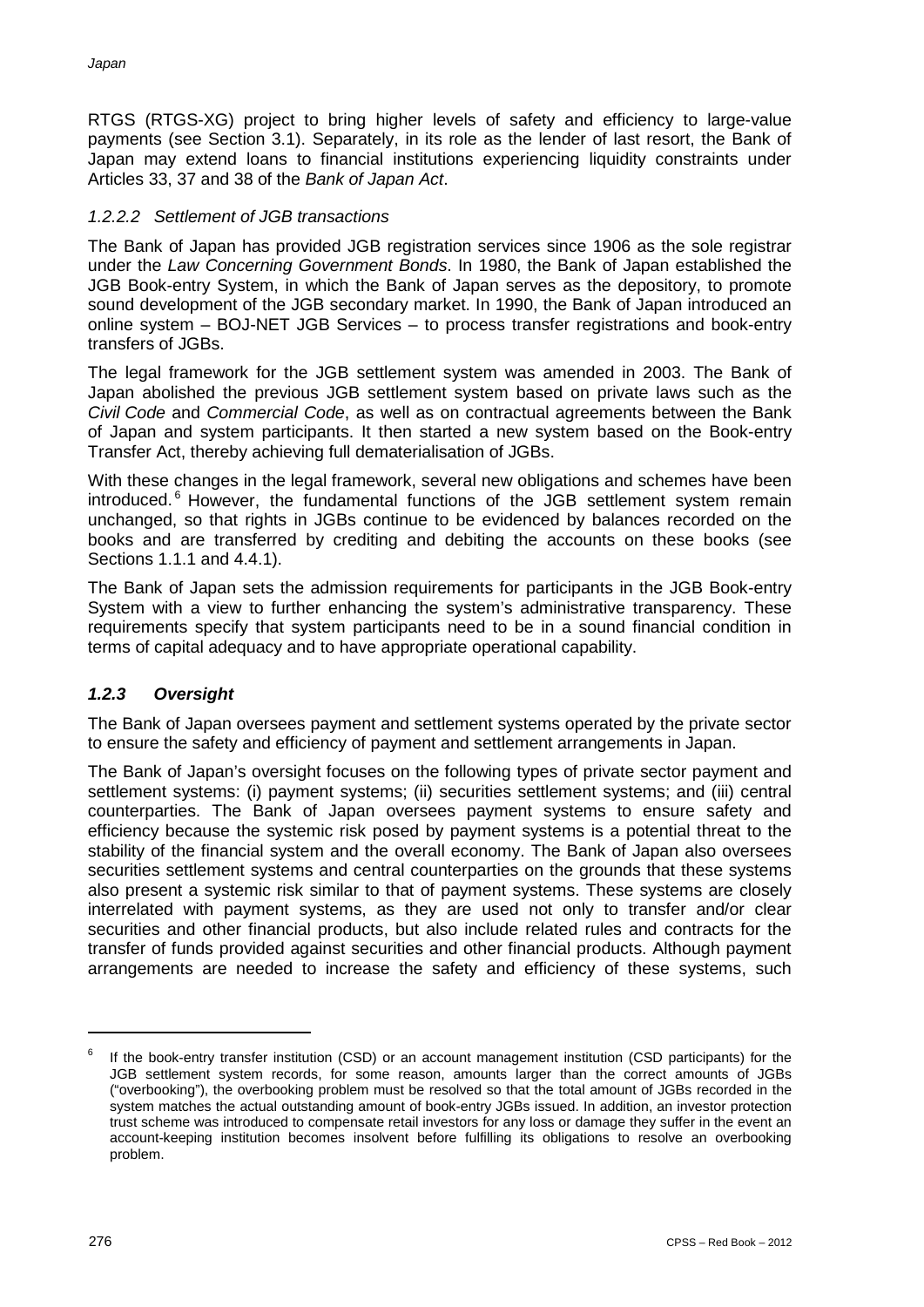arrangements give rise to systemic risk whereby disruptions in any one system can cause subsequent settlement failures in other interrelated payment systems.

The intensity of the Bank of Japan's oversight is commensurate with the size and characteristics of the risks posed by individual payment and settlement systems subject to the Bank of Japan's oversight. The Bank of Japan has a particular focus on "systemically important payment and settlement systems". Such systems, should they fail to perform as expected, could have a significant impact not only on payment and settlement systems but also on the wider financial system and the economy as a whole. Whether or not a payment and settlement system is systemically important is determined based on the following combination of factors: (i) value and number of transactions settled; (ii) number and types of system participants; (iii) characteristics of transactions settled; (iv) availability of alternative systems or payment instruments; (v) interdependencies with other systems; and (vi) relationship with the Bank of Japan.

For systems determined to be systemically important, the Bank of Japan exercises oversight by monitoring such systems, assessing them against its safety and efficiency objectives and, where necessary, inducing changes. For systems determined to be less systemically important, the Bank of Japan exercises oversight mainly by monitoring such systems in order to gain an overview of overall payment and settlement arrangements in Japan.

The Bank of Japan's oversight primarily focuses on payment and settlement systems located in Japan. However, the scope of the Bank of Japan's oversight covers offshore yen payment systems that could have a significant impact on the safety and efficiency of payment arrangements in Japan. Determining whether an offshore yen payment system has the potential to have a significant impact depends on a combination of factors including the value and volume of yen payment transactions processed by the system and the degree of interdependency between the offshore payment system and domestic payment systems. The Bank of Japan participates in the cooperative oversight of CLS and SWIFT in cooperation with other central banks.

In 2010, the Bank of Japan's Policy Board adopted and released the "*Policy on Oversight of Payment and Settlement Systems*" and the "*Policy on Oversight of Offshore Yen Payment Systems*". These policies updated the relevant policy published in 2002 with the aim of providing greater clarity on the Bank of Japan's oversight objectives and policy, while taking into account various issues including recent changes surrounding payment and settlement systems.

# *1.2.4 Examination and monitoring*

The Bank of Japan conducts on-site examinations and off-site monitoring of financial institutions that hold current accounts with it. When making an on-site examination, in addition to analysing the institution's asset quality and profitability, the Bank of Japan evaluates the reliability and security of its computer systems and the management of settlement risks arising from participation in payment and settlement systems or from the provision of settlement services to other financial institutions. Off-site monitoring also covers issues associated with settlement activities, including financial institutions' management of their daily liquidity needs and the total value of securities eligible as collateral for credit extended by the Bank of Japan. These monitoring functions also help the Bank of Japan to fulfil a number of its other duties including the conduct of monetary policy and ensuring the smooth functioning of the overall payment and settlement system.

# *1.2.5 Treasury funds operations*

On behalf of the central government, the Bank of Japan receives and disburses treasury funds pursuant to the *Bank of Japan Act* and the *Public Accounting Law*, as well as handling JGB-related services such as issuance, and payment of principal and interest. For example,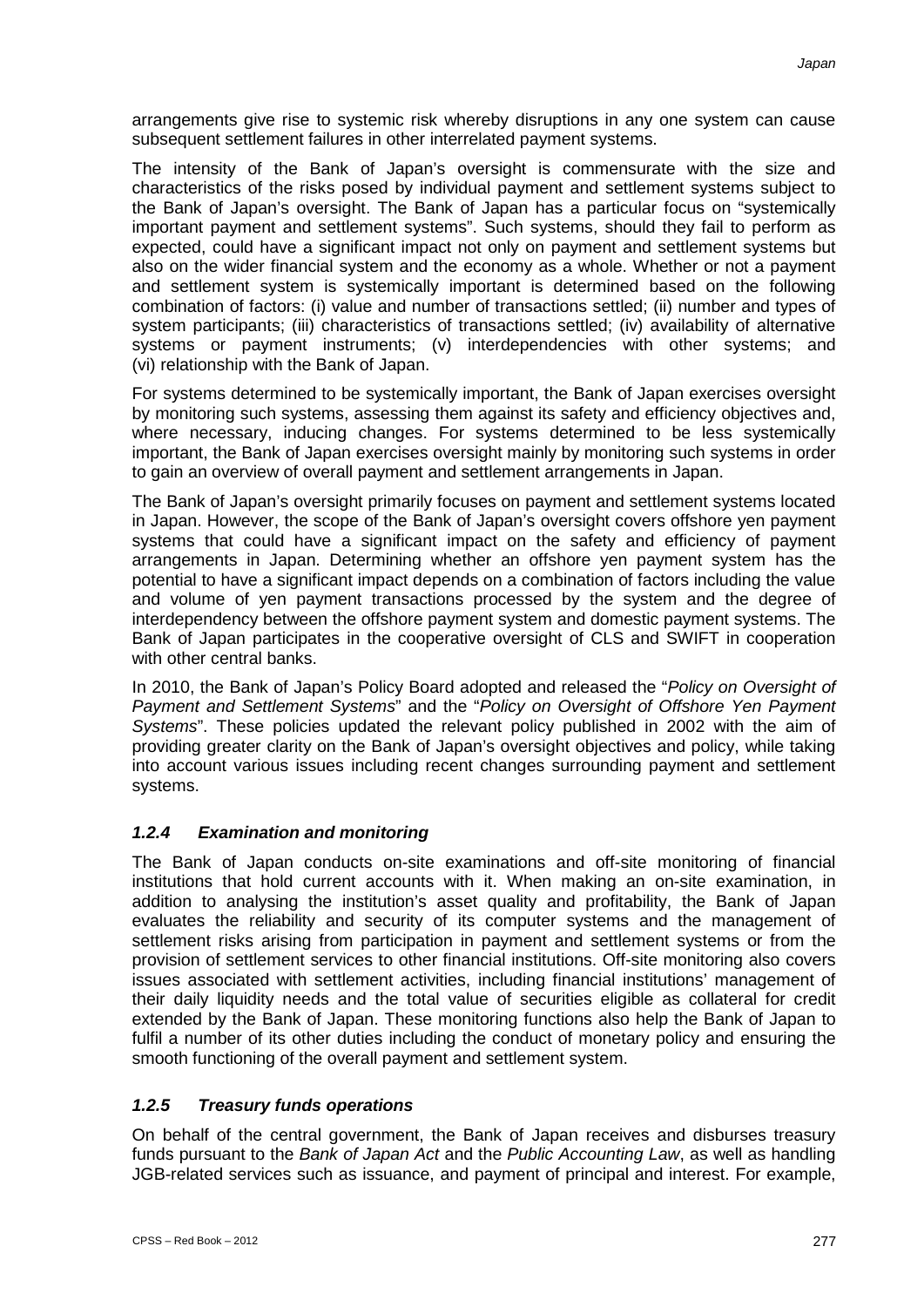the Bank of Japan receives payments of national taxes and social security premiums from the general public, either indirectly via financial institutions acting as its agents<sup>7</sup> or directly at its offices, and the funds collected are deposited in government accounts. The Bank of Japan also disburses treasury funds to the general public in a similar manner, including payments for public works projects and pensions (see Chart 1).

The Bank of Japan provides accounting services for government deposits held with the Bank of Japan. The Bank of Japan also sorts and calculates receipts and disbursements of treasury funds for government agencies and specific government accounts.

The Bank of Japan has taken measures to achieve more streamlined online processing for treasury funds operations for the convenience of the public and to enhance efficiency in the operations of related institutions.

# **1.3 The role of private and public sector bodies**

#### *1.3.1 Japanese Bankers Association (JBA) and other regional bankers' associations*

The JBA represents Japan's banking industry. Its membership comprises banks, bank holding companies and regional bankers' associations. The current JBA was reorganised in April 2011 as a general incorporated association through the acquisition of the business formerly held by the Tokyo Bankers Association, the largest of the regional bankers' associations and the former Japanese Bankers Association. The JBA then took over the operations of the Tokyo Clearing House and the Foreign Exchange Yen Clearing System, and became the sole shareholder of Zengin-Net, the operator of the Zengin System.

In addition to operating payment systems, the JBA establishes market practices and standards to enhance the safety and efficiency of the industry's payment procedures. The JBA also serves as the secretariat for the SWIFT User Group of Japan and some CD/ATM networks. As of September 2011, there were 123 full member banks, three bank holding company members, 63 associate member banks and 60 special members (regional bankers' associations).

The core business of the other 60 regional bankers' associations is to conduct bill and cheque clearing among their member banks.

# *1.3.2 Japan Securities Dealers Association (JSDA)*

The JSDA serves as an interlocutor for the securities industry. As a fully empowered self-regulatory organisation under the *Financial Instruments and Exchange Act*, the JSDA regulates market intermediaries. Its self-regulatory functions encompass rule-making, enforcement, inspection, disciplinary action, accreditation of sales representatives and dispute mediation. The JSDA also supports policy dialogue among the industry, the government, and other related parties, conducts and promotes investor relations and undertakes studies aimed at further activating the market. As of September 2011, there were 292 regular members (securities companies) and 218 special members (registered financial institutions comprising banks, insurance companies, money market dealers, credit cooperatives, government-related financials and securities finance companies etc).

With the approval of the government, the Bank of Japan enters into agency contracts with financial institutions allowing designated branches of such institutions to act as its agents for the collection and disbursement of government funds.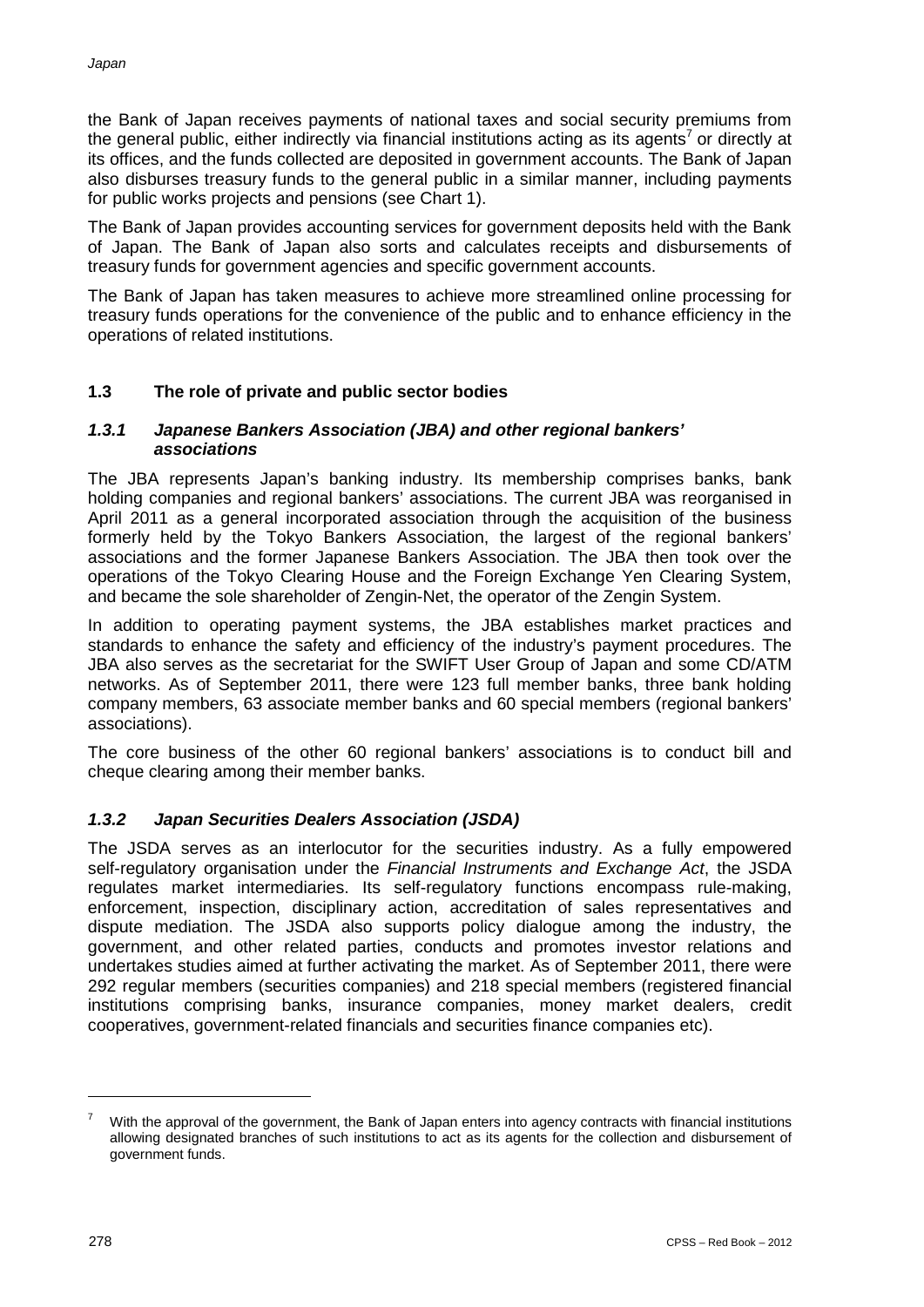# *1.3.3 Financial Services Agency (FSA)*

The FSA is responsible for ensuring the stability of Japan's financial system, the protection of depositors, insurance policyholders and securities investors, and the smooth operation of the finance sector through such measures as planning and policymaking concerning the financial system, the inspection and supervision of private sector financial institutions, and surveillance of securities transactions.

The FSA implements various policy measures to fulfil its responsibilities. It recently established the *Payment Services Act*, which allows non-banks to offer funds transfer services that only banks were previously allowed to provide and it set out the regulatory framework for interbank payment clearing institutions. As the primary regulatory authority, the FSA inspects and supervises private sector financial institutions including banks, securities companies, insurance companies, market participants and exchanges. The interbank payment clearing institution (ie Zengin-Net), financial instruments clearing institutions (ie JGBCC, JSCC, JDCC, OSE, TFX) and transfer institutions (ie the Bank of Japan and JASDEC) are also regulated by the FSA (see Sections 1.1 and 4.4.1.1). The FSA's on-site inspections are aimed at ensuring the sound and appropriate operation of financial business and at protecting consumers.

# **2. Payment media used by non-banks**

# **2.1 Cash payments**

Cash consists of banknotes and coins and is used more extensively in Japan than in many other advanced economies. The ratio of cash in circulation to nominal GDP, 18% at the end of 2010, was the highest among CPSS countries. At the end of 2010, banknotes in circulation totalled JPY 82 trillion (USD 1,000 billion) and coins JPY 4.5 trillion (USD 60 billion).8

The Bank of Japan has the exclusive authority and responsibility for issuing and circulating banknotes. Article 46 of the *Bank of Japan Act* stipulates that banknotes shall be used as legal tender for payments and that there is no limit to the acceptability of banknotes for payments (see Section 1.1.2.2). The Bank of Japan issues banknotes in four denominations: 1,000 yen, 2,000 yen, 5,000 yen and 10,000 yen. Coins are issued by the Japanese government and are put into circulation by the Bank of Japan under the *Unit of Currency and Issuance of Coins Law*. Coins come in six denominations: 1 yen, 5 yen, 10 yen, 50 yen, 100 yen and 500 yen.

# **2.2 Non-cash payments**

# *2.2.1 Non-cash payment instruments*

# *2.2.1.1 Credit transfers*

Credit transfers are popular for remitting funds to a payee in a remote location, or for sending large amounts where physical delivery of cash would entail risks. Most credit transfers use electronic funds transfer systems for making intrabank or interbank payments. Interbank credit transfers are processed through private clearing systems such as the Zengin System, and sometimes directly through the BOJ-NET Funds Transfer System (see Chart 1, Sections 3.2.1 and 3.2.2).

Converted at end-of-year JPY/USD exchange rates for 2010.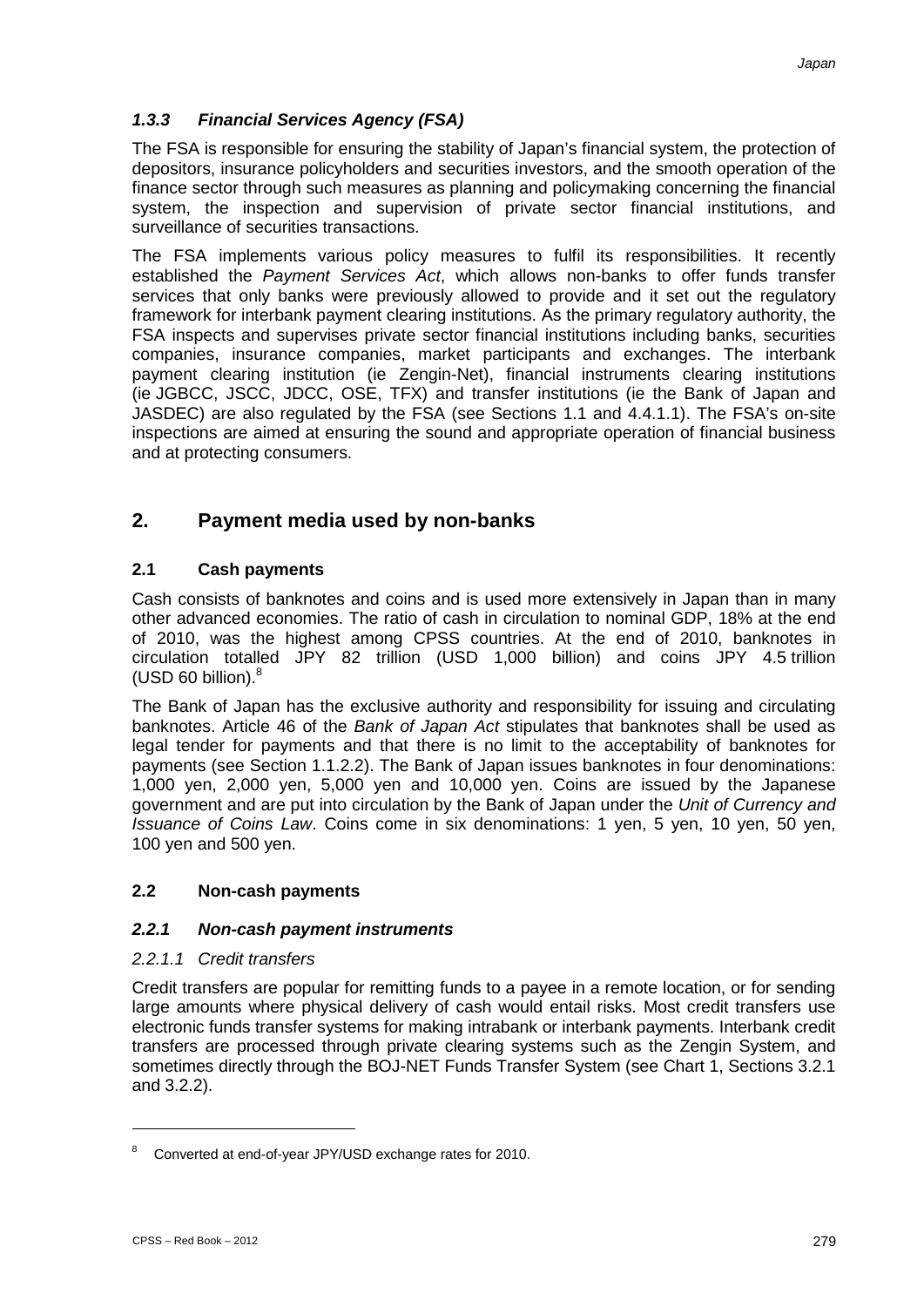Prearranged direct credits used for the payment of salaries and pensions are an example of such credit transfer services. They are based on a tri-party agreement among the payer, the payee and their banks. In the case of salaries, the firm using the service sends payroll data to its bank, and the bank transfers funds according to the data on the designated day.

### *2.2.1.2 Direct debits*

Prearranged direct debits are intrabank funds transfer arrangements widely used for making a broad range of recurring payments. They are used extensively for the payment of public utility bills, credit card bills, taxes, school tuition fees, insurance premiums and loan repayments (see Chart1).

Direct debit services are provided on the basis of a tri-party agreement between the payer, the payee and their banks. The payee sends payment instructions to the bank on paper, on magnetic tape or via online transmission. On a set day, the bank debits the amount instructed from the payer's ordinary deposit account and credits the payee's account.

# *2.2.1.3 Bills and cheques*

Bills are used for payments in the business sector and can be discounted by banks. Cheques are widely used by government agencies and firms, but are used only rarely for the payment of salaries, or payments by individuals (eg for the payment of credit card bills and public utility bills). Both bills and cheques are collected and exchanged between banks at regional bill and cheque clearing houses (see Chart 1 and Section 3.2.4). The volume of transactions using these paper-based instruments has recently been declining. The value of bills and cheques cleared at Tokyo Clearing House was JPY 780 trillion in 2000 and JPY 270 trillion in 2010. This trend is attributable to firms using credit transfers more widely than bills for payments, for reasons such as the stamp tax on bills, custody costs and risk of loss.

Introducing a new payment method in the business sector, electronically recorded monetary claims were created under the *Electronically Recorded Monetary Claims Act*, which came into force in December 2008. These are intended to eliminate the shortcomings of bills and facilitate financing for businesses, particularly small and medium-sized enterprises (see Section 3.2.4.7).

# *2.2.1.4 Credit cards*

Credit cards are one of the most common non-cash retail payment instruments in Japan. They are used mainly for medium-value payments, with JPY 5,400 (USD 60 $^{\circ}$ ) as the average value of a credit card payment made in 2009. In recent years, credit cards have become widely used in the e-commerce market, and are also used for smaller-value payments.

In Japan, credit granted through credit cards is usually settled in full at the end of the monthly period, with no interest charged. Credit card companies provide a variety of payment options such as multiple payment plans, revolving credit, and cash dispensing and financing, but their popularity is limited. Some cards charge an annual membership fee, but customers get benefits in return such as cash-back programmes, mileage points or discounts at affiliated stores (see Chart 1).

In most cases, the Credit and Finance Information System (CAFIS), a system established by NTT Data Corporation, carries out the necessary data processing for credit card payments. When a customer presents a credit card to a member merchant, the information on the magnetic stripe or the IC chip is read by a credit authorisation terminal (CAT) and sent to the computer system of the credit card company via the CAFIS Center. The computer system

<sup>9</sup> Converted at yearly average JPY/USD exchange rates for 2009.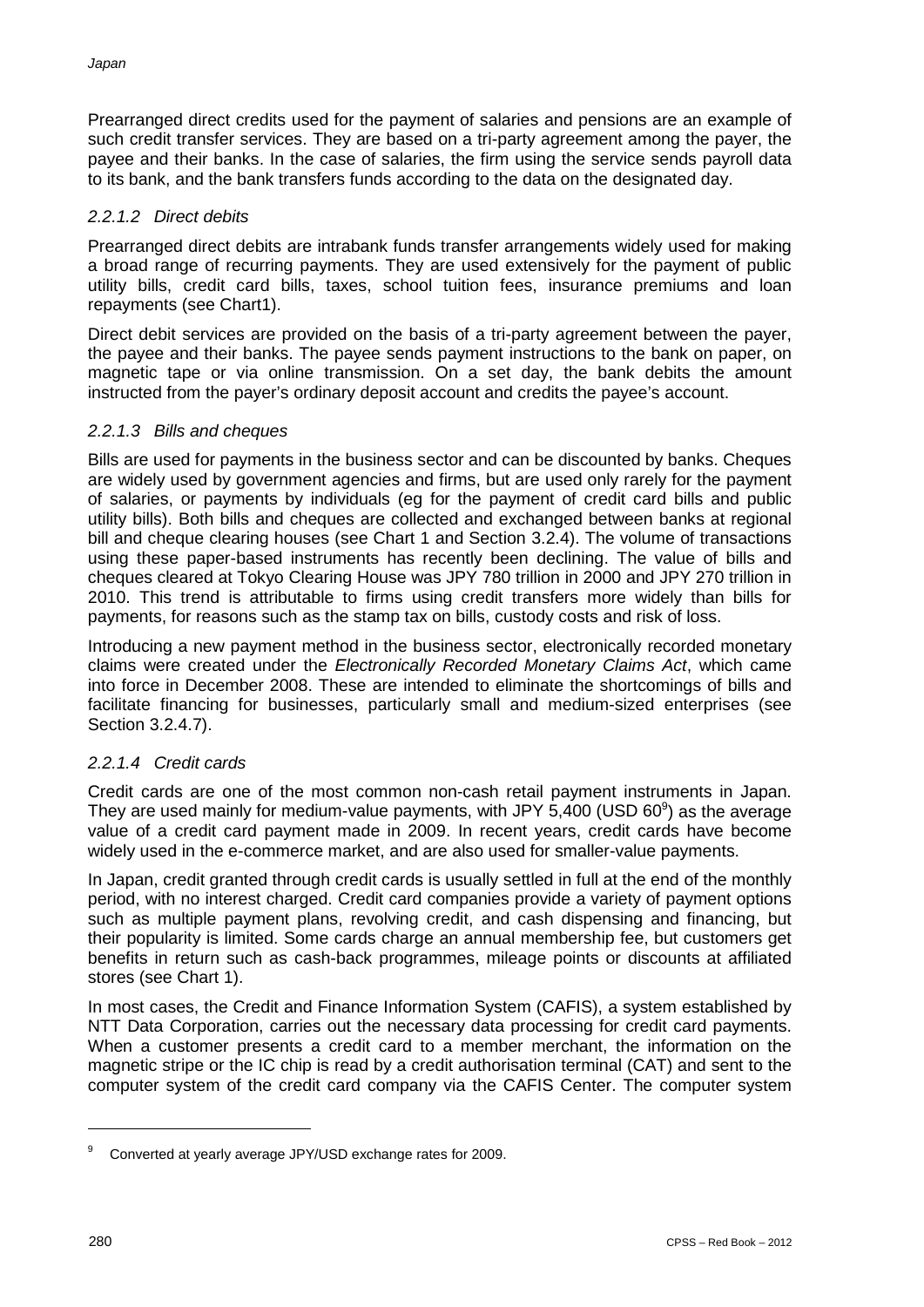checks for lost or stolen cards, verifies credit limits and automatically processes the purchase.

# *2.2.1.5 Debit cards*

Debit card use remains low compared to that of other major retail payment instruments such as cash and credit cards. The average value of a debit card payment in 2009 was relatively high at JPY 56,000 (USD 600). The total value of debit card payments made in 2009 was JPY 740 billion (USD 8 billion), which is about 1/50th of that of credit cards. $9$ 

A nationwide debit card service called "J-Debit" is provided by the Japan Debit Card Promotion Council. The majority of financial institutions in Japan participate in J-Debit, and the service has been incorporated into most of the cash cards issued in Japan. While other retail payment instruments such as credit cards and e-money are usually available for use 24 hours a day, the J-Debit service is generally not available for a specific period during the night.

The CAFIS network is used to process J-Debit data (see Section 2.2.1.1). When customers purchase goods or services using a debit card, they insert their card into a CAT terminal and enter their personal identification number (PIN) from a keypad attached to the terminal. The transaction data are sent from the terminal to the customer's bank via the CAFIS Center. Upon receiving the data, the bank debits the customer's account. The CAFIS Center then sends the transaction data to the clearing centre, where net positions between banks are calculated on the day following the transaction. Two days after the transaction, interbank net positions are cleared with other interbank payments through the Zengin System or through other smaller clearing systems operating within groups of financial institutions of the same type. The member merchant's account is credited three days or more after the transaction.

# *2.2.1.6 Electronic money*

Used for multiple purposes, e-money is a stored value or prepaid electronic payment instrument that requires users to "load" a certain value before using it. The major e-money brands widely accepted in Japan are categorised into three groups by issuer type: (i) e-money issued by an e-money company (eg Edy); (ii) e-money issued by public transportation companies (eg Suica, PASMO); and (iii) e-money issued by retailers (eg nanaco, WAON).

Although e-money is much less widely employed than other major retail payment instruments such as cash and credit cards, its use is growing by 40–50% annually in terms of both value and number of transactions. This suggests that e-money has gained a certain level of recognition in retail payments. The total number and value of e-money transactions amounted to 0.17 billion and JPY 140 billion in June 2010, with the number of cards in circulation reaching 0.13 billion in April 2010. The use of e-money has also been favoured by the growing number of terminals and the widespread use of common terminals.

# *2.2.1.7 Multi-Payment Network*

Multi-Payment Network (MPN) is an electronic bill payment system established by the Japan Multi-Payment Network Promotion Association (JMPA) in 2001. MPN provides a network service called "Pay-easy" which connects billers (utility companies, national and municipal government bodies) and financial institutions to process payment data for taxes, public utility bills, insurance premiums and e-commerce bills. MPN lets customers make such payments easily using ATMs, mobile phones or personal computers. It also allows billers to be notified of payment information immediately after payers have paid their bills. MPN was established and is managed through cooperation between financial institutions. Both transaction volume and value have increased steadily since the MPN service started in 2001. Some 38 million transactions worth JPY 5.7 trillion were conducted during the 2009 fiscal year (see Chart 1).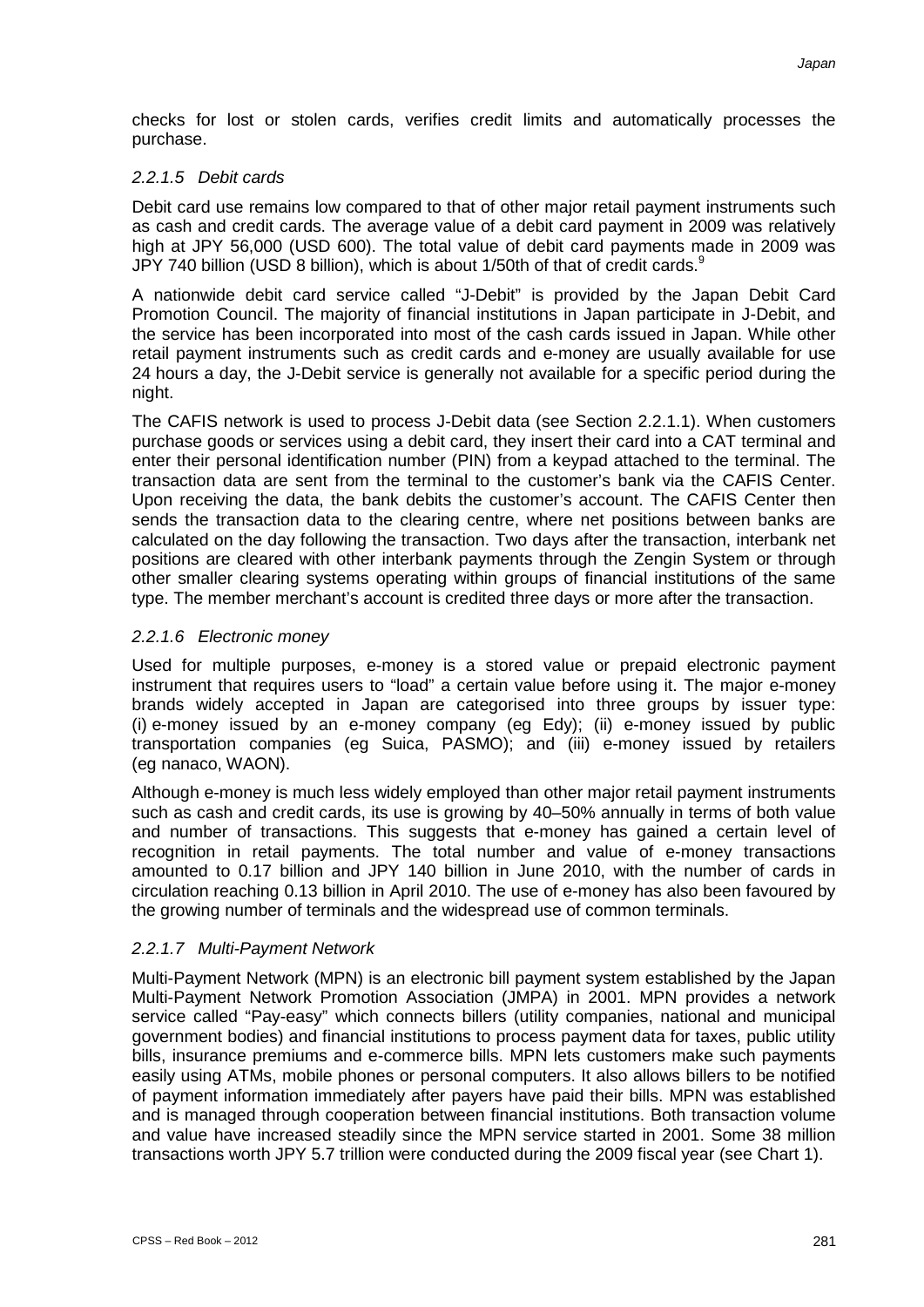# *2.2.1.8 Convenience store banking*

Convenience stores accept payments from customers settling their bills from public utilities and telecommunications companies, and send them to the receiving companies by way of credit transfer. In addition, ATMs that have access to the ATM services of various banks, including in some cases access to consumer finance services, have been available at convenience stores since 1999. In 2001, a bank that has no branches and relies heavily on convenience store ATMs started operations.

Such services are becoming popular due to the fact that convenience stores are more easily accessible than banks in terms of both location and business hours. Convenience stores are found everywhere and are open 24 hours a day, seven days a week, while bank windows are generally available only during bank business hours on weekdays.

# *2.2.2 Non-cash payment terminals*

# *2.2.2.1 ATMs*

Automated teller machines (ATMs) provide cash withdrawal and cash deposit services. They accept both banknotes and coins and process credit transfers and loans. Throughout the past few decades, banks have installed increasing numbers of ATMs, with about 140,000 machines deployed by the end of March 2009.

Banks link their in-house ATM systems with other banks' systems to enable customers to withdraw banknotes from the ATMs of peer banks. Nine major online networks have been established to date, each operated within a group of financial institutions of the same type.<sup>10</sup> The Multi Integrated Cash Service (MICS) serves as the relay centre for the nine networks and provides nationwide ATM data transmission and clearing services. The MICS had 1,377 financial institutions as members at the end of March 2009, linking virtually every financial institution in the private sector. Interbank credit and debit positions resulting from the use of these ATM networks are calculated at the end of each business day. Interbank net positions are cleared together with other interbank payments through the Zengin System or groups' own clearing systems, and are then settled through accounts held with the Bank of Japan or with groups' central organisations. Non-banks such as life insurance companies and securities companies also have their own ATMs.

# *2.2.2.2 E-money terminals*

The increase in the number of e-money terminals has accelerated with the expansion of e-money affiliated shops. There were 287,000 such terminals at the end of 2007 and 591,000 at the end of 2009. While each e-money brand started out by installing proprietary terminals, increasing numbers of terminals are now interoperable between brands.

# *2.2.3 Recent developments (retail funds transfer services)*

Since the *Payment Services Act* came into force in April 2010, non-bank entities have been allowed to offer funds transfer services that only banks and other deposit-taking financial institutions were previously permitted to provide. In order to provide funds transfer services, an entity must be registered as a funds transfer service provider and is subject to regulations set by the Financial Services Agency, such as the requirement to preserve the equivalent value of funds accumulated by their customers. Just like bank deposits, funds accepted by

<sup>&</sup>lt;sup>10</sup> City banks, regional banks, member banks of the Second Association of Regional Banks, trust banks, long-term credit banks and the Shoko Chukin Bank, *shinkin* banks, credit cooperatives, labour credit associations and agricultural cooperatives.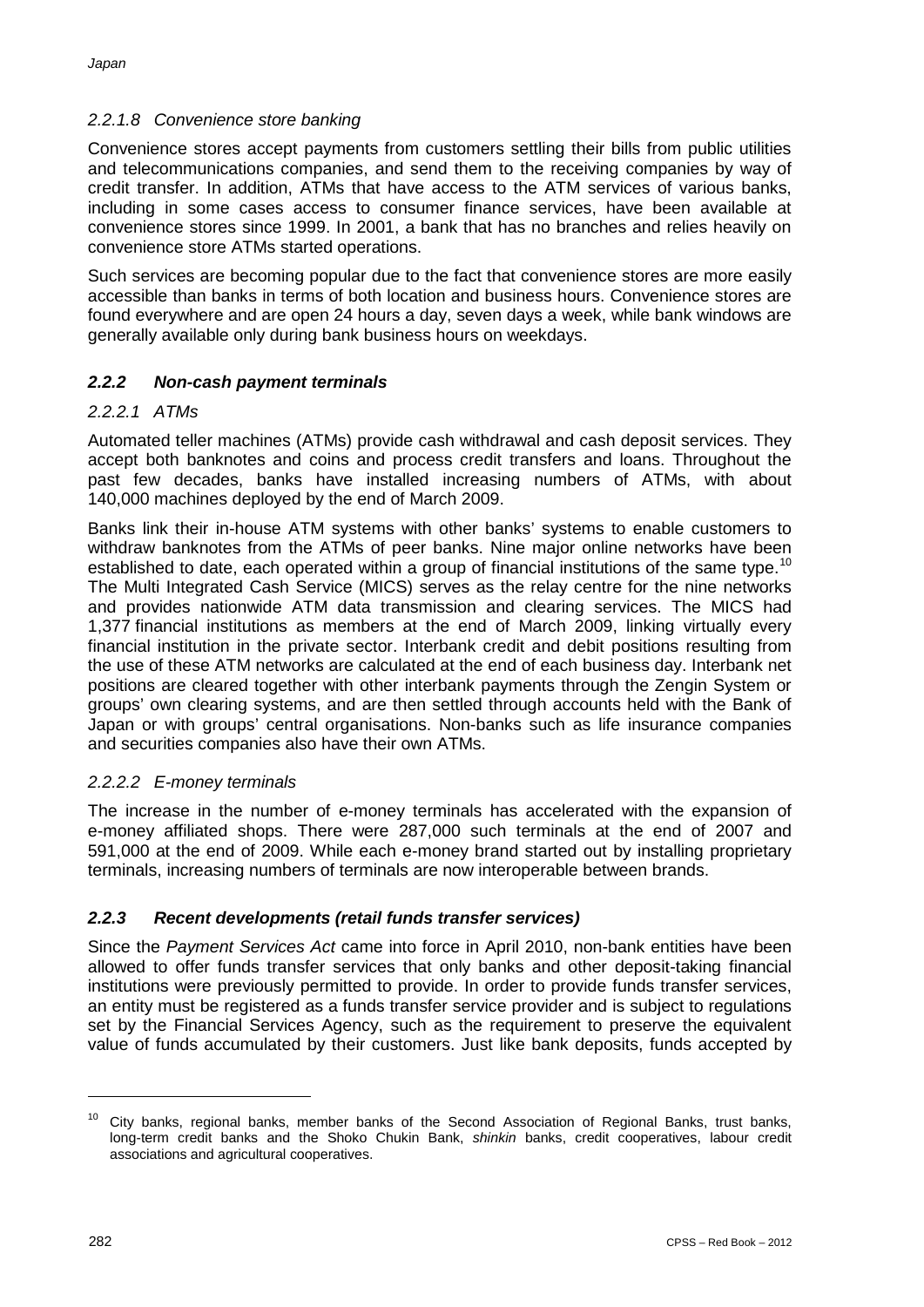funds transfer service providers are redeemable at any time and at par value, and the payment of interest on such funds is not permitted. Both one-shot services and account-based services for recurring transactions are permitted. However, the amount of funds to be transferred per customer request must not exceed JPY 1 million. As of September 2011, there were 18 registered funds transfer service providers including wireless carriers, e-commerce companies and foreign remittance service providers.

# **3. Interbank payment systems**

# **3.1 General overview**

There are four major interbank payment systems in Japan: (i) the BOJ-NET Funds Transfer System (BOJ-NET FTS); (ii) the Zengin System; (iii) the Foreign Exchange Yen Clearing System (FXYCS); and (iv) the bill and cheque clearing systems (BCCS). In 2010, the average value per transaction was JPY 2.1 billion (USD 23 million) for the BOJ-NET FTS, JPY 450 million (USD 5 million) for the FXYCS, JPY 1.8 million (USD 20,000) for the Zengin System and JPY 9.6 million (USD 110,000) for bills and cheques cleared by the Tokyo Clearing House, the largest bill and cheque clearing system (see Chart 1).<sup>11</sup>

In November 2011, the Next-Generation RTGS (RTGS-XG) project was completed to bring new levels of safety and efficiency to large-value payments in Japan. The project consisted of two pillars: (i) the introduction of liquidity-saving features into the BOJ-NET FTS; and (ii) the migration to RTGS in the BOJ-NET FTS of large-value payments that were previously processed by private sector DNS systems, namely, the FXYCS and the Zengin System. The changes were implemented in two phases, with the introduction of liquidity-saving features into the BOJ-NET FTS and the migration of all payments in the FXYCS to RTGS taking place in Phase 1 and the migration to RTGS of large-value payments in the Zengin System taking place in Phase 2. Phase 1 was successfully implemented in October 2008 and Phase 2 in November 2011.

As a result of the RTGS-XG project, large-value payments (payments in the BOJ-NET FTS, the FXYCS, and those of JPY 100 million or more in the Zengin System) are now settled on an RTGS basis. As for small-value payments (payments smaller than JPY 100 million in the Zengin System and bills and cheques collected through BCCS), the net positions of participating financial institutions, which are calculated by these clearing systems, are settled in the BOJ-NET FTS.

# **3.2 Interbank payment systems**

# *3.2.1 BOJ-NET Funds Transfer System (BOJ-NET FTS)*

The Bank of Japan Financial Network System (BOJ-NET) is a computer network that transmits and processes transfer instructions. It links the Bank of Japan's computer centre, its head office/branches, and the system's participants. The BOJ-NET comprises two systems: a system for funds transfers (the BOJ-NET FTS) and a system for the settlement of JGBs (BOJ-NET JGB Services, see Section 4.4.1).

Introduced in 1988, the BOJ-NET FTS processes funds transfers through current accounts that participants hold with the Bank of Japan. In January 2001, the BOJ-NET FTS closed its DNS mode and was converted to a pure RTGS system. In November 2011, the RTGS-XG

<sup>11</sup> Converted at yearly average JPY/USD exchange rates for 2010.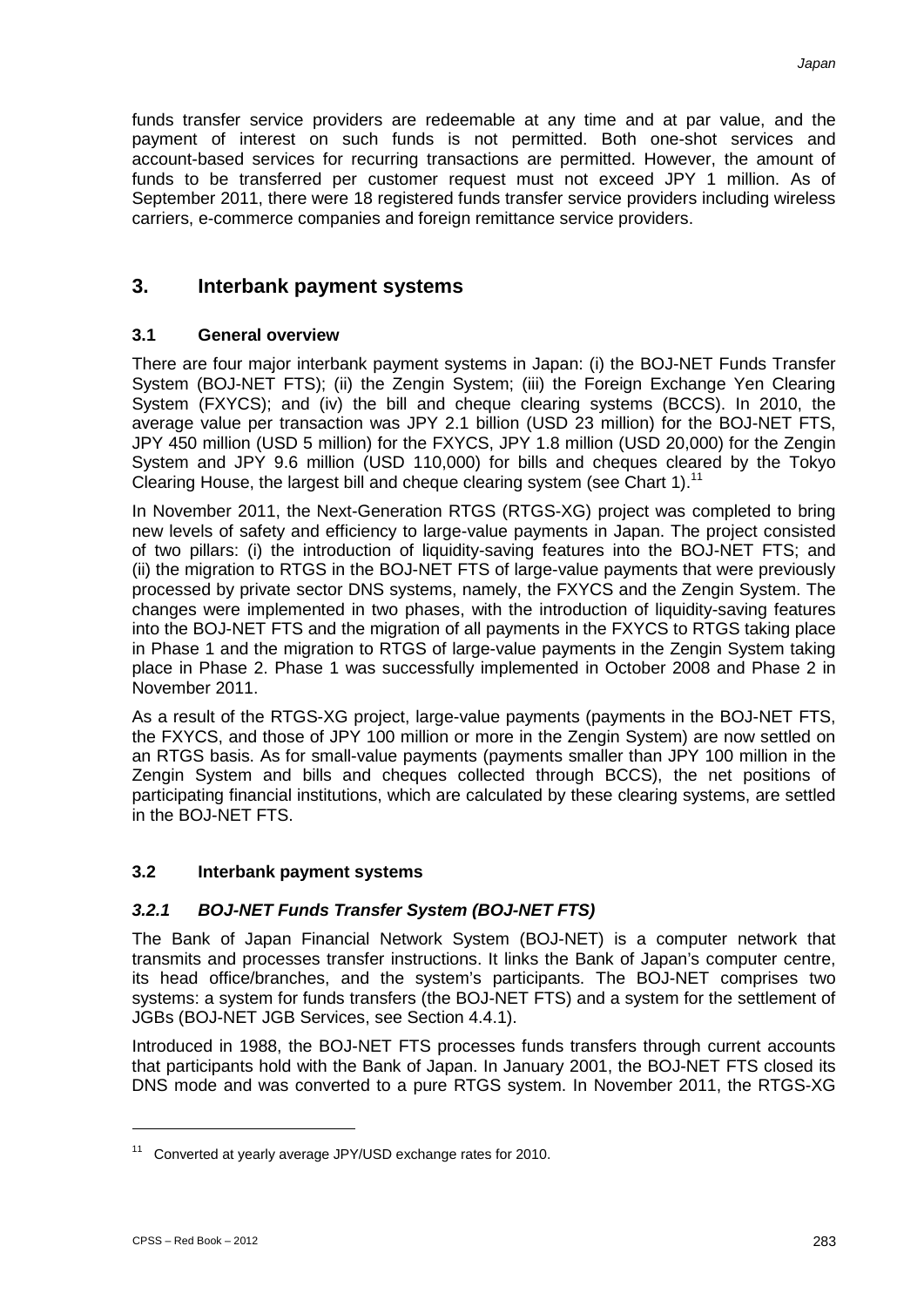project was successfully implemented (see Section 3.1). The daily volume and value of transactions settled through the BOJ-NET FTS averaged 51,000 transactions and JPY 100 trillion (USD 1,200 billion<sup>11</sup>) in 2010 (see Chart 1).

# *3.2.1.1 Institutional framework*

The BOJ-NET FTS is owned and operated by the Bank of Japan. The *Bank of Japan Act* provides the legal basis for the Bank of Japan's operation of the BOJ-NET FTS. The Bank of Japan accepts deposits and provides funds transfer services as part of its "regular business", as listed in Article 33. The Bank of Japan's provision of online services through the BOJ-NET is authorised as "business deemed to contribute to the smooth settlement of funds among financial institutions" by the Commissioner of the Financial Services Agency (FSA) and the Minister of Finance based on Article 39 and Article 61–2.

The Bank of Japan reviews the design and operation of the BOJ-NET FTS on the basis of international standards such as the *Core Principles for Systemically Important Payment Systems* drafted by the CPSS and IOSCO. Based on these review findings, the Bank of Japan then develops an improvement plan for the BOJ-NET and implements it following approval by the Policy Board. The Bank of Japan makes the plan public and seeks comment from system participants where necessary. The Operations Department and the Information System Services Department are in charge of BOJ-NET operations. The Bank of Japan's executive auditors and the Internal Auditors' Office audit the Bank of Japan's operations, including issues relating to the BOJ-NET.

# *3.2.1.2 Participation*

The Bank of Japan has set out and published criteria for parties eligible to hold current accounts with it and have access to its lending. The criteria specify the following categories of institutions as eligible to hold current accounts with the Bank of Japan: (i) institutions playing a key role in payments; (ii) institutions playing a key role in securities settlement; and (iii) institutions playing an intermediary role in interbank money markets. Specifically, these include banks, branches of foreign banks in Japan, *shinkin* banks, central credit organisations, securities companies, securities finance companies, money market brokers, payment clearing organisations and central counterparties. The Bank of Japan requires applicants to conduct their business properly, be in sound financial condition, and have appropriate operational capability. Financial condition is assessed based on capital adequacy ratios, and specific criteria are set according to the type of institution. If the institution is a "financial institution" as defined in Article 37 of the *Bank of Japan Act*, it must also enter into a contract under which it agrees to be subject to on-site examinations by the Bank of Japan.

At the end of 2010, there were 347 online participants<sup>12</sup> in the BOJ-NET FTS, including 142 banks, 54 branches of foreign banks in Japan, 91 *shinkin* banks, five central organisations of cooperatives, 39 securities companies, three money market brokers, and 13 other institutions such as central counterparties.

The Bank of Japan does not generally allow for remote access, ie access by an institution that has neither its head office nor any other form of authorised establishment in Japan.

<sup>&</sup>lt;sup>12</sup> Participants in the BOJ-NET FTS comprise both current account holders with access to the BOJ-NET network (online participants) and those without (offline participants). Now that most participants have access to BOJ-NET online, only a small number of regional financial institutions remain as offline participants.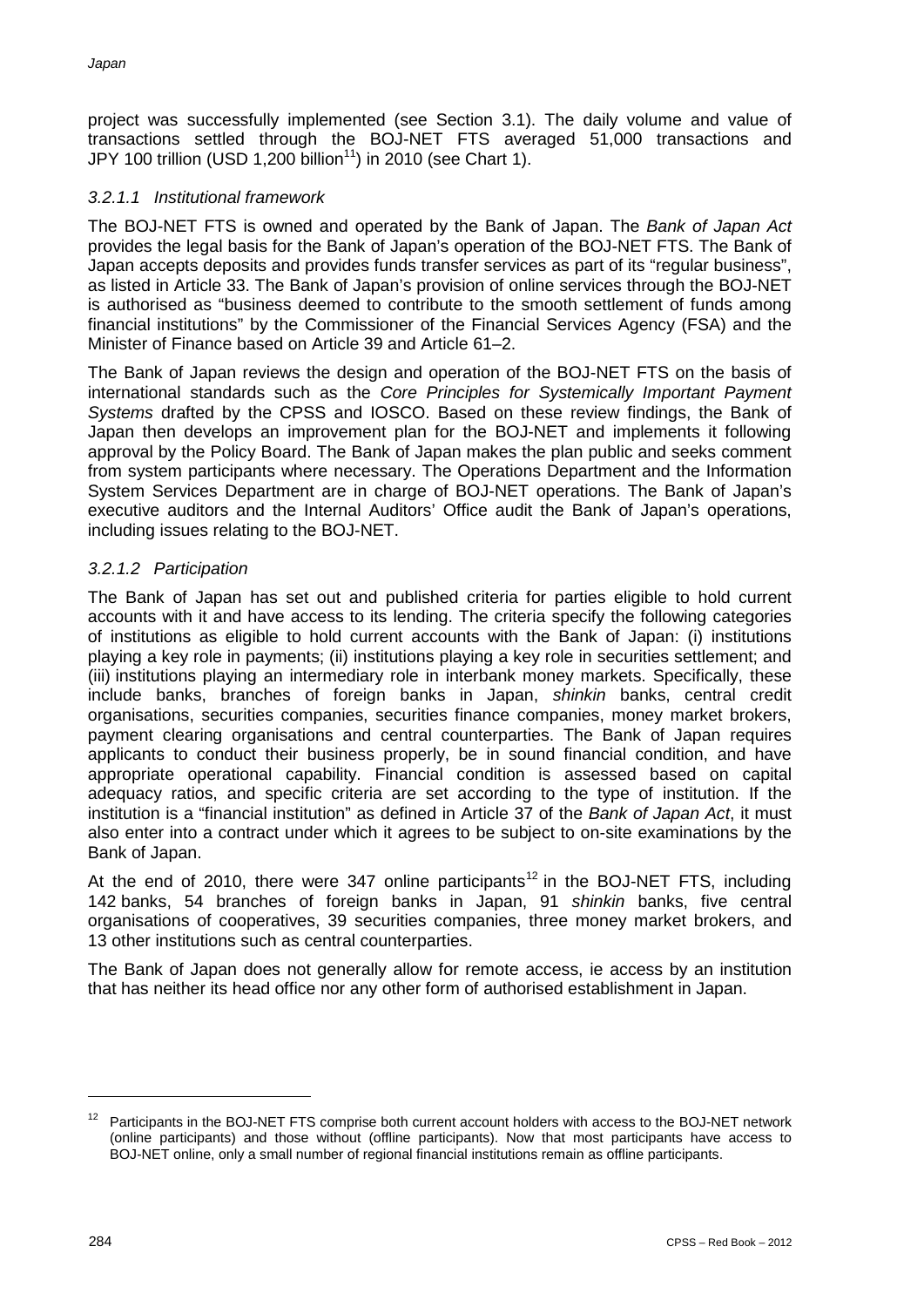### *3.2.1.3 Types of transaction*

The BOJ-NET FTS is used for (i) funds transfers between financial institutions stemming from the interbank money market transactions, securities transactions and customer transfers; (ii) funds transfers between different accounts of the same financial institution;<sup>13</sup> (iii) settlement of net positions arising from privately owned clearing systems; and (iv) funds transfers between financial institutions and the Bank of Japan, including those for open market operations. In addition to payments directly submitted to the BOJ-NET FTS, all FXYCS payments and large-value payments in the Zengin System (currently defined as payments equal to or larger than JPY 100 million) are submitted/routed to BOJ-NET FTS. Most funds transfers made through the BOJ-NET FTS are credit transfers, but in the case of in-house funds transfers, debit transfers can also be made. A sending bank can transmit a payment instruction with information regarding its and/or the receiving bank's customers.

# *3.2.1.4 Operation of the system and settlement procedures*

All interbank transactions settled through the BOJ-NET FTS are processed on an RTGS basis. Settlement is final once the sending participant's account with the Bank of Japan is debited and the receiving participant's account is credited.

In addition to its Home Account, a participant in BOJ-NET FTS can hold a Queuing and Offsetting Account (Q/O account) and an account for Simultaneous Processing of DVP and Collateralisation (SPDC account).<sup>14</sup> Q/O accounts, or accounts with liquidity-saving features, were introduced in October 2008 as part of the RTGS-XG project. "Queuing" allows payment instructions to be held pending within the system if a participant sends a payment instruction but does not have sufficient funds to complete the transaction. The "offsetting" mechanism searches among the newly entered and queued payment instructions for a set of instructions that can be settled when taking into account incoming funds as a source of liquidity, and settles the selected instructions simultaneously. The bilateral offsetting algorithm searches for a pair of offsetting instructions when certain events occur, including when a new payment instruction enters a system or when there is a change in Q/O account balances. The multilateral offsetting algorithm attempts to find a group of offsetting transactions from all queued instructions at five fixed times each day. As of October 2011, about 280 BOJ-NET participants had opened Q/O accounts. The types of transaction settled on Q/O accounts include payments for money market transactions, large-value payments routed from the Zengin System, and payments submitted via the FXYCS.

The operating hours of the system are from 09:00 to 17:00 for all participants and from 09:00 to 19:00 for those that have made an advance application for routine access at the later hours. Q/O accounts and SPDC accounts are available from 09:00 to 16:30. Net positions stemming from privately owned clearing systems are settled on an RTGS basis at the following times: 12:30 for BCCS and 16:15 for the Zengin System (see Chart 2).

The Bank of Japan offers BOJ-NET FTS participants several ways to access the BOJ-NET, and participants can choose the way that best suits their operations. The majority of participants access the BOJ-NET through dedicated BOJ-NET terminals with a PC-based connection. However, as an alternative to uploading and downloading files over BOJ-NET terminals, participants can also use computer-to-computer connections to streamline

 $13$  Financial institutions can hold current accounts with different offices (head office and regional branches) of the Bank of Japan.

<sup>&</sup>lt;sup>14</sup> An SPDC account is used for the settlement of the cash legs of JGB transactions. The SPDC facility allows the receiver of JGBs to pledge the incoming securities as collateral for intraday overdrafts, while using the overdrafts to pay for those incoming securities. See Section 4.4.1.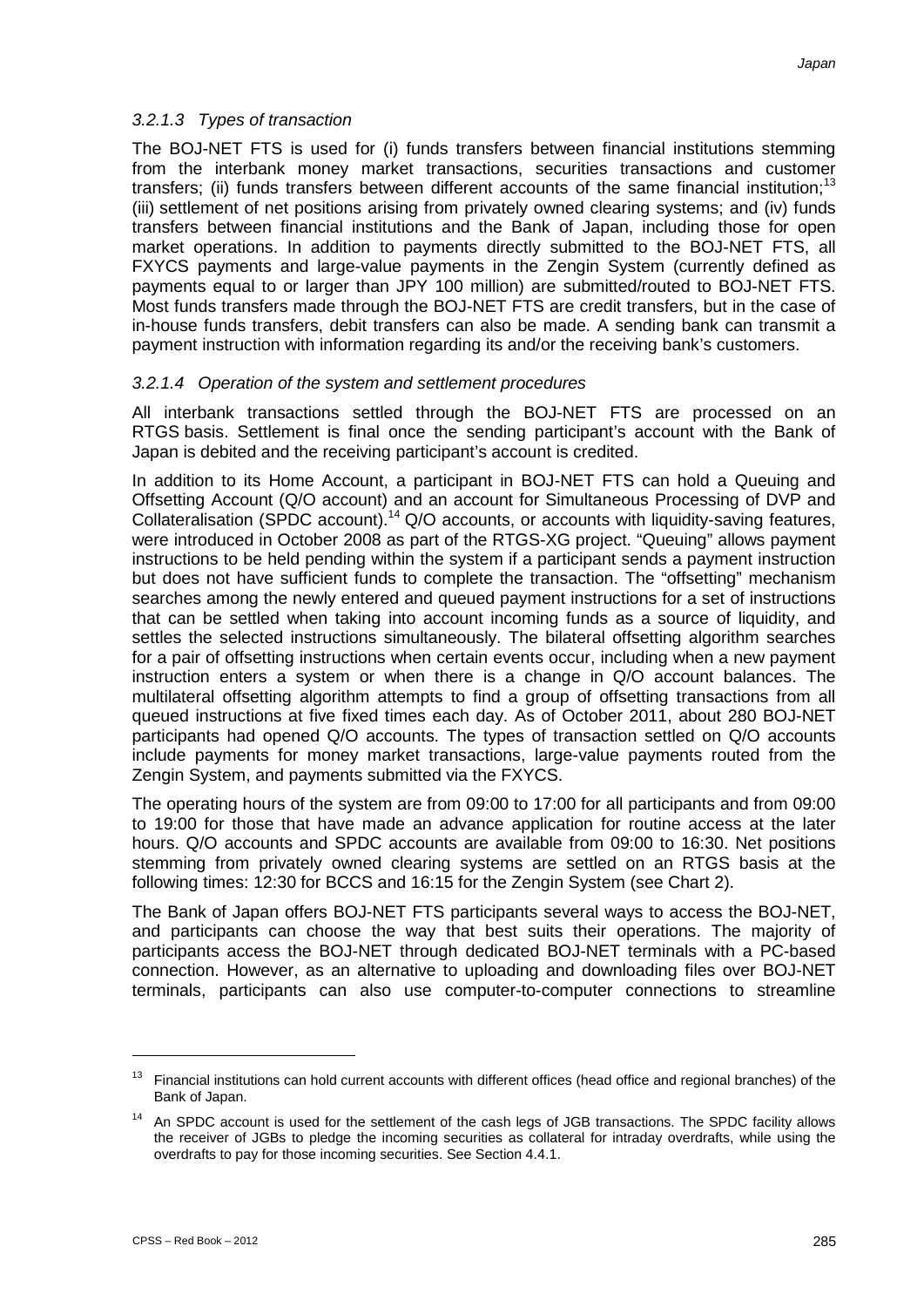operations with a large volume of transactions. Most major financial institutions use such computer-to-computer connections.





 $\overline{a}$ <sup>1</sup> Due to the high volume of settlements, a special payment schedule and extended operating hours<br>apply on the last business dav of each month. <br>A Some BOJ-NET FTS participants' payments to and receipts from the Bank of Japan are netted out on a bilateral basis between participants and the apply on the last business day of each month.  $2^2$  Some BOJ-NET FTS participants' payments to Bank of Japan, and the resulting net settlement positions of participants are credited to or debited from their current accounts with the Bank of Japan simultaneously and independently at designated times. This settlement mode, called "simultaneous processing", takes place at 09:00, 13:00, 15:00 and 17:00.  $3$  Only for participants with access to the extended operating hours.

# *3.2.1.5 Risk management*

The Bank of Japan provides an intraday overdraft facility in order to facilitate smooth settlement on an RTGS basis. Intraday overdrafts are available on Home Accounts and SPDC accounts without charge if repaid by the end of the day. Intraday overdrafts are fully collateralised with eligible assets pledged to the Bank of Japan. Collateral is marked to market with haircuts which vary according to the type of security and residual maturity. No quantitative limit is currently imposed on the amount of an intraday overdraft.

# *3.2.1.6 Pricing*

Of the various costs associated with the operation of BOJ-NET, the costs of linking with the BOJ-NET and for using its circuits are borne by participants, which benefit from online processing through the BOJ-NET. On the other hand, the Bank of Japan bears the cost of upgrading its operational infrastructure, including expenditure on purchasing/leasing computers and programming the BOJ-NET.

BOJ-NET participants incur a monthly fixed charge and transaction fees. The fixed charge for linking with the BOJ-NET amounts to JPY 25,300–38,300 (USD 290–440) per line per month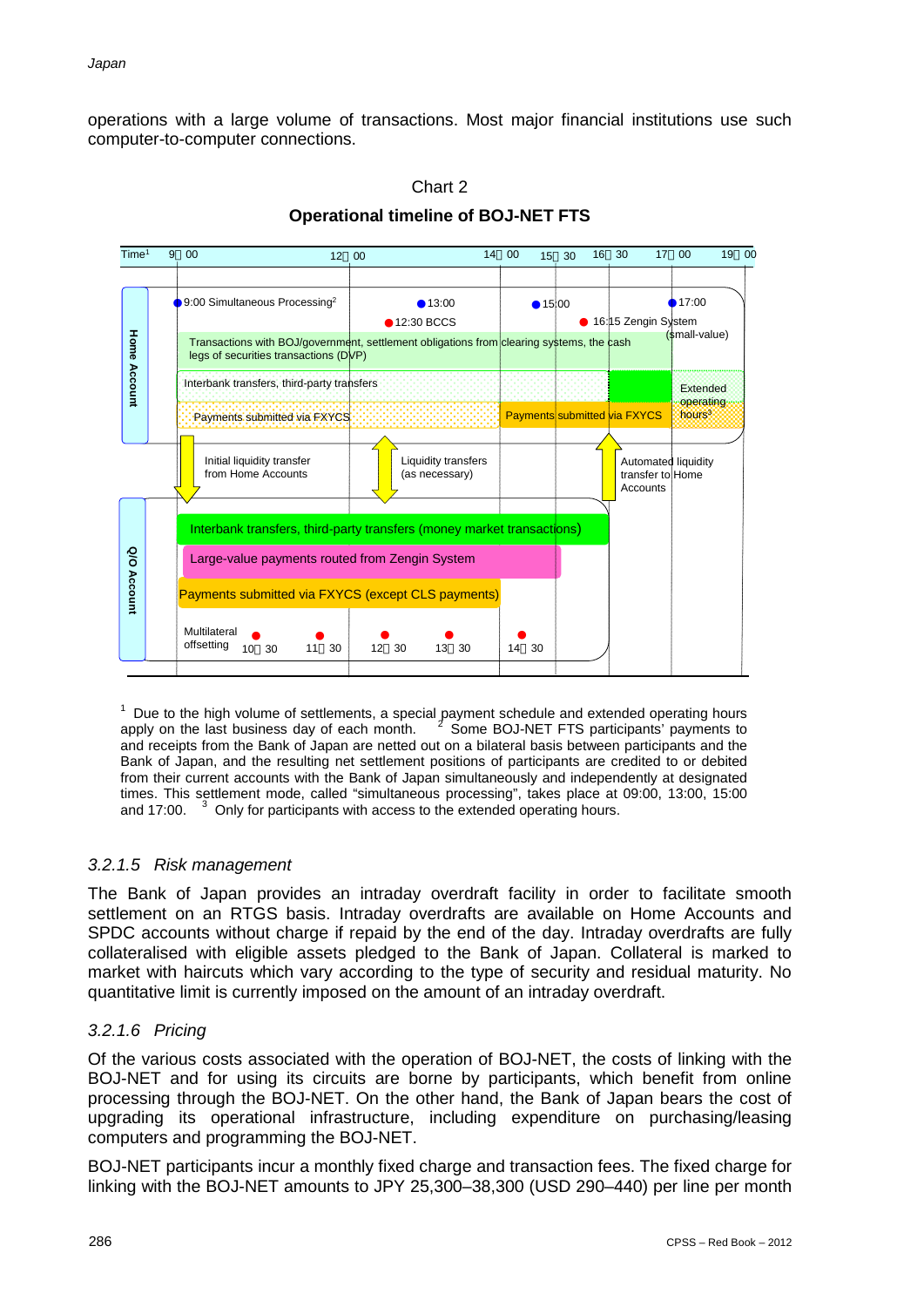for terminal connections and JPY 480,000–720,000 (USD 5,500–8,200) per line for computer-to-computer connections. Transaction fees for the BOJ-NET FTS are JPY 20–60 (USD 0.20–0.70): JPY 40 (USD 0.50) for ordinary funds transfers and JPY 60 (USD 0.70) for third-party funds transfers.<sup>15</sup>

# *3.2.1.7 Major ongoing and future projects*

As the current BOJ-NET has been in use since 1988, the Bank of Japan is in the process of developing a replacement. The new BOJ-NET will use the latest information technology; employ a more flexible architecture to take account of future changes; and have enhanced accessibility to respond to changes in the financial environment such as the globalisation of financial markets and growing interconnectedness between payment and settlement infrastructures. It will provide basically the same functions as the current system through a new system infrastructure, while some selected functions will be improved, integrated or discontinued. The Bank of Japan is currently considering the adoption of Bank of Japan is currently considering the adoption of ISO 20022 messages and extending the operating hours of the BOJ-NET. The new system will start operating for some areas of the Bank of Japan's business around fiscal 2013 and for the remaining areas around fiscal 2015.

# *3.2.2 Zengin Data Telecommunication System (Zengin System)*

The Zengin System is an interbank clearing system for domestic retail credit transfers (see Chart 1). With the completion of the Next-Generation RTGS Project in November 2011, large-value payments (defined as payments equal to or larger than JPY 100 million) in the Zengin System are settled on an RTGS basis in BOJ-NET FTS. Payments smaller than JPY 100 million continue to be settled on a DNS basis, with participants' net positions calculated by the Zengin System and settled across the accounts that participants hold with the Bank of Japan. In 2010, the system handled a daily average volume of 5.6 million transactions, while the daily clearing value averaged JPY 10 trillion (USD 120 billion<sup>16</sup>).

# *3.2.2.1 Institutional framework*

The Zengin System started operation in 1973 with Tokyo Bankers Association (TBA) as the operator. In October 2010, the Japanese Banks' Payment Clearing Network (Zengin-Net) took over the operations of the Zengin System from the TBA (see Section 1.3.1). The Zengin-Net is regulated as a *Central Counterparty Institution for Interbank Funds Transfer* under the *Payment Services Act* (PSA). The PSA, which has been in effect since April 2010, stipulates that only bodies that have received a license from the Prime Minister can carry out *central counterparty clearing services for interbank funds transfer*.

Zengin-Net sets rules that govern the clearing procedures of the Zengin System. It is required to consult with the Bank of Japan if any revisions are needed to rules relating to settlement or membership criteria.

# *3.2.2.2 Participation*

The Zengin System has a two-tiered participation structure. Direct participants settle their net positions through the accounts they hold with the Bank of Japan, while indirect participants appoint direct participants to settle their net positions on their behalf. Financial institutions such as banks and branches of foreign banks in Japan participate directly in the Zengin System, and smaller financial institutions, such as cooperative financial institutions, participate in the system as indirect participants. At the end of 2010, 1,372 institutions

<sup>15</sup> Converted at yearly average JPY/USD exchange rates for 2010.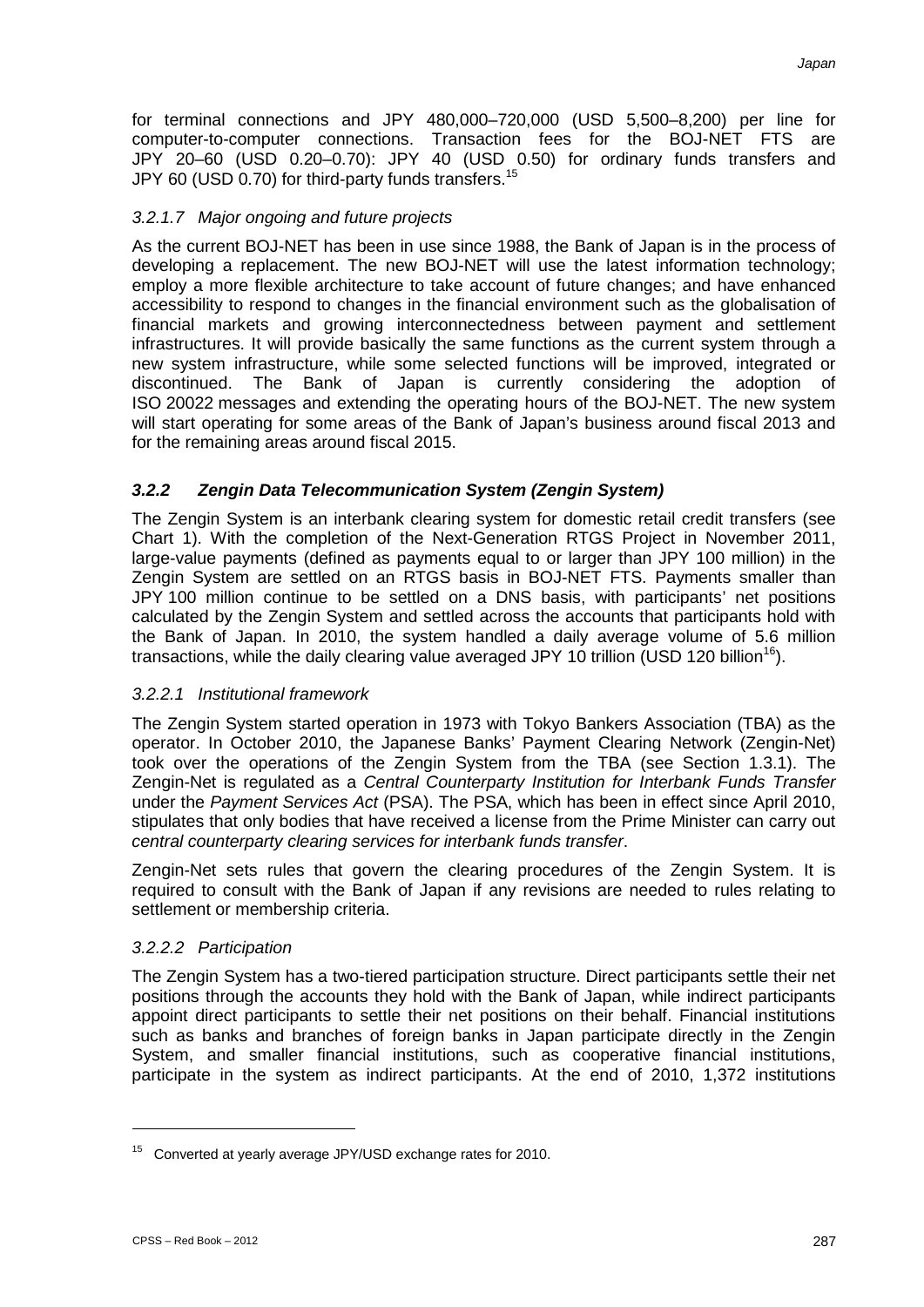participated in the system, of which 141 were direct participants. End users include firms and individuals.

# *3.2.2.3 Types of transaction*

The Zengin System primarily clears credit transfers between two customers that hold accounts at different financial institutions. Other types of transaction handled by the system include payments resulting from the inter-regional collection of bills and cheques.

# *3.2.2.4 Operation of the system and settlement procedures*

# *Small-value payments*

Payments under JPY 100 million are processed through the Zengin System as follows (see Chart 3 below):

- 1. The payer instructs its sending bank to make a payment to the payee at the receiving bank.
- 2. The sending bank debits the payer's account.
- 3. The sending bank sends a transfer message to the Zengin System, which in turn sends the message to the receiving bank between 08:30 and 15:30. At the same time and on a transaction-by-transaction basis, the obligation between sending bank and receiving bank is replaced by two obligations: one between sending bank and Zengin-Net, and the other between receiving bank and Zengin-Net.
- 4. Upon receiving the message, the receiving bank usually credits the payee's account.
- 5. The net debit or credit positions between each participant and Zengin-Net are calculated within the system.
- 6. The Zengin System sends information on participants' net positions to the BOJ-NET FTS using the Zengin System network.
- 7. The net positions are settled through the BOJ-NET FTS at 16:15.<sup>16</sup> Funds are first transferred from the accounts of Zengin System participants with net debit positions to the Zengin-Net's account and, after completion of such transfers, the funds are then transferred from the Zengin-Net's account to the accounts of participants with net credit positions. Interbank settlement is final once the net positions of participants are settled through the BOJ-NET FTS.

# *Large-value payments*

Payments of JPY 100 million and more are processed through the Zengin System in the following manner (see Chart 3 below):

- 1. The payer instructs its sending bank to make a payment to the payee at the receiving bank.
- 2. The sending bank debits the payer's account.
- 3. The sending bank sends a transfer message to the Zengin System.

Due to the high volume of instructions flowing through the Zengin System, settlement on the last business day of each month takes place at 17:15 with the window for exchange of transfer messages extended to 16:30, and settlement on the last business day of the year takes place at 16:45 with the window for exchange of transfer messages extended to 16:00.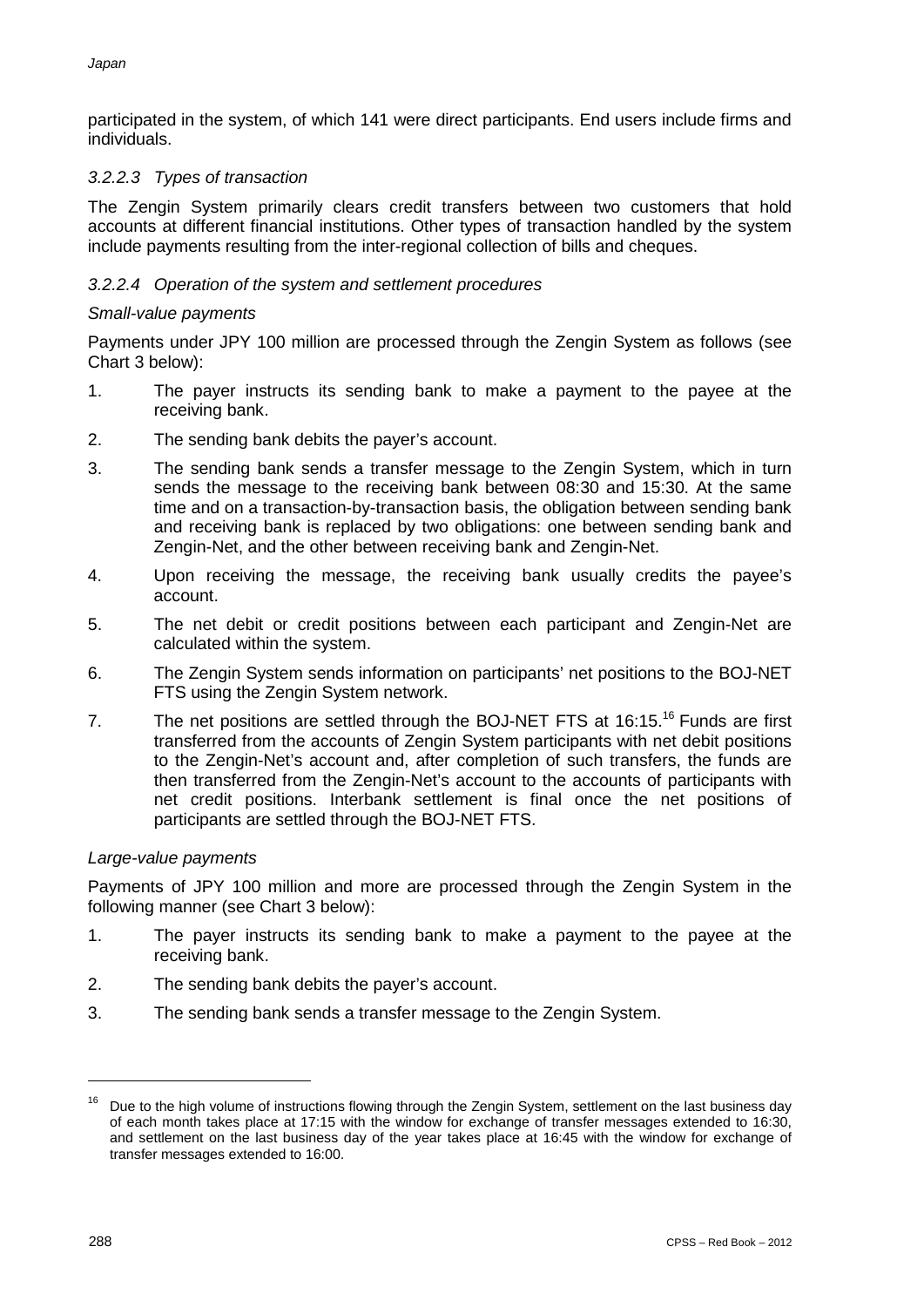- 4. The Zengin System identifies a "large-value" payment and routes the interbank settlement information to the BOJ-NET FTS.
- 5. The Bank of Japan debits the sending bank's Q/O account and credits the receiving bank's Q/O account (see Section 3.2.1.4).
- 6. After receiving the notice of funds transfer from the BOJ-NET FTS, the Zengin System sends the full transfer message to the receiving bank.
- 7. The receiving bank credits the payee's account.



# Chart 3 **Settlement process in the Zengin System**

 $1$  Funds are transferred via the account held by the Zengin-Net with the Bank of Japan.

# *3.2.2.5 Risk management*

For small-value payments of less than JPY 100 million, Zengin-Net acts as the CCP, and the obligations between participants are replaced by those between participants and Zengin-Net.

Each participant has a sender net debit cap, which indicates the maximum level of exposure the participant can pose to the system. Each participant is required to deposit collateral equivalent to its sender net debit cap with Zengin-Net. Each participant can substitute guarantees from other participants ("guarantor banks") for all or part of the collateral. Guarantor banks need to deposit collateral with Zengin-Net to cover the two largest guarantees they give.

Should a participant fail to settle its net obligation, Zengin-Net completes the settlement after obtaining the necessary liquidity from banks designated in advance as "liquidity provider banks". Under this arrangement, the 25 banks designated as liquidity provider banks would be able to cover a default by the two participants with the largest sender net debit caps. In order to repay liquidity provider banks for funds provided in an emergency, Zengin-Net can liquidate the collateral deposited by the defaulting participant. When guarantees are substituted for the defaulting participant's collateral, the guarantor banks for that participant will provide funds to repay liquidity provider banks.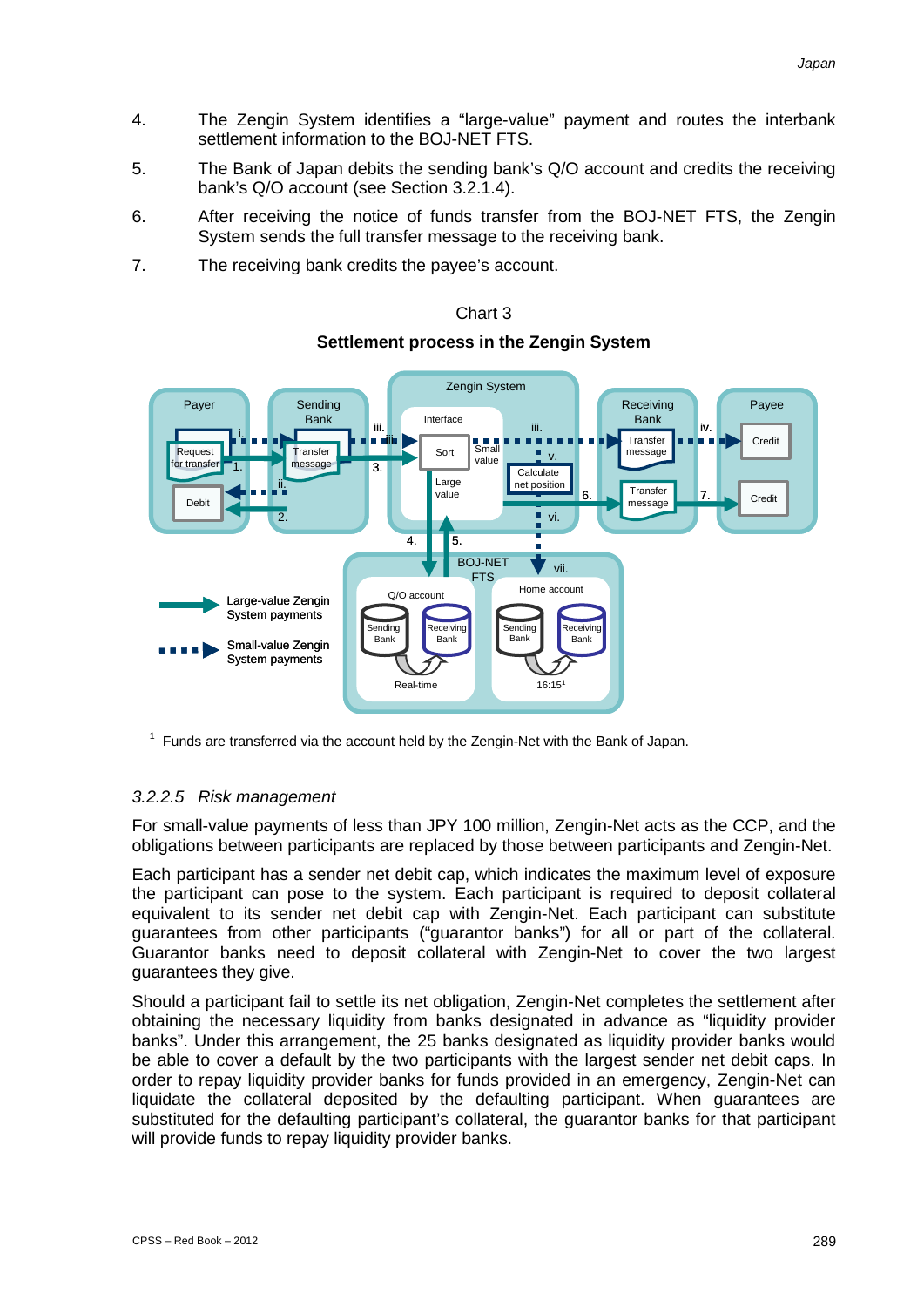Participants in the Zengin System exchange transfer messages electronically via relay computers (RCs), which are installed either by participants or by joint centres for certain groups of financial institutions including various cooperatives.

The computer facility for the Zengin System has been updated to meet the need for increased capacity. The current computer facility, which has been in use since November 2011, is the sixth-generation facility. For operational resiliency, two main computer centres have operated separately in Tokyo and Osaka since 1987 as mutual backup facilities.

# *3.2.2.6 Pricing*

Each participant pays an admission fee to Zengin-Net upon joining the Zengin System. The (i) operational costs of the Zengin Center, (ii) communication costs and (iii) 20% of the operational costs of each RC are borne by participants in proportion to the volume and value of their transactions. The remaining 80% of RC costs are borne by each participant that uses each RC.

# *3.2.3 Foreign Exchange Yen Clearing System (FXYCS)*

The FXYCS was established in 1980 to facilitate the clearing of cross-border yen payments (see Chart 1). Until October 2008, the FXYCS had two settlement modes, a DNS mode and an RTGS mode. With the implementation of Phase 1 of the next-generation RTGS project, the DNS mode of the FXYCS was abolished and all FXYCS payments moved to settlement on an RTGS basis in the BOJ-NET FTS. In 2010, the system handled a daily average volume of 26,000 transactions, while the daily clearing value averaged JPY 12 trillion (USD 130 billion $17$ ).

# *3.2.3.1 Institutional framework*

The FXYCS is owned and operated by the JBA (see Section 1.3.1). The JBA has delegated the operation of the IT system to the Bank of Japan and the processing of instructions takes place on the BOJ-NET system. The Prime Minister and the Minister of Finance have authorised the Bank of Japan to operate the FXYCS as a business that contributes to the smooth settlement of funds (see Section 1.1.1.3). The JBA lays down rules for the FXYCS that stipulate membership criteria, procedures for entry and withdrawal, and procedures for exchanging payment instructions. Any revision to the rules requires the Bank of Japan's approval.

# *3.2.3.2 Participation*

At the end of 2010, 207 financial institutions, including 58 branches of foreign banks in Japan and CLS Bank, participated in the FXYCS. Of these, 28 were direct participants that access the BOJ-NET FTS directly, and the other 178 were indirect participants that participate in the system through direct participants. CLS Bank also has access to the BOJ-NET FTS and participates in the system with a special status short of full membership.

# *3.2.3.3 Types of transaction*

The FXYCS handles yen payments resulting from foreign exchange transactions, yen-denominated bond transactions, transactions in the Euroyen market, as well as cross-border customer payments such as export-import payments. The FXYCS is also used to settle pay-ins and pay-outs between CLS Bank and CLS settlement members/nostro banks for the yen.

<sup>17</sup> Converted at yearly average JPY/USD exchange rates for 2010.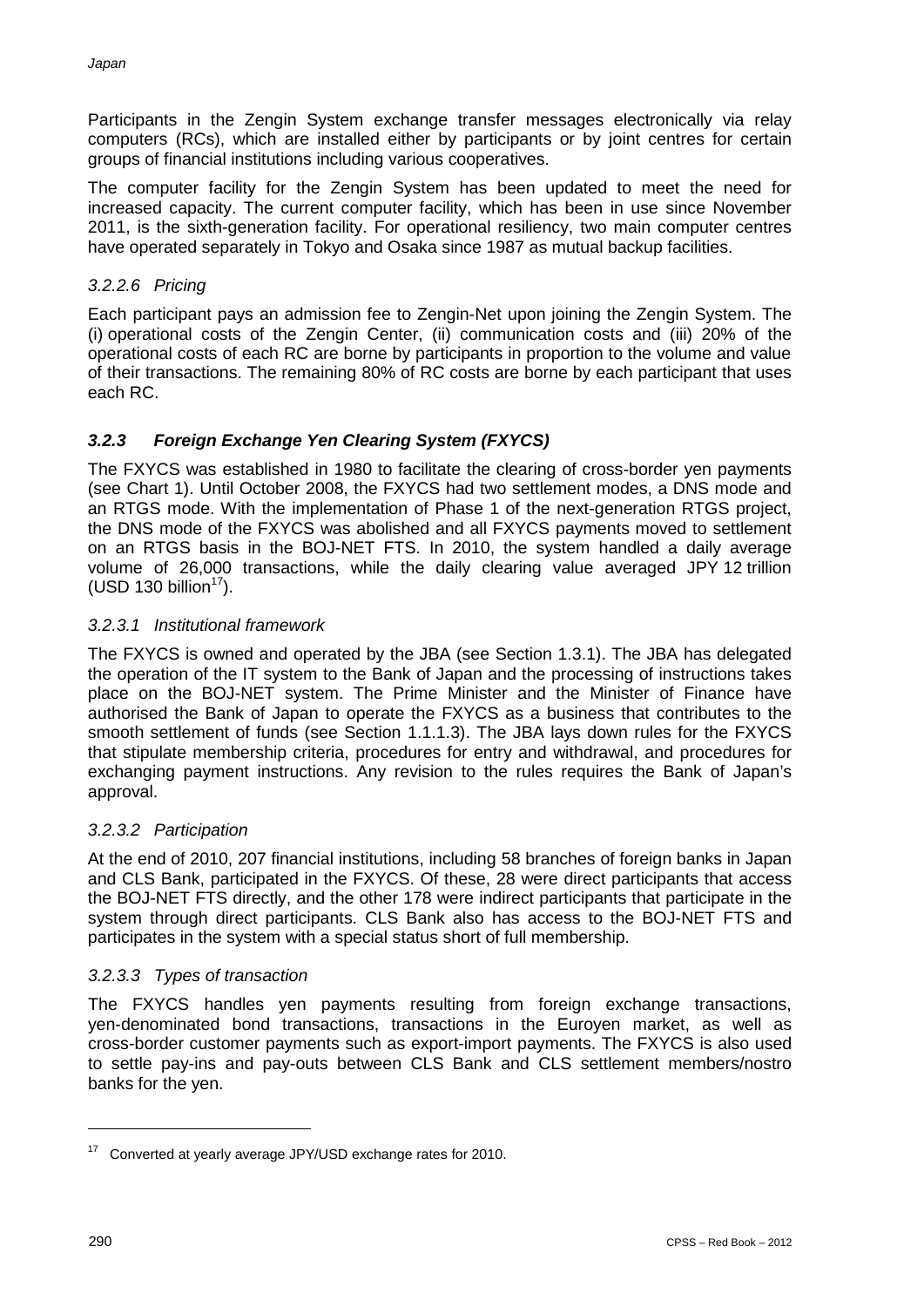#### *3.2.3.4 Operation of the system and settlement procedures*

Payments are settled on an RTGS basis in BOJ-NET FTS. Payment instructions can be submitted from 09:00 to 14:00 for RTGS with liquidity-saving features and until 17:00 for RTGS without liquidity-saving features. For the latter case, participants are allowed to submit instructions until 19:00 provided that they have applied in advance for late access.

Direct participants in the FXYCS access the system through BOJ-NET terminals installed on their premises. A direct connection between participants' host computers and the BOJ-NET host computer (computer-to-computer connection) is also available.

The following shows how payments are processed through the FXYCS (see Chart 4 below):

- 1. The payer in a foreign country instructs its bank to make a yen payment to the payee in Japan.
- 2. The payer's bank requests a funds transfer, mainly using SWIFT, to its correspondent bank (the sending bank) in Japan.
- 3. The sending bank sends a payment instruction to the BOJ-NET FTS via FXYCS.
- 4. Upon receiving the instruction, the Bank of Japan debits the amount specified in the payment instruction from the sending bank's account and credits the receiving bank's account.
- 5. The receiving bank credits the account of the payee.

Chart 4

### **Foreign Exchange Yen Clearing System**

![](_page_28_Figure_12.jpeg)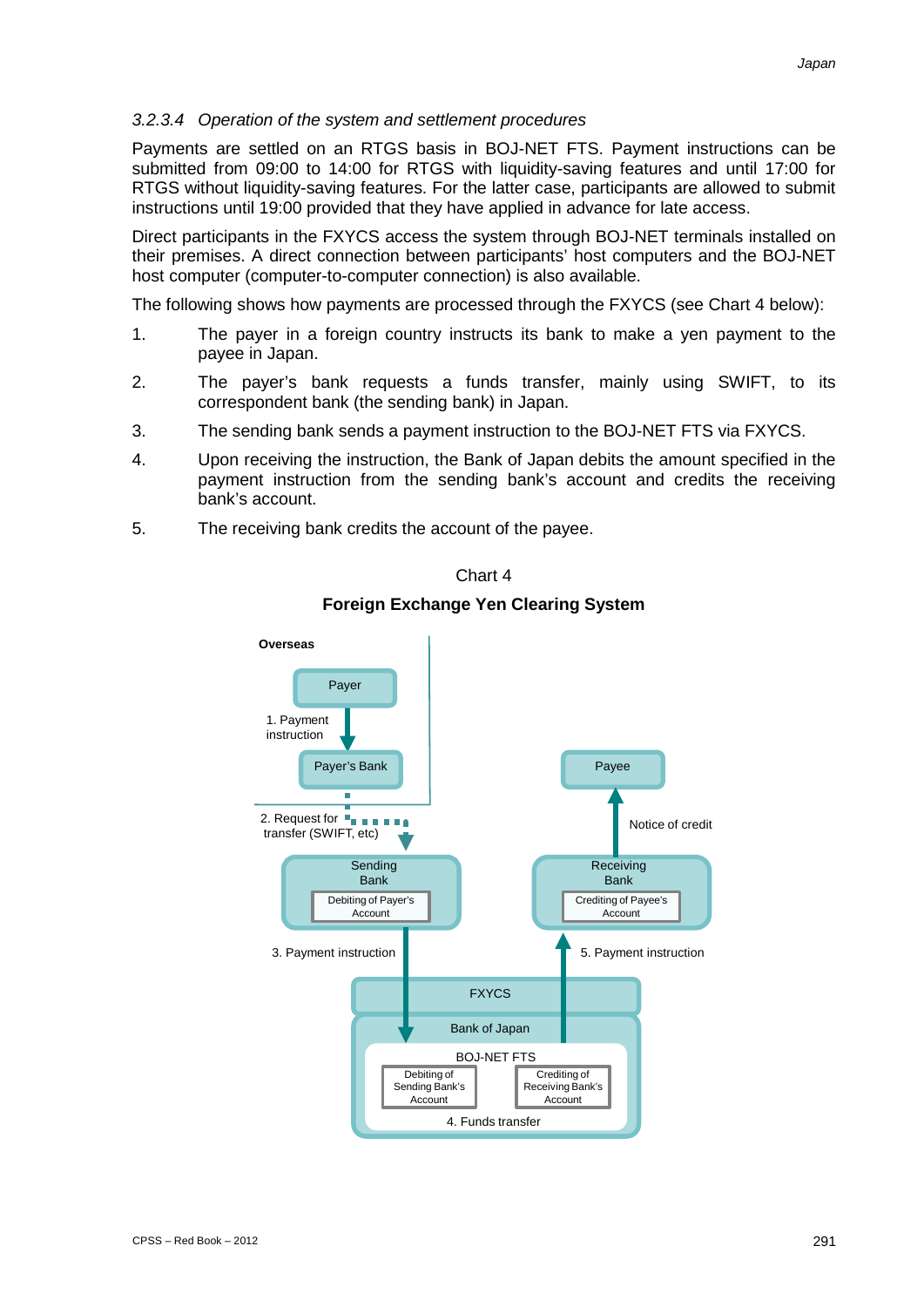# *3.2.3.5 Risk management*

Payments submitted to the FXYCS are settled on an RTGS basis in the BOJ-NET FTS. The rules governing the FXYCS states that all payments should in principle be submitted for settlement through accounts at the Bank of Japan with liquidity-saving features (Q/O accounts), with the exception of pay-ins and pay-outs for CLS which are settled on accounts without liquidity-saving features (see Section 3.2.1). To facilitate interbank payments and the subsequent crediting of customer accounts, the JBA has set rules that require participants to send instructions by 14:00 when using Q/O accounts. For the same reason, participants are required to send and settle, 65% of the daily volume and 55% of the daily value of payments eligible for settlement on Q/O accounts by 11:00.

# *3.2.3.6 Pricing policies*

Financial institutions that are not members of the JBA but still use FXYCS pay admission fees to the JBA. Direct participants bear 90% of the annual operating costs, 20% of which is borne equally among them and 80% in proportion to the value of their transactions in the previous fiscal year. Indirect participants and the CLS Bank bear the remaining 10% of operating costs in equal shares.

# *3.2.4 Bill and cheque clearing systems (BCCS) / Tokyo Clearing House*

BCCS allow financial institutions located in the same geographical area to present bills and cheques and to calculate their multilateral net positions at local clearing houses (see Chart 1). There is a long-term shift away from bills and cheques in favour of credit transfers in the Zengin System as businesses seek to avoid the cost of stamp tax $18$  and the cost of handling paper-based bills and cheques. As a result, the daily average value of bills and cheques processed has been trending downward since around 1990. As of January 2011, there were 243 bill and cheque clearing houses throughout Japan. The Tokyo Clearing House (TCH), which is the largest of Japan's BCCS and handles approximately 70% of bills and cheques nationwide, cleared a daily average value of JPY 1.1 trillion (USD 13 billion<sup>19</sup>) in 2010.

# *3.2.4.1 Institutional framework*

With the exception of the TCH, which is operated by the JBA (see Section 1.3.1), the major clearing houses are owned and operated by the regional bankers' associations. Of the 243 BCCS throughout Japan, 121 have been designated by the Minister of Justice.<sup>20</sup>

Although each clearing house sets its own rules, clearing houses have been encouraged to harmonise their rules to enhance the efficiency of liquidity management by financial institutions. For example, the standard settlement time of 12:30 has been adopted. Any revision to the rules of clearing houses that use central bank accounts for settlement requires the Bank of Japan's approval.

# *3.2.4.2 Participation*

Large and medium-sized financial institutions including banks and branches of foreign banks in Japan participate in BCCS directly. Small financial institutions participate in BCCS

<sup>18</sup> A form of tax collected by requiring a stamp to be purchased and affixed to legal documents and publications.

<sup>&</sup>lt;sup>19</sup> Converted at yearly average JPY/USD exchange rates for 2010.

<sup>&</sup>lt;sup>20</sup> According to the Bill Act and the Cheque Act, presentation of bills and cheques at designated clearing houses is deemed a means of presentation for payment. Presentation of bills and cheques at non-designated clearing houses is also deemed a means of presentation for payment under agreements between the relevant parties.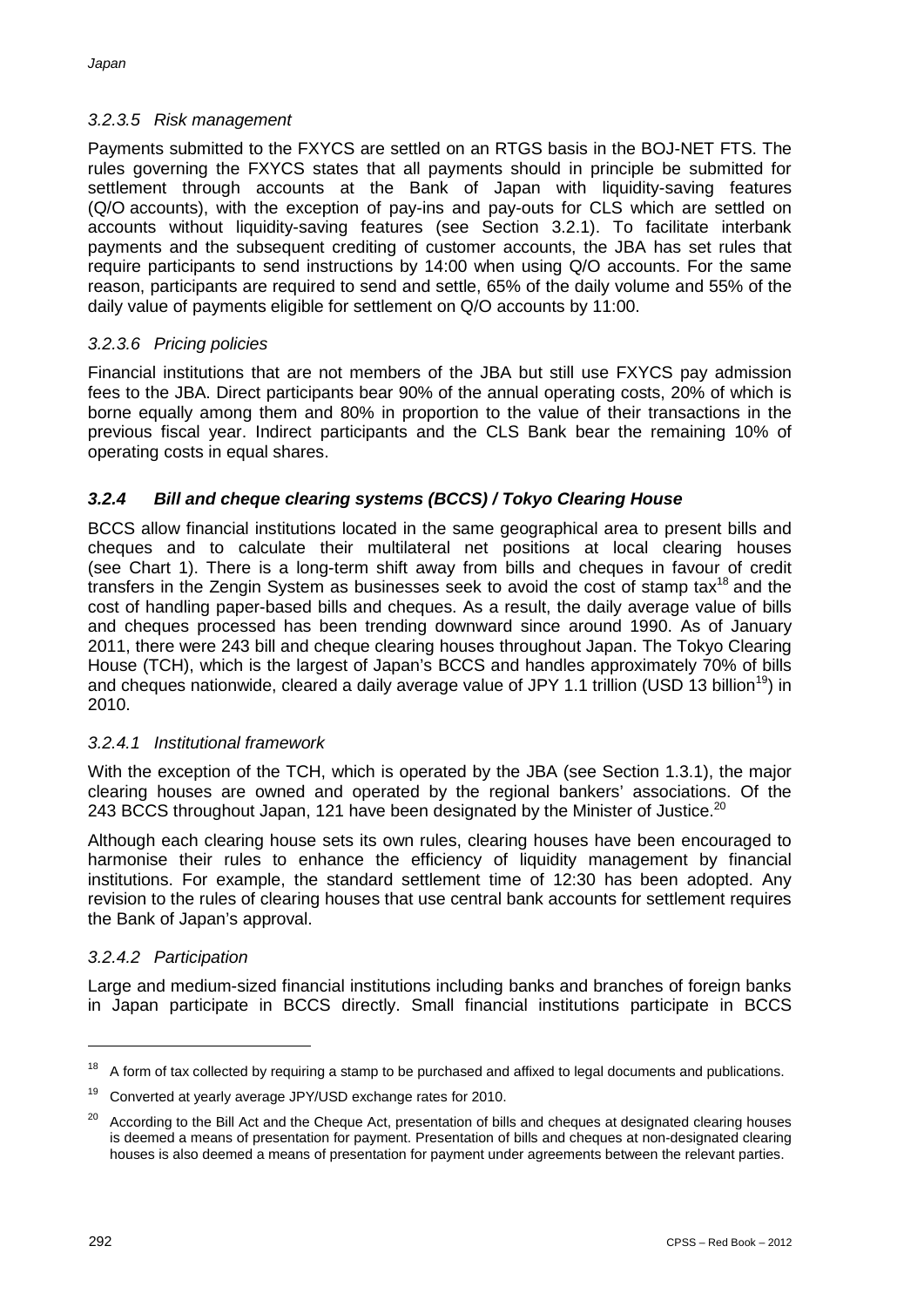indirectly through direct participants. As of December 2010, 323 institutions participated in the TCH, of which 105 were direct participants.

# *3.2.4.3 Types of transaction*

BCCS mainly handle bills and cheques used for commercial transactions between firms. They also handle bills and cheques used for financial transactions.

# *3.2.4.4 Operation of the system and settlement procedures*

Bills and cheques are cleared in the following manner: (1) bills and cheques are presented by payees at payees' banks; (2) bills and cheques are physically delivered and exchanged between participating banks at clearing houses; (3) the net positions of participating banks are calculated at the clearing houses; and (4) payers' banks bring back bills and cheques from the clearing houses. The net positions of participants calculated by each clearing house are settled at the settlement bank designated by the clearing house.

In the case of the 33 major clearing houses, settlement of participants' net positions takes place through the current accounts held by their respective regional bankers' associations with the Bank of Japan. Funds are first transferred from the accounts of participants with net debit positions to the account of the regional bankers' association and, after these transfers are completed, the funds are paid from the account of the regional bankers' association to the accounts of participants with net credit positions. This process is performed through the BOJ-NET FTS at 12:30 (see Section 3.2.1.4). Interbank settlement is final once the net positions of participants are settled through the BOJ-NET FTS. In general, however, the payee cannot withdraw funds until 13:00 on the business day following interbank settlement because dishonoured bills or cheques may be returned from the payer's bank to the payee's bank until 11:00 on that day.

# *3.2.4.5 Risk management*

There is no limit placed upon the size of the net debit position of each participant. Should a participant fail to settle its net obligation, the clearing house is expected to promptly exclude transactions involving the defaulting participant and then recalculate the net positions of the remaining participants.

# *3.2.4.6 Pricing*

In the case of the TCH, a financial institution that is not a member of the Tokyo Bankers Council pays an admission fee to become a participant in the TCH. Participants bear the operating costs of the TCH in proportion to the volume and value of their transactions during the previous fiscal year.

# *3.2.4.7 Major ongoing and future projects*

A new type of instrument known as electronically recorded monetary claims has been created under the *Electronically Recorded Monetary Claims Act*, which came into force in December 2008. Electronically recorded monetary claims function in a similar way to bills as a means of financing for businesses, particularly small and medium-sized enterprises. At the same time, they eliminate the shortcomings associated with paper-based bills, which include custody costs, risk of loss, and their eligibility for stamp tax. Electronically recorded monetary claims are managed by Electronic Monetary Claim Recording Institutions in which the accruals and assignments of claims are recorded electronically. There are currently four Electronic Monetary Claim Recording Institutions in Japan: (i) the Japan Electronic Monetary Claim Organization (JEMCO) operated by the Bank of Tokyo-Mitsubishi UFJ, which started operations in 2009; (ii) the SMBC Electronic Monetary Claims Recording Co., Ltd operated by Sumitomo Mitsui Banking Corporation, which started operations in 2010; (iii) the Mizuho Electronic Monetary Claim Recording Co., Ltd operated by Mizuho Bank, which started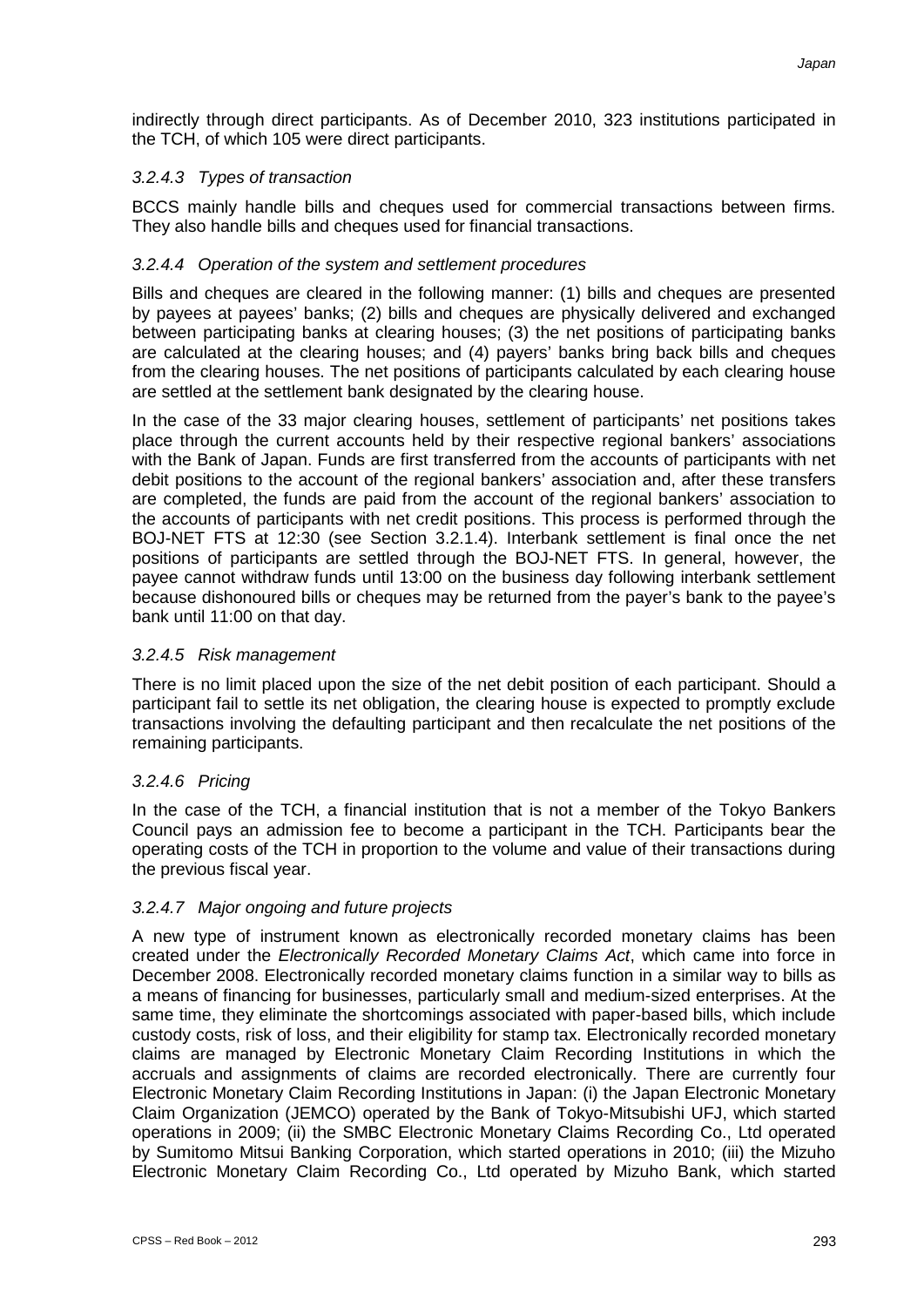operations in 2010; and (iv) densai.net Co.,Ltd. to be operated by the JBA once it launches operations in 2012.

# **4. Systems for post-trade processing, clearing and securities settlement**

# **4.1 General overview**

There are two major CSDs in Japan. The Bank of Japan is responsible for JGBs and the Japan Securities Depository Center (JASDEC) is responsible for securities other than JGBs, including stocks, corporate bonds, commercial paper, municipal bonds, convertible bonds, investment trusts, ETFs and REITs (see Chart 1).

With the establishment of a uniform securities settlement framework, various categories of these securities have been dematerialised in JASDEC, and DVP mechanisms were adopted in a phased approach in the 2000s. For commercial paper, corporate and other bonds<br>(municipal bonds, government-guaranteed bonds) and investment trusts, full (municipal bonds, government-guaranteed bonds) and investment trusts, full dematerialisation was achieved in March 2003, January 2006 and January 2007, respectively. At the same time that dematerialisation was implemented, JASDEC also introduced DVP by linking individual deliveries of securities through JASDEC's Book-entry Transfer System with corresponding payments at the Bank of Japan. For stocks, DVP was achieved in a phased approach; for street-side transactions on exchanges in May 2001, for customer-side transactions in May 2004, and for stock issuance in January 2009. Full dematerialisation was achieved for stocks in January 2009.

JGB transactions are settled on a real-time DVP basis through BOJ-NET JGB Services, an online system for transferring JGBs between financial institutions. The DVP system was introduced in April 1994 and migrated to a real-time DVP system in January 2001 when the funds transfer service in the BOJ-NET Funds Transfer System (BOJ-NET FTS) also shifted to RTGS. Dematerialisation of JGBs was achieved in January 2003.

To mitigate settlement risk in securities transactions, the *Securities and Exchange Act* was amended in June 2002 to add in provisions regarding a central counterparty. After 2002, based on this amendment, CCPs were successively established in Japan. For example, the Japan Securities Clearing Corporation (JSCC) was established in 2002 as a uniform clearing institution for all securities exchanges in Japan. Prior to the establishment of the JSCC, clearing of stock transactions was carried out internally at individual exchanges. In addition, the JGBCC was established in 2003 to reduce the amount of JGB settlement under the BOJ-NET's real-time DVP system and to mitigate counterparty risk in JGB transactions. The JASDEC DVP Clearing Corporation (JDCC) was established in 2003 for customer-side transactions in securities settled in JASDEC. The Tokyo Financial Exchange (TFX) and Osaka Securities Exchange (OSE) internally clear transactions in listed derivatives, FX derivatives (retail margin trading of FX) and others. The *Financial Instruments and Exchange Act* (FIEA) came into force in September 2007 and thereafter the Act covers all central clearing businesses.

# **4.2 Post-trade processing systems**

# *4.2.1 Pre-Settlement Matching System (PSMS) at JASDEC*

# *4.2.1.1 Institutional framework*

JASDEC began operating the PSMS in September 2001 to modernise and automate the matching process for various types of securities transactions. Pre-settlement matching is one of JASDEC's main businesses (see Section 4.4.2).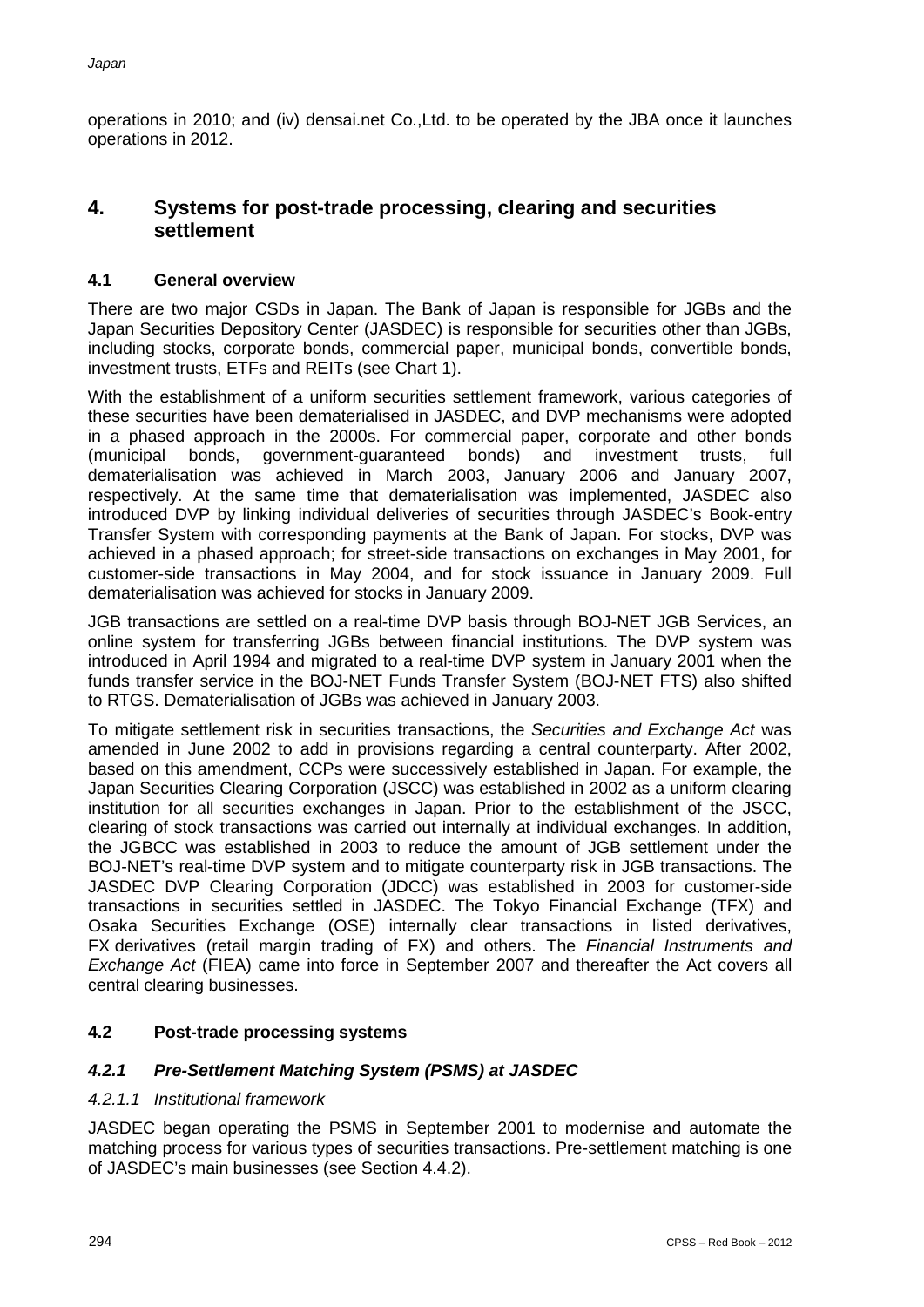### *4.2.1.2 Participation*

The PSMS is designed to work for trade matching and settlement matching process for both domestic and cross-border transactions. Users of the PSMS include securities firms, investment trusts, investment advisory firms, trust banks, custodian banks, life insurance firms and other insurance firms. Any business entity that meets a given set of requirements can, with the approval of JASDEC, acquire admissions from JASDEC and use the PSMS. There were 698 registered company users at the end of October 2011.

### *4.2.1.3 Types of transaction*

The scope of securities and transactions covered by the PSMS is as follows.

#### (i) Domestic transactions

The PSMS provides trade matching and settlement matching services for domestic outright and securities financing transactions such as repo and lending and borrowing in stocks, corporate bonds, convertible bonds, JGBs, listed derivatives, commercial paper and share options.

#### (ii) Non-residents' transactions

The PSMS provides settlement matching services for cross-border transactions in stocks, corporate bonds, convertible bonds, JGBs and commercial paper.

#### *4.2.1.4 Operation of the system*

After accepting trade report data, the PSMS matches the trade details with the investment instructions sent from the investment managers and generates settlement instruction data. Subsequently the settlement instruction data for JASDEC eligible securities are transmitted to the JASDEC's Book-entry Transfer Systems, and finally settled by DVP through the linkage between the systems and the Bank of Japan's BOJ-NET FTS (see 4.4.2). For JGBCC eligible transactions, matched transaction data are automatically transmitted to the JGBCC (see Chart 1).

The operating hours of the PSMS are from 07:00 to 22:00.

# *4.2.1.5 Pricing*

The PSMS system fee includes a fixed fee for participation and a variable fee proportional to the volume of transactions.

# **4.3 Central counterparties and clearing systems**

# *4.3.1 Japan Securities Clearing Corporation (JSCC)*

#### *4.3.1.1 Institutional framework*

The JSCC was established in July 2002 as the first nationwide central counterparty in the Japanese securities market integrating internalised clearing functions in multiple securities exchanges, and started clearing operations in January 2003. The JSCC clears transactions at Japan's six stock exchanges: the TSE, OSE, Nagoya Stock Exchange, Sapporo Securities Exchange, Fukuoka Stock Exchange and TOKYO AIM. The JSCC also clears transactions at two PTS: Japannext and Chi-X JAPAN. The JSCC launched a clearing service for iTraxx Japan index CDS in July 2011.

The JSCC issued Class A shares related to the clearing business of exchanged-traded transactions, as well as Class B shares related to the clearing business of OTC CDS transactions. The shareholders of Class A shares are Japan's five stock exchanges. The major shareholder is the Tokyo Stock Exchange Group (TSEG) of which the JSCC is a subsidiary. The shareholder of Class B shares is the TSEG.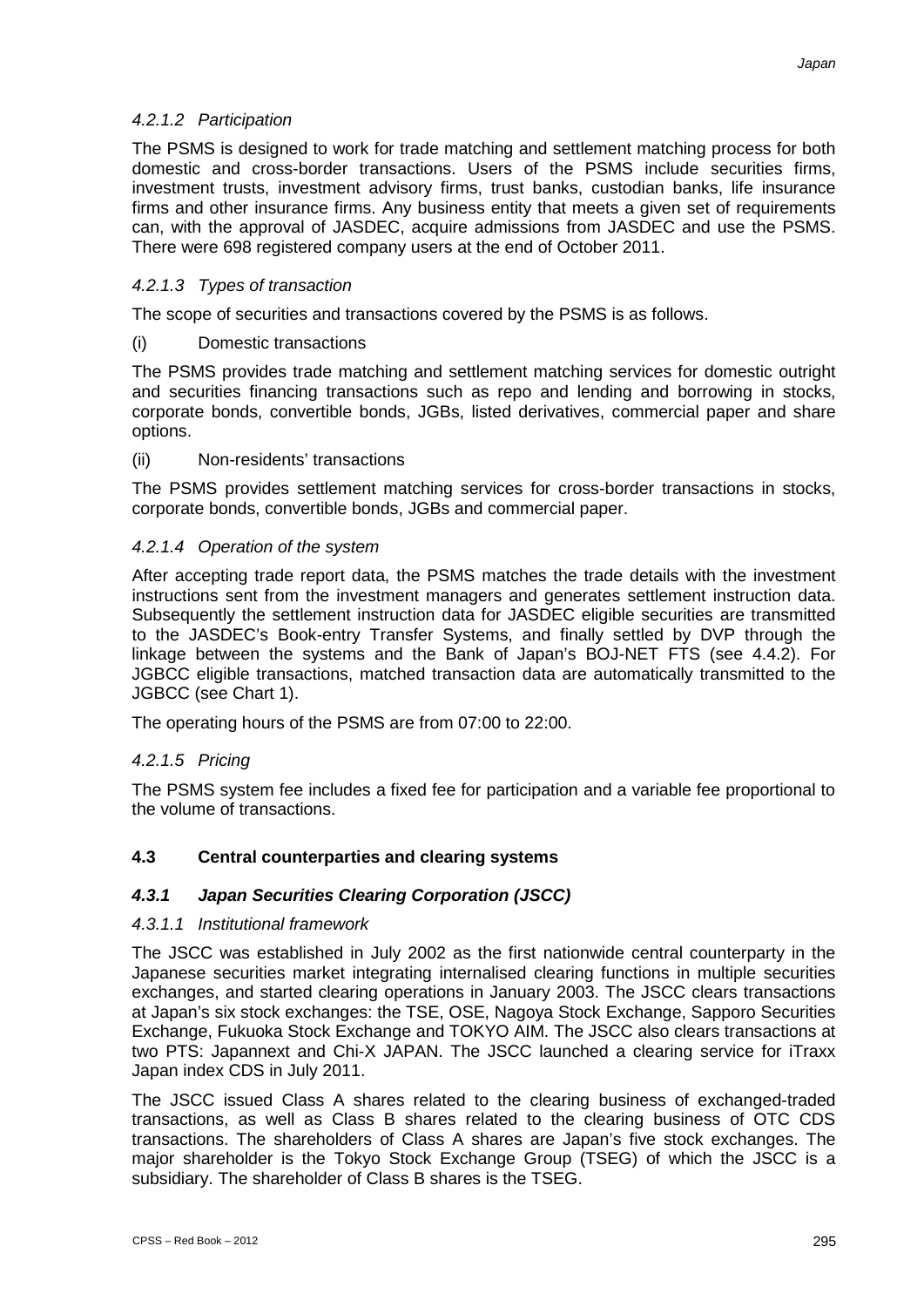# *4.3.1.2 Participation*

The JSCC had 152 participants as of March 2011. Two-thirds of the participants are securities firms and the remainder are banks. The five types of clearing qualification are categorised according to tradable asset class: they comprise four for exchanged-traded transactions (Cash Products, Government Bond Futures and Futures Options, Index Futures and Options, and Individual Options), and one for OTC derivatives transactions (CDS).

The clearing qualifications for exchange-traded transactions are subdivided into Principal Clearing Qualifications and Agency Clearing Qualifications. Holders of the Principal Clearing Qualification may settle only their own transactions, while Agency Clearing Qualification holders can settle the transactions of non-clearing participants as well as their own.

The JSCC sets criteria for obtaining and maintaining qualifications, and regularly monitors participants on their management practices, operational reliability and financial standing. If a participant is observed to have significant problems in these areas, the JSCC has the right to suspend its assumption of the participant's obligations and to revoke the participant's qualifications. The JSCC can also raise margin requirements and require participants to reduce their positions when it judges that participants' positions carry excessive risk compared to their net assets and liquid assets.

The financial requirements for the acquisition of qualifications are higher than those for maintaining qualifications, and those for the agency clearing qualification are higher than those for the principal clearing qualification. These requirements are set for each type of institution. For example, the financial requirements for securities companies seeking to acquire the principal clearing qualification are (i) capital of over JPY 300 million; (ii) net assets of more than JPY 2 billion; and (iii) a capital-to-risk ratio of more than 200%.

# *4.3.1.3 Types of transaction*

Clearing products comprise five asset classes: (i) cash products comprising stocks, convertible bonds, investment trusts, ETFs and REITs; (ii) JGB futures and futures options; (iii) stock index futures and options; (iv) equity options; and (v) index CDS. JSCC provides clearing services for all cash products including stocks, convertible bonds, ETFs and REITs traded at six stock exchanges, stocks traded at two PTS, index CDS traded in the OTC market, as well as derivatives listed on the TSE.

# *4.3.1.4 Operation of the system*

The JSCC assumes participants' obligations and guarantees settlements. Assumption of obligations for exchange-traded transactions is conducted at the timing of every trade execution, and the assumption of obligations for CDS transactions is conducted once a week. While the JSCC carries out netting on a product-by-product basis for each participant, the amount of cash payment is netted out across products. Instructions for the securities to be transferred on a net basis are sent to JASDEC, and the funds transfer instructions on a net basis are sent to either a settlement bank or the Bank of Japan. The JSCC designates six commercial banks for cash settlement (see Chart 1).

DVP settlement is conducted through these settlement facilities on a cooperative basis. When settling cash products, participants transfer securities to a JSCC account with JASDEC by 13:00 and receive securities from a JSCC account by 14:15. Participants pay into a JSCC account with the settlement bank by 13:00 and the JSCC pays out at 14:45. This schedule allows the JSCC to (i) hold net funds until it receives the corresponding net amount of securities; and (ii) hold the net amount of securities until it receives the corresponding net funds, which obviates the need for JSCC to take on principal risk in net-net DVP (DVP3). Paid-in cash and securities transferred in advance serve as collateral, and participants can obtain securities earlier by pledging additional collateral beyond what they have to pay in, given that net-net DVP is carried out sequentially in an intraday batch system. On the other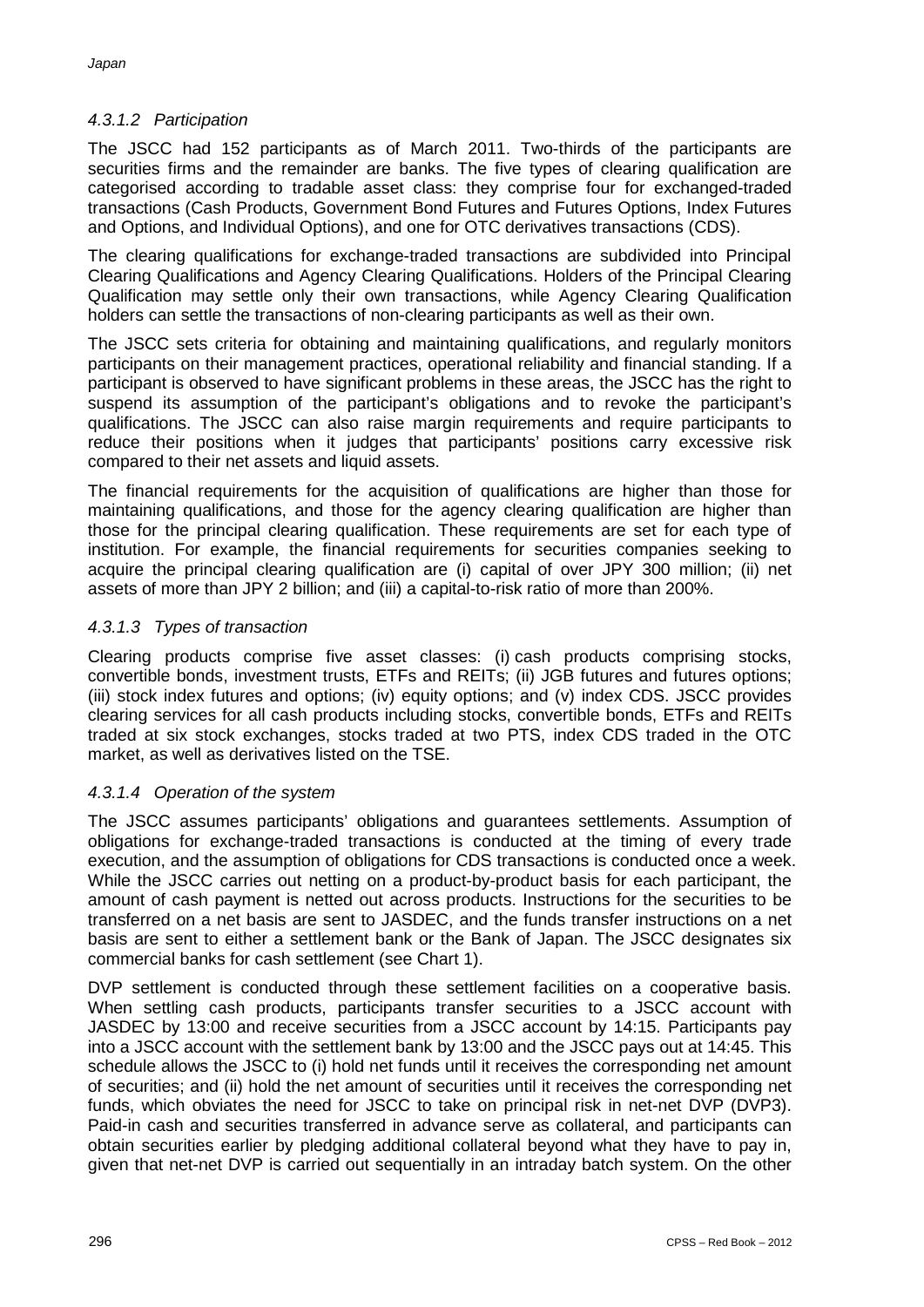hand, early payout is not possible. Participants settle funds using their current accounts at the Bank of Japan or settlement banks.

# *4.3.1.5 Risk management*

The JSCC has introduced various risk management tools to protect against any default of its participants. They are categorised into three mechanisms: participant qualifications, liquidity funding and the loss allocation arrangement.

First, the JSCC has established rigorous qualifications for participation (see Section 4.3.1.2). Second, the JSCC maintains liquidity provision agreements with cash settlement banks to secure short-term liquidity enabling it to deal with potential default of participants. Finally, if the JSCC incurs loss as the result of a participant's default, financial resources will be used in the following order for exchange-traded transactions: (i) collateral including the "clearing fund" as an initial margin posted by the defaulting participant; (ii) default compensation by stock exchanges and PTS; (iii) compensation by the JSCC; and (iv) loss-sharing among non-defaulting participants. For CDS transactions, the loss allocation will take place in the following order: (i) collateral pledged by the defaulting participant; (ii) the first compensation by the JSCC; (iii) the default fund of non-defaulting participants and the second compensation by the JSCC; (iv) limited loss-sharing among non-defaulting participants; (v) compensation by non-defaulters with net gain in the accumulated amount of variation margin after the default of the participant, and others.

Participants' positions are monitored, and the JSCC has the right to either raise the requirement of collateral or require that positions be reduced.

To improve operational robustness, the JSCC introduced a backup centre in 2008 and a third office in 2009 in accordance with its business continuity plan. The JSCC has also enhanced the processing capacity of clearing systems on an annual basis in line with the growth in transaction volumes.

#### *4.3.1.6 Links to other systems*

The JSCC has links to the BOJ-NET FTS and the JASDEC Book-entry System to ensure DVP settlement. The JSCC does not have cross-margin arrangements across CCPs and does not maintain cross-border arrangements or clearing links with overseas securities settlement systems (see Chart 1).

# *4.3.1.7 Pricing*

The JSCC charges clearing fees for cash securities based on both transaction amount and volume. Previously, fees were charged according to the value of transactions alone, but the JSCC changed its pricing policy to a dual fee system in 2006 and gradually began placing a larger weight on transaction volume because recent increases in small orders at exchanges had resulted in more costly system investments. For exchange-traded derivatives, the fee system changed completely from a transaction amount basis to a volume basis in 2009. Clearing fees for CDS transactions are based on the notional amount.

# *4.3.1.8 Major ongoing and future projects*

The JSCC plans to provide clearing services for OTC derivatives of interest rate swaps and credit default swaps. The JSCC has set up a "Working Group on Clearing Operations for OTC Derivatives Trades" and is designing a specific operating model and system structure. Among these projects, the clearing service for iTraxx Japan started in July 2011.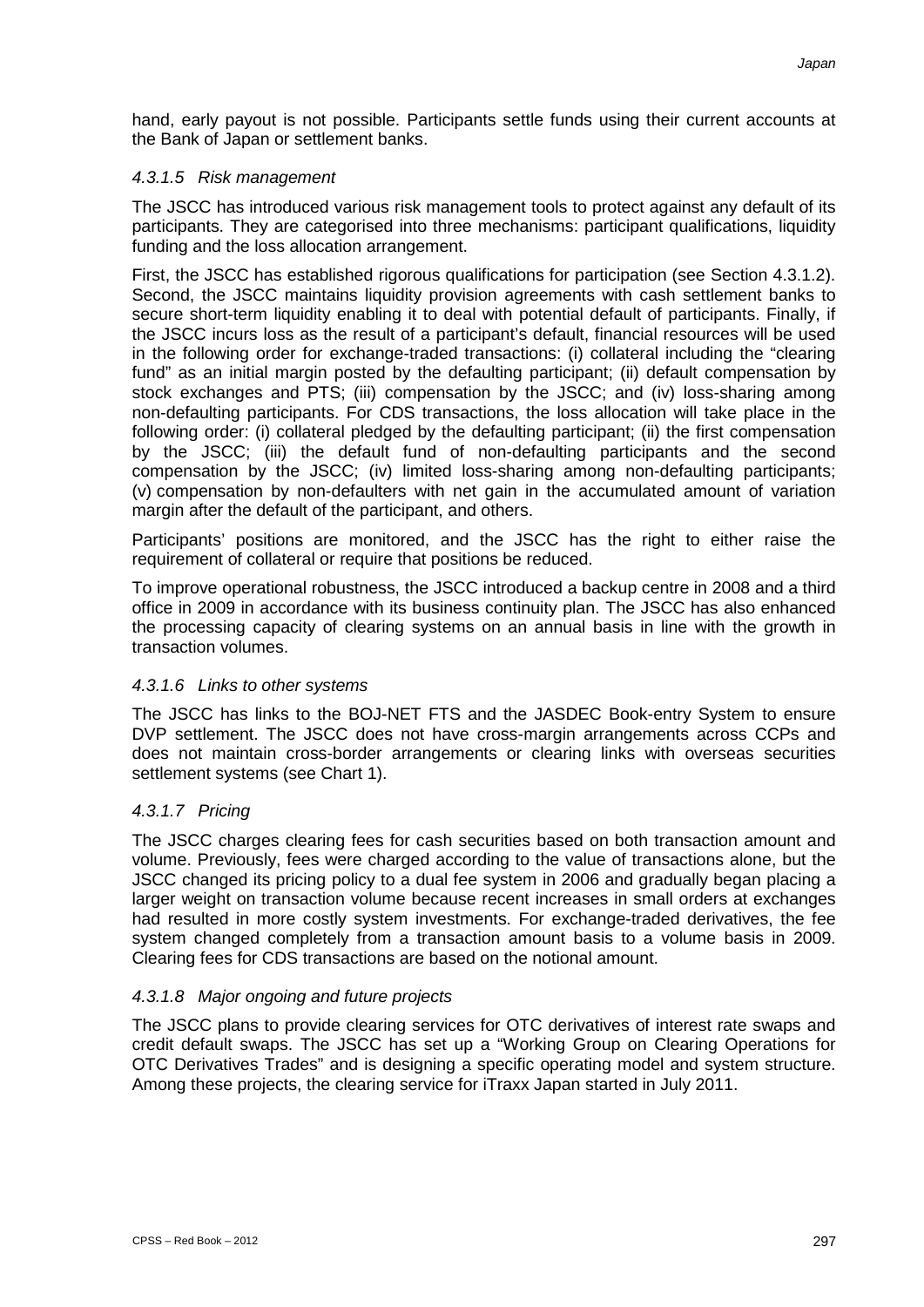# *4.3.2 JASDEC DVP Clearing Corporation (JDCC)*

# *4.3.2.1 Institutional framework*

The JDCC was established by JASDEC in June 2003 to achieve DVP settlement for customer-side transactions (transactions between securities dealers and institutional investors). In April 2004, the JDCC was licensed as a clearing organisation in Japan to assume participants' obligations. The JDCC started operations in May 2004. The JDCC is a wholly owned subsidiary of JASDEC.

# *4.3.2.2 Participation*

The JDCC sets out eligibility criteria for participation ("participation criteria") specifying that an applicant must: (i) have a JASDEC account and access to its pre-settlement matching system "PSMS"; (ii) be of sound financial condition, which is assessed based on the size of capital, the size of net assets and the capital requirement ratio applicable for the specific type of financial institution including securities firms, banks and insurance companies; and (3) have sound management practices and appropriate business operations.

The JDCC currently has approximately 60 participants comprising securities firms and institutional investors such as trust banks and custodian banks.

The JDCC also defines suspension criteria and regularly monitors participants for their financial standing and ability to conduct business. If there are significant problems that might trigger the suspension criteria, the JDCC has the right to suspend its assumption of participants' obligations and to revoke participants' qualifications. Participation requirements are set at a higher level than suspension criteria.

# *4.3.2.3 Types of transaction*

The JDCC provides the clearing services for customer-side transactions in (i) stocks etc eligible for the JASDEC book-entry transfer business, namely stocks, stock acquisition rights, corporate bonds with stock acquisition rights, investment units, preferred equity investments, investment trust beneficial rights, and other beneficial rights, as well as (ii) foreign stock certificates etc handled by JASDEC.

# *4.3.2.4 Operation of the system*

The JDCC assumes participants' obligations until 13:50 on the settlement day provided that the order satisfies the "transfer conditions" given under the risk management scheme (see below). DVP settlement is executed on a gross-net basis (DVP2). That is, accepted orders are netted and all settlement amounts are fixed at 14:00. Net cash paying participants must complete payment to the JDCC by 15:10 (pay-in). After the payment of settlement amounts from all paying participants, the JDCC makes payments to net cash receiving participants until 15:30 (payout). Meanwhile, transfers of securities are sequentially executed on a gross basis provided that the DVP transfer order satisfies the "transfer conditions" for transfers from participants to the JDCC and the "completion conditions" for transfers from the JDCC to participants. The cut-off time for transfers from participants to the JDCC is 14:00, prior to net cash payments. The JDCC transfers securities to participants by 15:10.

The transfer conditions allowing for the assumption of obligations comprise three requirements: (i) the net payment amount is less than or equal to the assets held by the JDCC; (ii) the net payment amount is less than or equal to the upper limit given by the JDCC; and (iii) the outstanding amount of securities held by a transferring participant, including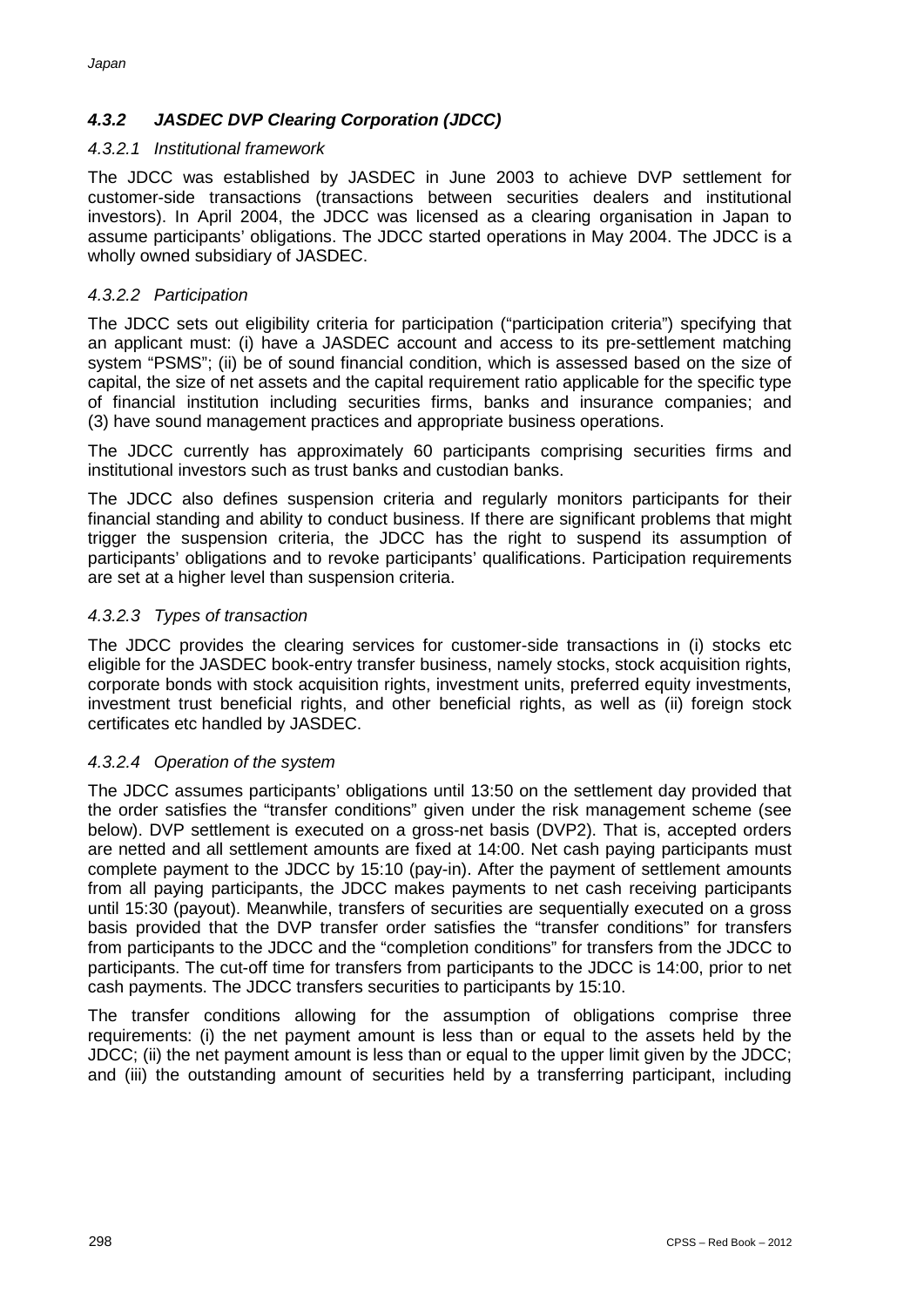securities which will be received on the same settlement day,<sup>21</sup> is sufficient to complete the transfer. The abovementioned assets held by the JDCC comprise: (i) securities which have been delivered to the JDCC but have not yet been received by the net paying participant (so-called securities-to-be-received); and (ii) collateral securities (pledged securities) and cash deposits (within the participants' fund and the settlement facilitation payment) both posted by the net paying participant. In sum, the JDCC utilises these securities as collateral for the scheduled payment from the participant, and any shortfall in the value of collateral due to a haircut is made up for by prefunded securities and cash.

The completion conditions also comprise three requirements. Gross settlements of securities are executed sequentially once any one of these requirements is satisfied, namely: (i) a securities receiver is identified to be a net receiver of the payment; (ii) a securities receiver is identified to be a net payer and the payment is completed; and (iii) in the event that securities that will be received are due to be transferred onwards to other participants, the second transfer order satisfies the transfer conditions.

Participants settle funds using their current accounts at the Bank of Japan or their settling banks' current accounts at the Bank of Japan (see Chart 1).

#### *4.3.2.5 Risk management*

#### *Risk management scheme*

The JDCC has introduced various structures to mitigate credit and liquidity risk. The transfer conditions described above represent the principal means of mitigating credit and liquidity risks. This section shows how the three requirements comprising the conditions work from the risk management perspective.

(i) Collateral assets to cover failure of payment

The JDCC requires participants to ensure that the net payment amount is less than or equal to the assets held by the JDCC as already posted or to be received by the paying participant in question. If a paying participant fails to pay, these assets are used to compensate the JDCC for any loss it suffers as a result of the failure. As the securities held by the JDCC that are scheduled to be transferred to the defaulting participant serve as collateral, and as the time from the assumption of transfer orders to settlement is very short, ie a few hours, the JDCC does not require a margin. The value of collateral securities is set by applying a deep haircut to the previous day's market price. The JDCC also uses supplementary cash deposits and collateral securities. Since securities are transferred from participants to the JDCC on a gross basis prior to net cash payments, the collateral is always secured for the JDCC.

(ii) Limit on the net payment amount

Because the JDCC sets a limit on the net payment amount of an individual participant, the JDCC's exposure in the event of the failure of a single participant is capped at this limit. This serves to limit the JDCC's liquidity funding needs in the event of a participant's failure to pay. To satisfy liquidity funding needs, the JDCC has credit lines from banks and can use cash deposits from participants, the participants' funds.<sup>22</sup>

(iii) Outstanding amount of transferable securities

 $21$  These refer to securities balances which have been delivered to JDCC and are due to be received by the transferring participant.

 $22$  By disposing of the holding assets of the defaulting participant, the JDCC (i) repays bank lending and (ii) restores the balance of the participants' fund.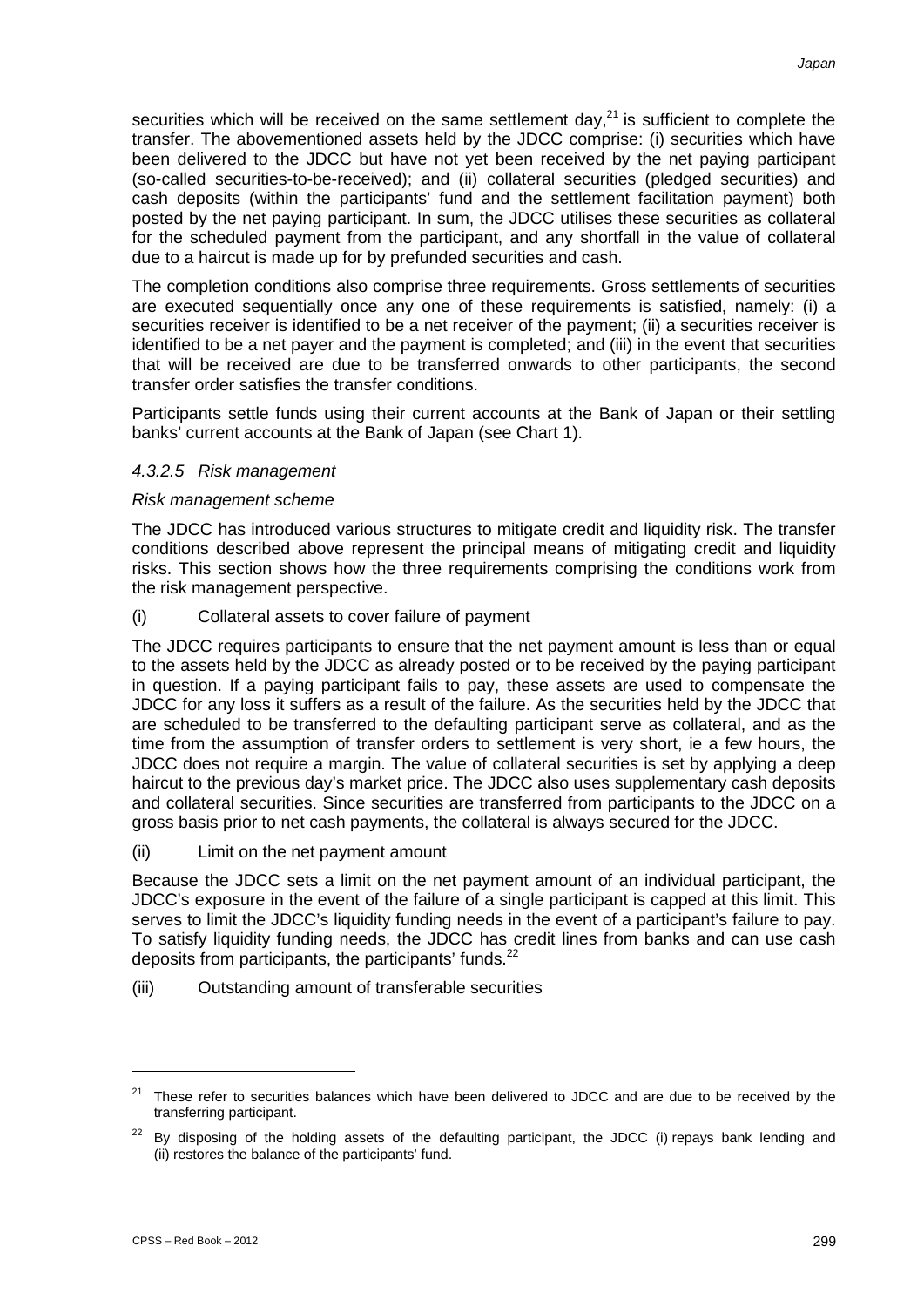The JDCC requires the transferring participant to maintain a securities balance greater than the volume of securities required for transfer. This requirement prevents the JDCC from being exposed to participants' failure to settle ex ante.

# *Loss allocation scheme*

Cash deposits from defaulting participants are the first source of loss allocation and disposals of their securities collateral are the second. Large potential losses can exceed the sum of these two sources, even though securities collateral is deeply discounted with a high haircut ratio. In this case, transferring participants that are original counterparties of the defaulting participant must share the remaining loss in proportion to their settlement amount with the defaulting participant. If a participant with this obligation cannot fulfil the obligation, the participant is considered to have failed to settle and all other participants must share the residual loss.

#### *4.3.2.6 Links to other systems*

The JDCC has links to the BOJ-NET FTS and the JASDEC Book-entry System to ensure DVP settlement. The JDCC does not have cross-margin arrangements across CCPs and does not maintain cross-border arrangements or clearing links with overseas securities settlement systems.

#### *4.3.2.7 Pricing*

The JDCC charges its participants user fees based on their transaction volume and a fixed minimum charge.

#### *4.3.2.8 Major ongoing and future projects*

To support DVP settlement for stock lending transactions, the JDCC and JASDEC are cooperating with a working group of their participants to discuss a possible settlement scheme for stock lending transactions. The DVP settlement outline was fixed in 2011, and operations are expected to begin in 2014.

# *4.3.3 Japan Government Bond Clearing Corporation (JGBCC)*

#### *4.3.3.1 Institutional framework*

The JGBCC was established in October 2003 as a central counterparty for Japanese government bonds and started clearing operations in May 2005. The backdrop to its establishment was the change in the settlement method of BOJ-NET JGB Services from DNS to RTGS in 2001. The JGBCC requires clearing participants to be shareholders of the JGBCC. Previously, the JGBCC was wholly owned by its participants. Since September 2010, 35.6% has been owned by the JSCC and the rest by the participants.

#### *4.3.3.2 Participation*

As of August 2011, the JGBCC had 35 clearing participants comprising 25 securities firms, five banks, three money market brokers and two other financial institutions.

The JGBCC sets the criteria by which participants obtain and maintain their qualifications and it regularly monitors participants on their management practices, operational reliability, and financial standing. The JGBCC delegates the monitoring of participants' financial standing to the JSCC with a view to easing the burden on participants that participate in both CCPs. The financial requirements for acquiring qualifications are higher than those for maintaining them. These requirements are set for each type of institution. For example, the financial requirements for securities companies seeking to acquire qualifications are (i) capital of not less than JPY 300 million; (ii) net assets of not less than JPY 5 billion; and (iii) a capital-to-risk ratio of more than 200%.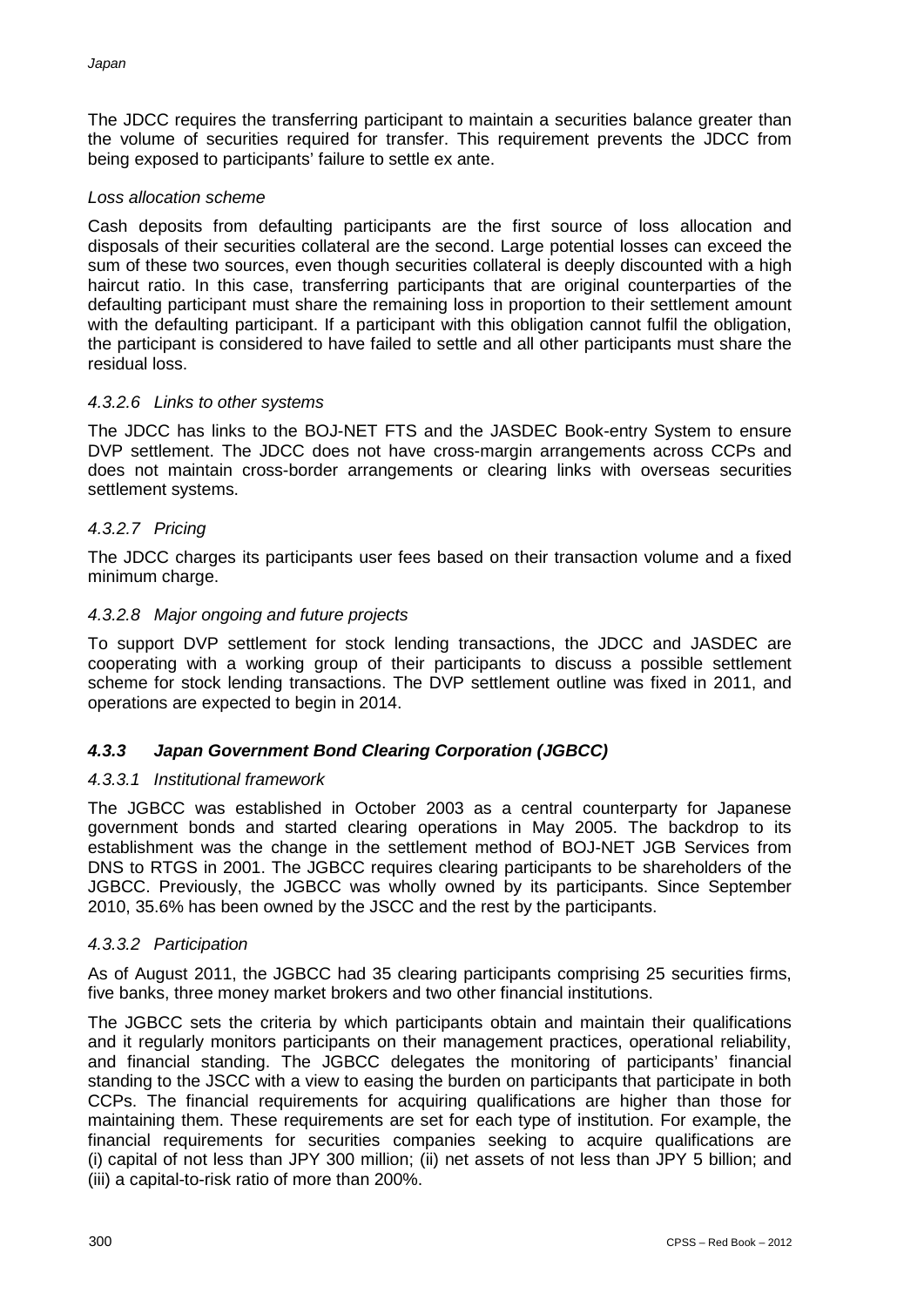The JGBCC has the right to suspend its assumption of participants' obligations and to revoke their qualifications.

# *4.3.3.3 Types of transaction*

The JGBCC clears outright and repo transactions in JGBs that are executed between participants in the OTC market. The term of repo transactions subject to clearing by the JGBCC is less than one year. The types of JGB eligible for clearing include FBs (Financing Bills), TBs (Treasury Bills), interest-bearing bonds, discount bonds, floating rate bonds and STRIPs (Separate Trading of Registered Interest and Principal of Securities).

# *4.3.3.4 Operation of the system*

The clearing process is as follows (see Chart 1).

- 1. A seller and a buyer of a JGB transaction transmit trade data to the matching system, PSMS, operated by JASDEC.
- 2. PSMS matches and confirms the trade information and sends the confirmation results to the JGBCC.
- 3. At 18:30 on the trade date, the JGBCC assumes participants' obligations, and becomes the seller to every buyer and the buyer to every seller.
- 4. Transactions between the JGBCC and each participant are netted into one position by the type of security and by settlement date. As the standard settlement cycle for JGBs is T+2, the JGBCC typically takes on counterparty risk for two days for an outright trade.
- 5. The JGBCC notifies participants of the net positions and the settlement details for the following day.
- 6. On the settlement date, both the seller and the buyer settle their resulting net positions on a DVP basis through the BOJ-NET FTS and BOJ-NET JGB Services using the simultaneous processing of DVP and collateralisation (SPDC) function (see Section 4.4.1). There are two steps involved in DVP settlement. In the first step, the seller delivers JGBs to the JGBCC, which pledges them to the Bank of Japan as collateral for an intraday overdraft. At the same time, the JGBCC pays for the JGBs received from the seller with the funds provided by the overdraft. In the second step, the buyer makes its payment for the JGBs to the JGBCC, which in turn repays the intraday overdraft to the Bank of Japan using the payment so received. At the same time, the JGBCC receives the pledged JGBs from the Bank of Japan and delivers the JGBs to the buyer. In the collateralisation process, the amount of the haircut is offset by the collateral pledged to the Bank of Japan in advance.

By using RTGS systems for settlement of both funds and securities, the JGBCC adopts gross-gross DVP (DVP1), with net positions of both funds and securities calculated for each type of securities. The JGBCC sets the deadlines for DVP1 and DVP2 at 13:30 and 14:00, respectively. In practice, however, settlement of almost all net positions is completed in the morning in line with the market guidelines for settlement of JGB transactions.

Funds only settlement (FOS) takes place over the BOJ-NET FTS. Variation margin calls comprise a major part of FOS. Market prices are used as the clearing prices for individual securities, and differences between trade prices and clearing prices are adjusted in FOS.

# *4.3.3.5 Risk management*

The JGBCC has various procedures to mitigate credit and liquidity risk. In the event that the defaulting participant's "clearing fund deposits" as initial margin are insufficient to cover the loss, the following financial resources are applied: (i) funds from participants who are original counterparties of the defaulting participant to share the remaining loss in proportion to their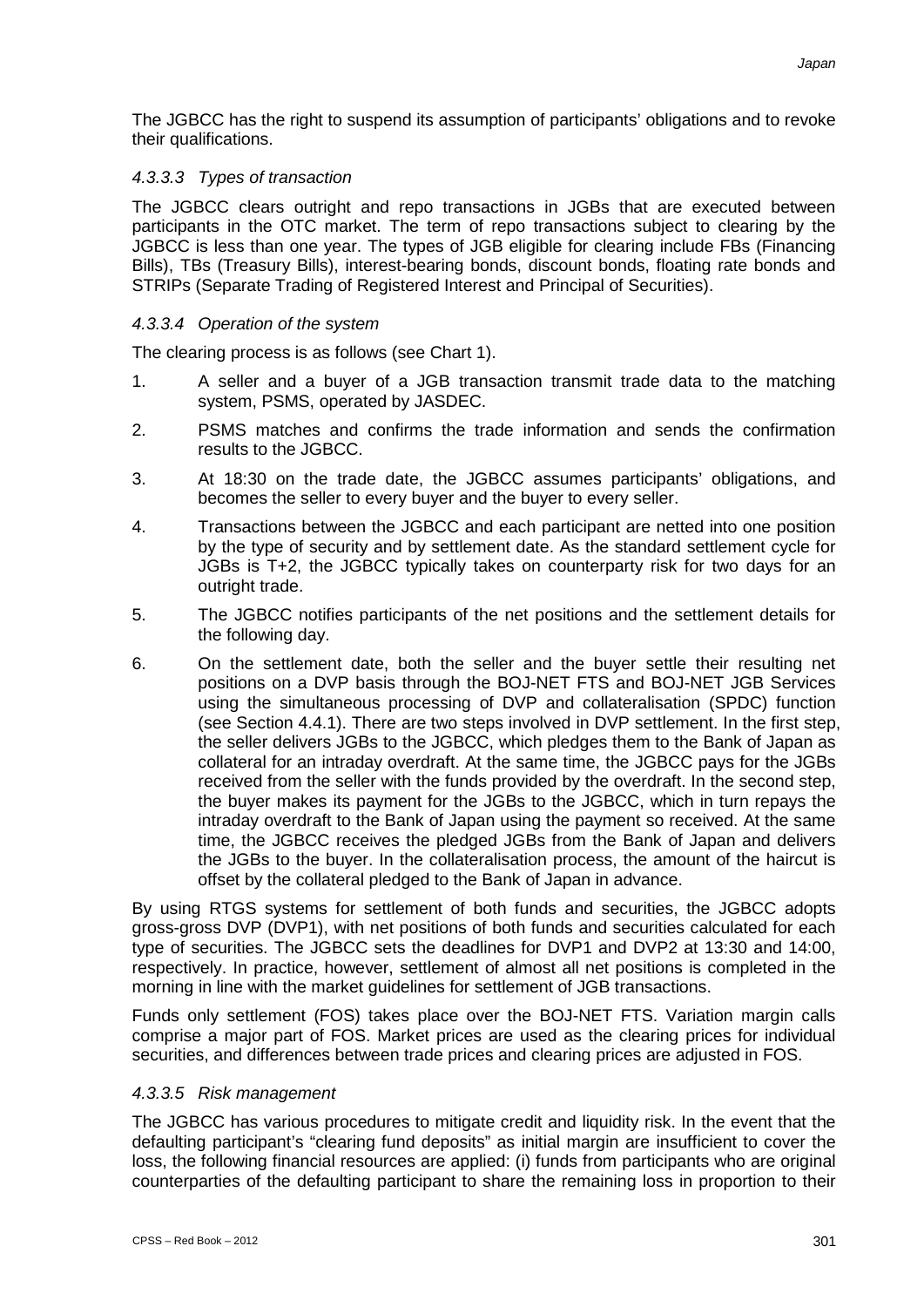net settlement amount with the defaulting participant; (ii) a quarter of the retained earnings of the JGBCC; and (iii) additional funds from all non-defaulting participants.

The clearing fund as initial margin plays a key role in covering any loss that may arise from the default of a participant. The margin calculation method is therefore set conservatively with some backups against volatility in both prices and positions. The amount of initial margin is subject to downward rigidity such that once the amount of the initial margin goes up due to a rise in price volatility and/or an increased position, the highest watermark continues to hold for a substantial period of time. In addition, the required amount based on daily figures is designed to cover the average of recent peak values in these figures. The first-loss sharing scheme (that is, participants who are original counterparties of the defaulting participant are required to deposit additional funds in proportion to their net settlement amount with the defaulting participant) is likely to discourage participants from trading with a counterparty with a deteriorating financial condition, but the margin model imposes a higher margin for a decreasing position, which results in a secure margin policy. Clearing funds may be provided in yen cash or JGBs.

Participants with a shortfall in FOS and clearing funds are required to deliver the necessary amount of funds or collateral by 10:00 and 11:00 on the following business day, respectively. Clearing funds are also designed to cover the risk of failure by a participant to make the FOS payment, which includes variation margin. The JGBCC can also raise margin requirements when the financial condition of a participant deteriorates.

The JGBCC has arrangements for addressing liquidity risk in the event of a participant's default. The JGBCC obtains liquidity from: (i) cash portion of the clearing funds; (ii) funding from markets or participants with T+0 repos, using JGBs received from non-defaulting participants and JGBs pledged as clearing funds; and (iii) drawdown of committed lines of credit. Participants who are the original counterparties of the defaulting participant are obliged to conduct T+0 repo transactions with the JGBCC when it has a liquidity shortfall.

# *4.3.3.6 Links to other systems*

Settlement of the net positions in the JGBCC takes place on a DVP basis over the BOJ-NET FTS and the BOJ-NET Book-entry System, using the current account and JGB account that the JGBCC holds with the Bank of Japan. The SPDC function provided through these systems plays a key role in realising DVP under RTGS.

The JGBCC also has a link to the PSMS operated by JASDEC to receive confirmation results for trades executed between clearing participants. The JGBCC does not have cross-margin arrangements across CCPs and does not maintain cross-border arrangements or clearing links with overseas securities settlement systems.

# *4.3.3.7 Pricing*

The JGBCC charges participants with clearing fees based on the value of transactions cleared for each participant, which is subject to a maximum amount. Settlement fees are set at a fixed rate per DVP transaction. These fee rates vary depending on transaction type, including whether the transaction is an outright or a repo transaction. The JGBCC also charges fees for counterparty risk based on the net outstanding positions. Such fees are charged mainly for term repo transactions. There are also fixed fees for maintaining an account and terminals.

# *4.3.3.8 Major ongoing and future projects*

The JGBCC currently clears approximately 40% of the JGB market (outright and repo transactions). Based on the experience of the financial crisis in 2008, it has been suggested that a wider range of market participants make use of the JGBCC in order to expand the risk reduction and efficiency benefits of CCP across the JGB market. Trust banks were identified as a segment with a low participation in the JGBCC despite their large market presence. In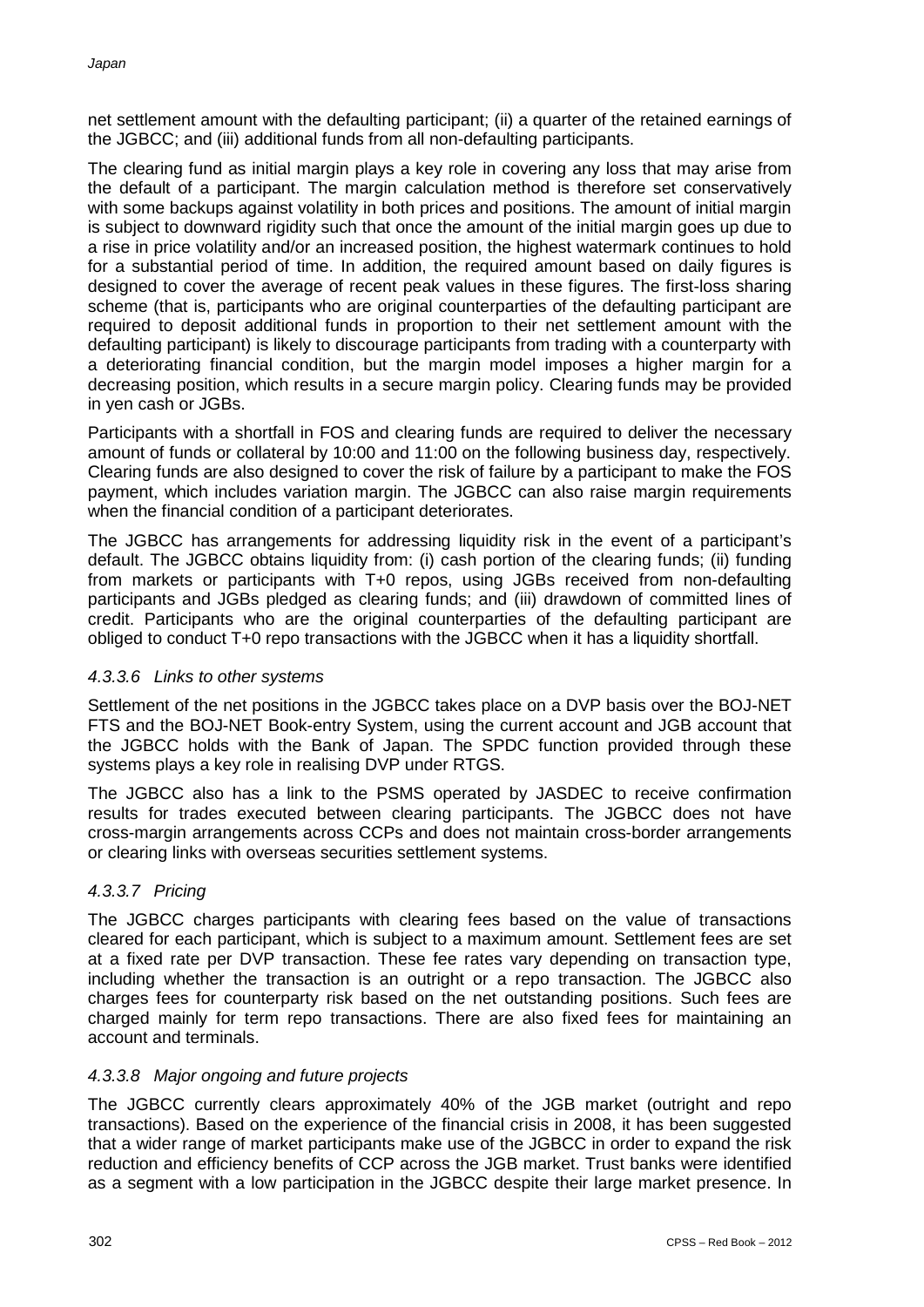December 2010, the JGBCC agreed with the Trust Companies Association of Japan that it would make necessary changes to its systems and processes to facilitate trust banks' participation. In turn, the association agreed that the trust banks would aim to participate in the JGBCC in the first half of fiscal 2014 for transactions associated with their asset administration services.

# *4.3.4 Osaka Securities Exchange (OSE)*

# *4.3.4.1 Institutional framework*

The OSE outsourced its clearing service for cash securities to the JSCC when the latter was established with the aim of integrating the internal clearing functions of securities exchanges across the country. However, the OSE still provides clearing services for exchange-traded derivatives listed on the OSE.

Founded in 1878, the OSE was converted from a membership organisation to a joint stock corporation in April 2001 with a view to improving its international competitiveness following an amendment of the *Securities and Exchange Act* that allowed stock exchanges to transform their corporate structure.

# *4.3.4.2 Participation*

As of June 2011, there were 94 participants, mainly securities companies. There are two clearing membership qualifications: one for stock index futures and options trading and equity options trading, and the other for FX derivatives trading. There are also two types of clearing qualifications, that is, the principal clearing qualification entitling the member to settle its own transactions only, and the agency clearing qualification entitling the member to settle the transactions of non-clearing participants in addition to its own.

The OSE sets the criteria for obtaining and maintaining these qualifications. The OSE regularly monitors participants for their operational reliability and financial standing. If a participant is observed to have significant problems in relation to these issues and to hold excessive positions, the OSE has the right to suspend its assumption of the participant's obligations and revoke the participant's qualification (see Section 4.3.4.5).

Financial standards for the acquisition of qualifications are higher than those for their maintenance, and those for the agency clearing qualification are higher than those for the principal clearing qualification. For example, the financial standards for securities companies seeking to acquire the principal clearing qualification are: (i) no less than JPY 300 million in capital; (ii) no less than JPY 2 billion in net assets; and (iii) a capital-to-risk ratio of more than 200%.

# *4.3.4.3 Types of transaction*

Eligible products for listed derivatives are: (i) stock index futures and options such as Nikkei 225 Futures; (ii) equity options; (iii) FX derivatives (margin contracts on rolling spot futures). FX derivatives included eight yen-denominated currency products and three non-yen-denominated currency products as of June 2011.

# *4.3.4.4 Operation of the system and settlement procedures*

The OSE assumes participants' obligations at the time of trade execution. Participants are informed of netting results, and net cash settlements for option premiums, option execution results, marking to market of futures positions, and final settlement on expiration date are executed until 13:00 on the day following the trade/mark to market for payments to the OSE and just after 14:45 for payments to participants. Fund transfer instructions are sent to either settlement banks or the Bank of Japan. The OSE designates five commercial banks for cash settlement. Securities settlements for equity options are cleared at the JSCC, and equities are transferred at JASDEC (see Chart 1).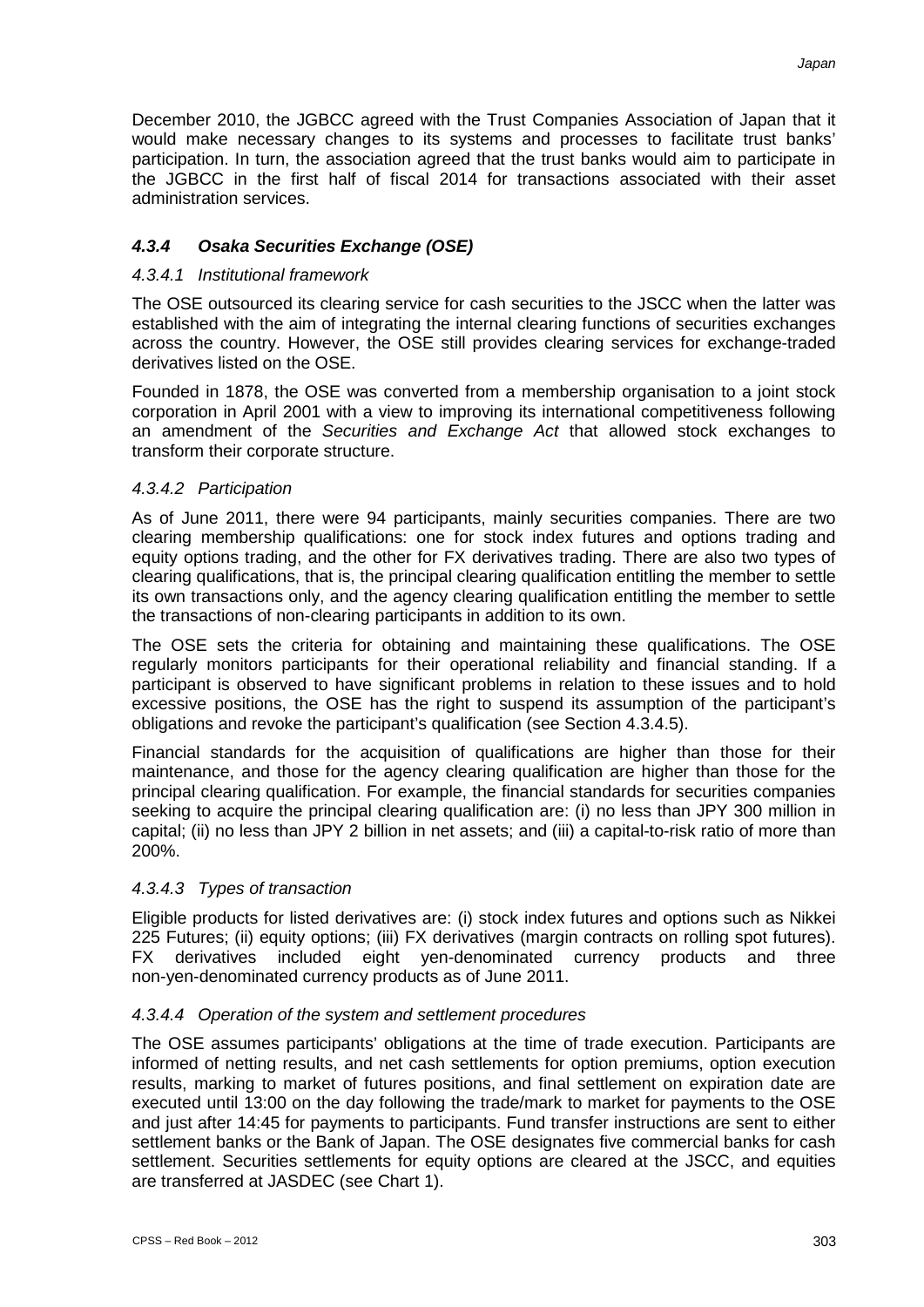# *4.3.4.5 Risk management*

The OSE manages credit risk vis-à-vis participants by setting participant qualifications, and through frequent intraday measurements of risk exposure and a loss allocation scheme.

The OSE monitors risk exposure on an almost hourly basis, estimating the potential loss for individual participants from their positions of stock index futures and options trading, equity options trading and FX derivatives trading. The risk exposure to a participant is calculated as the gap between the amount of margin posted by the participant and the maximum loss estimated according to its net positions in derivative products and a high confidence level of price fluctuation over a long-term period (eg the third standard deviation of the two-day price change ratio through a sample period of more than 25 years with regard to stock index futures and options. If the risk exposure exceeds a set level in comparison with the participant's net assets, the OSE confirms the details of its positions including those with clients, focusing on concentration risk for specific clients. If necessary, the OSE recommends that the participant improve its risk management and monitors progress. In the absence of improvements, the OSE examines the participant and can ultimately raise its margin requirement or haircut on collateral and order that its positions be reduced in a stepwise manner.

The loss allocation scheme at the OSE comprises: (i) the defaulter's "clearing margin"; (ii) the defaulter's "clearing deposit" as default fund; (iii) the default compensation reserve fund owned by the OSE; (iv-a) accumulated OSE income; (iv-b) remaining "clearing deposits" of non-defaulters; and (v) loss-sharing among non-defaulters. The financial resources described in (iv-a) and (iv-b) are paid out concurrently in the same amounts to cover losses beyond the sum of (i), (ii) and (iii).

The OSE uses SPAN to calculate the amount of clearing margin. Margin must be posted by 12:00 on the day following the margin requirement. Emergency margin calls are triggered by large price fluctuations and require participants to post their margin by 16:00 on the same day.

The OSE prepares for liquidity risk in the event of a participant's default by having liquidity on hand, overdraft arrangements and committed lines of credit from commercial banks.

# *4.3.4.6 Links to other systems*

The OSE has links to the BOJ-NET FTS for funds transfers, the JSCC to clear cash securities, and the JASDEC Book-entry System to ensure DVP settlement. The OSE does not have cross-margin arrangements across CCPs, nor does it have cross-border arrangements or clearing links with overseas settlement systems.

# *4.3.4.7 Pricing*

The OSE adjusts its clearing fees based on values of transactions cleared measured by units of derivative trading. These fee rates differ (i) among derivative products; and (ii) among clearing for final settlement on expiration date, clearing for options execution and other types of clearing. Transaction fees are also charged in proportion to transaction values. The OSE has introduced discount systems for transaction fee rates based on average transaction value over the last three months.

#### *4.3.4.8 Major ongoing and future projects*

The OSE launched the new J-GATE derivatives trading system in February 2011 with a globally competitive high latency, a co-location service and globally accepted trading rules. The OSE has extended night session trading hours to 03:00 on the following day, and trading value during the session is increasing. The OSE abolished the 11:00 to 12:30 lunch break for stock index futures and options trading and equity options trading in February 2011. Since then, trading volume during that period has occasionally accounted for 20–30% of a day's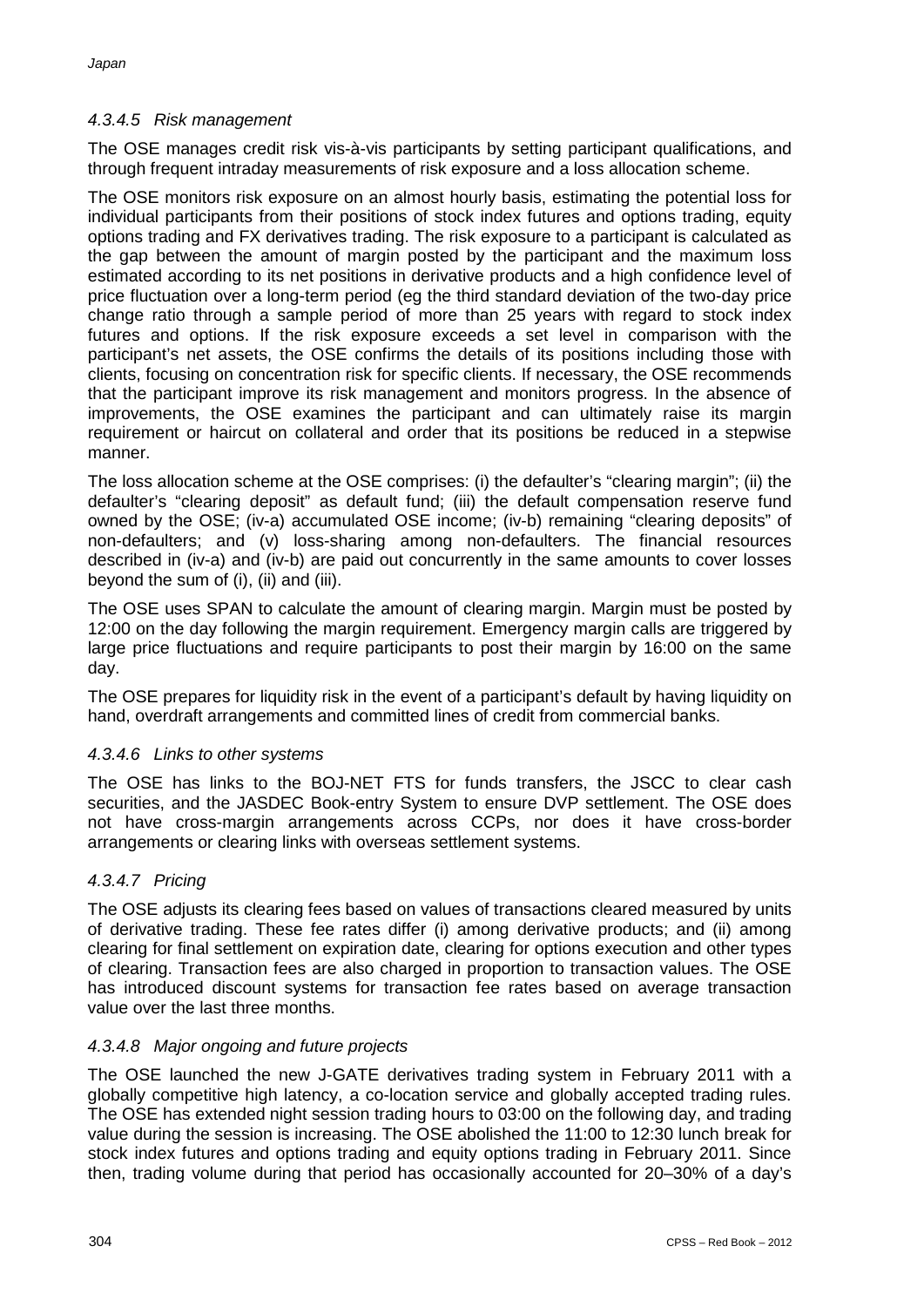trading volume. FX derivatives were launched in July 2009, and trading volume has increased due to a rising number of participants and market-maker enhancements. The OSE is examining the possibility of extending night session trading hours and introducing new derivative products such as volatility index derivatives and foreign stock index derivatives.

# *4.3.5 Tokyo Financial Exchange (TFX)*

# *4.3.5.1 Institutional framework*

TFX provides in-house clearing services for exchange-traded derivatives listed on TFX.

In April 1989, the Tokyo International Financial Futures Exchange (TIFFE) – the predecessor of the TFX – was established under the *Financial Futures Trading Act* as a membership organisation with capital provided by large domestic and foreign financial institutions. It started trading and clearing services for euroyen/eurodollar futures and yen/dollar currency futures, expanding its range of derivative products and maturities in line with the increasing number of derivatives markets. The TIFFE was demutualised in April 2004 and was renamed as the Tokyo Financial Exchange in September 2007. This reflected a decision to broaden its business from derivatives to various other financial products when the *Financial Futures Trading Act* was abolished and incorporated into the *Financial Instruments and Exchange Act* as an amendment of the *Securities and Exchange Act*.

While demand for short-term interest rate derivatives remains subdued in markets with near-zero rates and low volatility, FX derivatives introduced in 2005 are growing rapidly as one of the TFX's core businesses.

#### *4.3.5.2 Participation*

There were 46 clearing members for the major derivative products of interest rate futures as of August 2011. Most of the members are banks and securities companies including foreign financial institutions. Three participants have a trade membership but no clearing membership, relying on other members to clear their trades. One of these uses remote trading from an overseas location. There were 28 clearing members for FX derivatives and 10 clearing members for equity index derivatives as of August 2011, mainly comprising retail-oriented securities companies for both products. Capital participation is not required for membership, and most current equity holders are original members from the membership organisation phase.

The TFX sets criteria for the acquisition of qualifications. The TFX regularly monitors participants for their operational reliability and financial standing. If a participant is observed to have significant problems in relation to these issues, the TFX has the right to suspend its assumption of the participant's obligations and revoke the participant's qualification.

Financial requirements for qualifications differ according to the scale of the participant's net assets. The smaller the participant, the more stringent and numerous the requirements imposed for membership; for example, the size of the participant's parent company, company guarantees, and experience as a clearing member in other derivatives exchanges. There are common requirements such as that the net asset value to book value ratio has to be above one and stable earnings are expected. To qualify for FX derivatives, a minimum annual trade volume is required and financial conditions must also be met.

# *4.3.5.3 Types of transaction*

Clearing products for listed derivatives are: (i) three-month euroyen futures; (ii) options on three-month euroyen futures; (iii) overnight call rate futures; (iv) spot-next GC repo rate futures; (v) FX derivatives (margin contracts of rolling spot futures); and (vi) equity index derivatives (margin contracts on rolling spot futures). FX derivatives included 15 yen-denominated currency products and 11 non-yen-denominated currency products as of August 2011. Equity index derivatives include four indices: the Nikkei 225, the DAX, the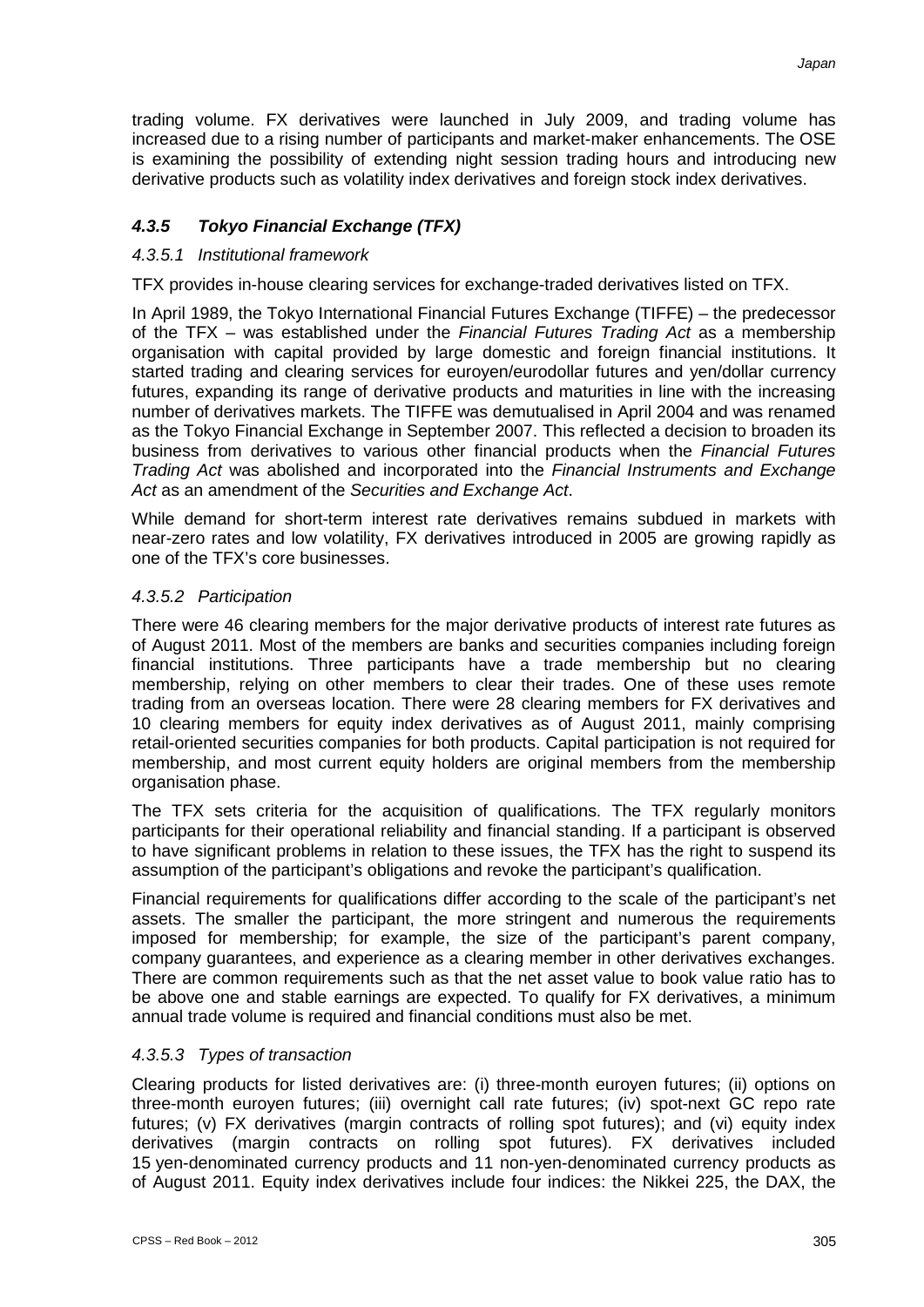FTSE 100 and the FTSE China 25. The TFX also clears trades in three-month euroyen futures listed on NYSE Liffe.

# *4.3.5.4 Operation of the system and settlement procedures*

The TFX assumes participants' obligations at the time of trade execution. For interest rate derivatives, participants are informed of netting results on the evening of trade date, and net cash settlements for option premiums, option execution results, marking to market of futures and option positions, and closing on expiration date are executed by 11:00 on the next day for payments to the TFX accounts at settlement banks. The settlement banks receive and pay out the net amount to TFX's account with the Bank of Japan by 12:00. Payments from the TFX to settlement banks and participants are executed by 12:00 and 14:00, respectively. TFX accounts in all settlement banks are square once all procedures are complete.

With regard to FX derivatives and equity index derivatives, net cash settlements use the client's margin account for all payments of realised and unrealised profit/loss via mark to market and position closing, as well as margin in proportion to the notional amount. Net settlements are executed in the service offices of settlement banks designated by the TFX. Net settlement operates on a T+2 settlement cycle. Payments between clearing members and the TFX are executed by 10:00 on the second day after trades are executed (see Chart 1).

# *4.3.5.5 Risk management*

The TFX manages its exposure to the credit risk posed by participants by setting participation criteria, monitoring participants and maintaining a loss allocation scheme.

The loss allocation scheme for clearing interest rate derivatives comprises the following elements: (i) the defaulters' margin; (ii) the defaulters' clearing fund; (iii) the TFX's default compensation reserve fund; (iv) the remaining clearing funds of non-defaulters; and (v) loss-sharing among non-defaulters. The TFX uses SPAN to calculate the margin amount, which must be posted by 11:00 on the day following the margin requirement. Emergency margin calls are triggered by large price developments. In such cases, participants are required to post their margin by 15:30 on the same day. The required balance of the clearing fund is calculated on the basis of each participant's risk exposure and is subject to a floor of JPY 50 million per participant.

The loss allocation scheme for clearing FX derivatives and equity index derivatives comprises: (i) the defaulter's margin; (ii) the defaulter's clearing fund; (iii) the TFX's default compensation reserve fund; (iv) the remaining clearing funds of non-defaulters; and (v) loss-sharing among non-defaulters. The margin accounts for these contracts include both variation margin for marking to market and initial margin for potential losses arising from the current position. The initial margin required depends on position volume, the price level and price volatility as updated by the TFX.

The TFX manages its exposure to liquidity risk in the event of a participant default through liquidity on hand and overdraft arrangements with commercial banks. For FX derivatives and equity index derivatives, all of the deposits in margin accounts are held as cash to cover emergency liquidity needs in the event of default or a surge in withdrawals by clients and participants with net positive positions.

#### *4.3.5.6 Links to other systems*

The TFX has links to the BOJ-NET FTS and the JGB Book-entry System for collateral management. The TFX does not have cross-margin arrangements across CCPs, but provides a clearing service for three-month euroyen futures listed on NYSE Liffe.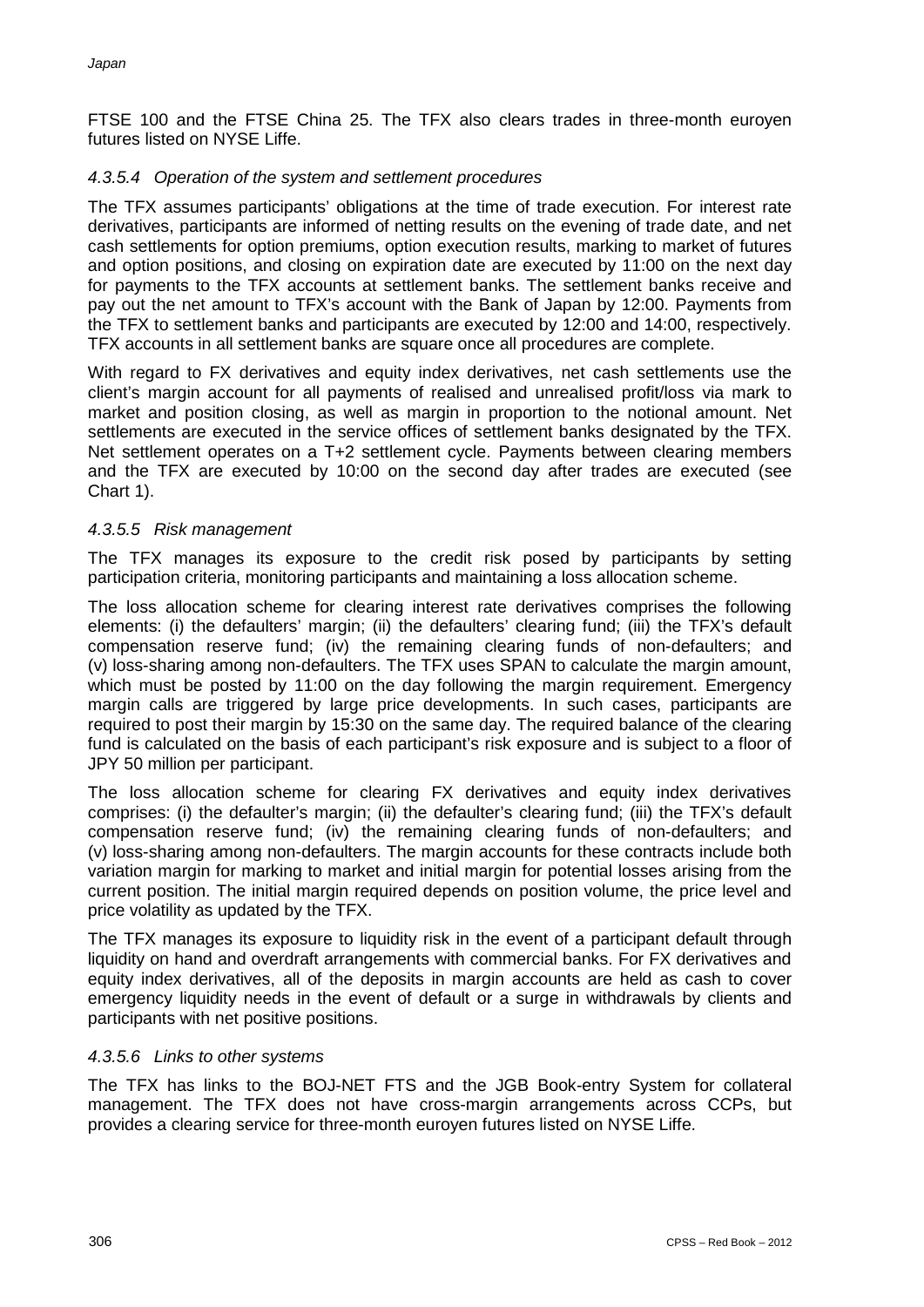# *4.3.5.7 Pricing*

The TFX charges trading fees including clearing service fees based on trading volume measured by units of derivative trades. Fee rates are fixed among derivative products. The TFX also charges a registration fee for obtaining membership and minimum monthly fees for holding membership.

### *4.3.5.8 Major ongoing and future projects*

The TFX plans to introduce new products such as LIBOR futures and equity index derivatives on the FTSE TWSE Taiwan 50. The TFX is also targeting an expansion in foreign members with remote access for interest rate derivatives trading and an increase in domestic and foreign client participation in FX and equity index derivatives trading.

#### **4.4 Securities settlement systems**

#### *4.4.1 JGB Book-entry System and BOJ-NET JGB Services*

The JGB Book-entry System is an arrangement for processing transfers of JGBs by crediting and debiting accounts on the books of participating institutions. Online processing services for the JGB Book-entry System are provided through BOJ-NET JGB Services. JGB settlements are processed on a DVP basis by linking BOJ-NET JGB Services to the BOJ-NET FTS (see Chart 1). The daily volume and value of transactions settled through BOJ-NET JGB Services averaged 16,000 transactions and JPY 76 trillion (USD 870 billion<sup>23</sup>) in 2010.

#### *4.4.1.1 Institutional framework*

The JGB Book-entry System is operated by the Bank of Japan as the book-entry transfer institution under the *Book-entry Transfer Act* (see Section 1.1.1.5). BOJ-NET JGB Services, a computer network system, is owned and operated by the Bank of Japan. The Policy Board of the Bank of Japan functions as the ultimate decision-making body for operation of the JGB Book-entry System and BOJ-NET JGB Services.

The legal basis for the Bank of Japan's operation of the JGB Book-entry System is derived from (i) its designation as the book-entry transfer institution by the competent ministers (the commissioner of the FSA to whom the Prime Minister has delegated authority, the Minister of Justice, and the Minister of Finance) under Article 47 of the *Book-entry Transfer Act*; and (ii) authorisation of this operation by the Commissioner of the FSA (to whom the Prime Minister has delegated authority) and the Minister of Finance as an integral part of the Bank of Japan's business, contributing to the smooth settlement of funds as prescribed in Article 39 of the *Bank of Japan Act*. Transfers of JGBs under the JGB Book-entry System are governed by the *Book-entry Transfer Act* and other relevant laws, as well as by rules and procedures established by the Bank of Japan pursuant to these laws.

Pursuant to Article 47 of the *Book-entry Transfer Act*, the Bank of Japan is subject to regulations on book-entry transfer institutions. Unlike other book-entry transfer institutions (stock corporations), however, the Bank of Japan is exempted from regulations regarding the prohibition of other business, the dismissal or disqualification of executives, on-site inspections, and financial reporting and improvement orders, as a special exception permitted by Article 48 of the *Book-entry Transfer Act*.

<sup>&</sup>lt;sup>23</sup> Converted at yearly average JPY/USD exchange rates for 2010.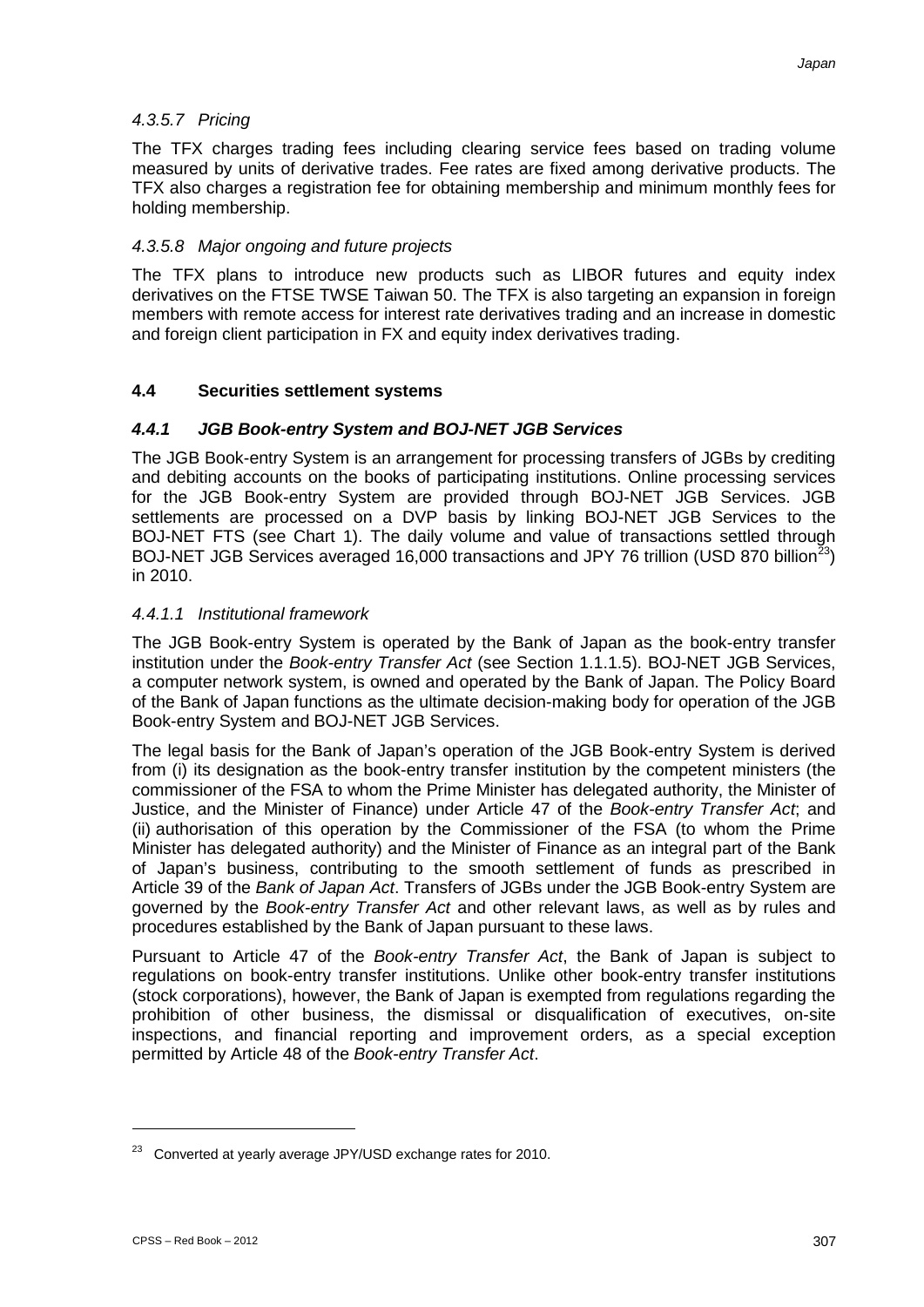# *4.4.1.2 Participation*

The JGB Book-entry System has three types of participants: direct participants, indirect participants and foreign indirect participants (FIP). An FIP is an entity which maintains its account with a direct participant, indirect participant, or FIP as their customer, and which can itself establish an account for its customer outside Japan. Access criteria for the JGB Book-entry System are disclosed to the public and require applicants to be in sound financial condition and have appropriate operational capability. Financial condition is assessed on capital adequacy ratios, and specific criteria are set according to the type of institution. As of June 2011, the JGB Book-entry System had 298 direct participants, 1,015 indirect participants and 128 FIPs.

# *4.4.1.3 Types of transaction*

Only JGBs are processed in the JGB Book-entry System, and payments are made only in yen.

# *4.4.1.4 Operation of the system*

BOJ-NET JGB Services processes final settlements of JGB transfers continuously throughout the day on an RTGS basis, both on a DVP and a free of payment (FOP) basis. The BOJ-NET provides DVP services by linking the BOJ-NET FTS with BOJ-NET JGB Services. The input hours for online instructions and the processing hours for BOJ-NET JGB Services are 09:00–16:30.

The Bank of Japan provides a liquidity-saving facility for DVP settlement, ie simultaneous processing of DVP and collateralisation (SPDC). By using this facility, a financial institution buying JGBs can post the JGBs receiving from the seller as collateral for an intraday overdraft from the Bank of Japan and simultaneously use the funds drawn to pay the seller. JGBs can be posted and returned any time during the operating hours of BOJ-NET JGB Services.

The timing of final settlements of JGB transfers on an RTGS basis through the BOJ-NET is clearly defined by rules set by the Bank of Japan as follows. A transfer of JGBs becomes final when the receiver's JGB account is credited on its transfer account book. The transfer of the corresponding funds becomes final when the current account of the receiver (ie a cash settlement agent) held at the Bank of Japan is credited.

# *4.4.1.5 Risk management*

Debit positions in securities accounts are avoided under the JGB Book-entry System because JGB transfers are made only when the balance in the deliverer's JGB account is sufficient. BOJ-NET JGB Services does not accept transfer instructions that would create debit positions in JGB accounts.

# *4.4.1.6 Links*

The JGB Book-entry System and BOJ-NET JGB Services maintain no direct linkages with overseas FMIs.

#### *4.4.1.7 Pricing*

The Bank of Japan covers the costs of developing and maintaining the system infrastructure at its own expense because it operates the JGB Book-entry System and BOJ-NET JGB Services as businesses contributing to the achievement of its objectives under the *Bank of Japan Act*, ie to ensure smooth settlement of funds among banks and other financial institutions (see Section 1.1.1.3). On the other hand, the Bank of Japan charges users of the BOJ-NET JGB Services fees for "online instructions" made through the services under the "beneficiary pays" principle, and recovers the costs of external linkages (such as the costs of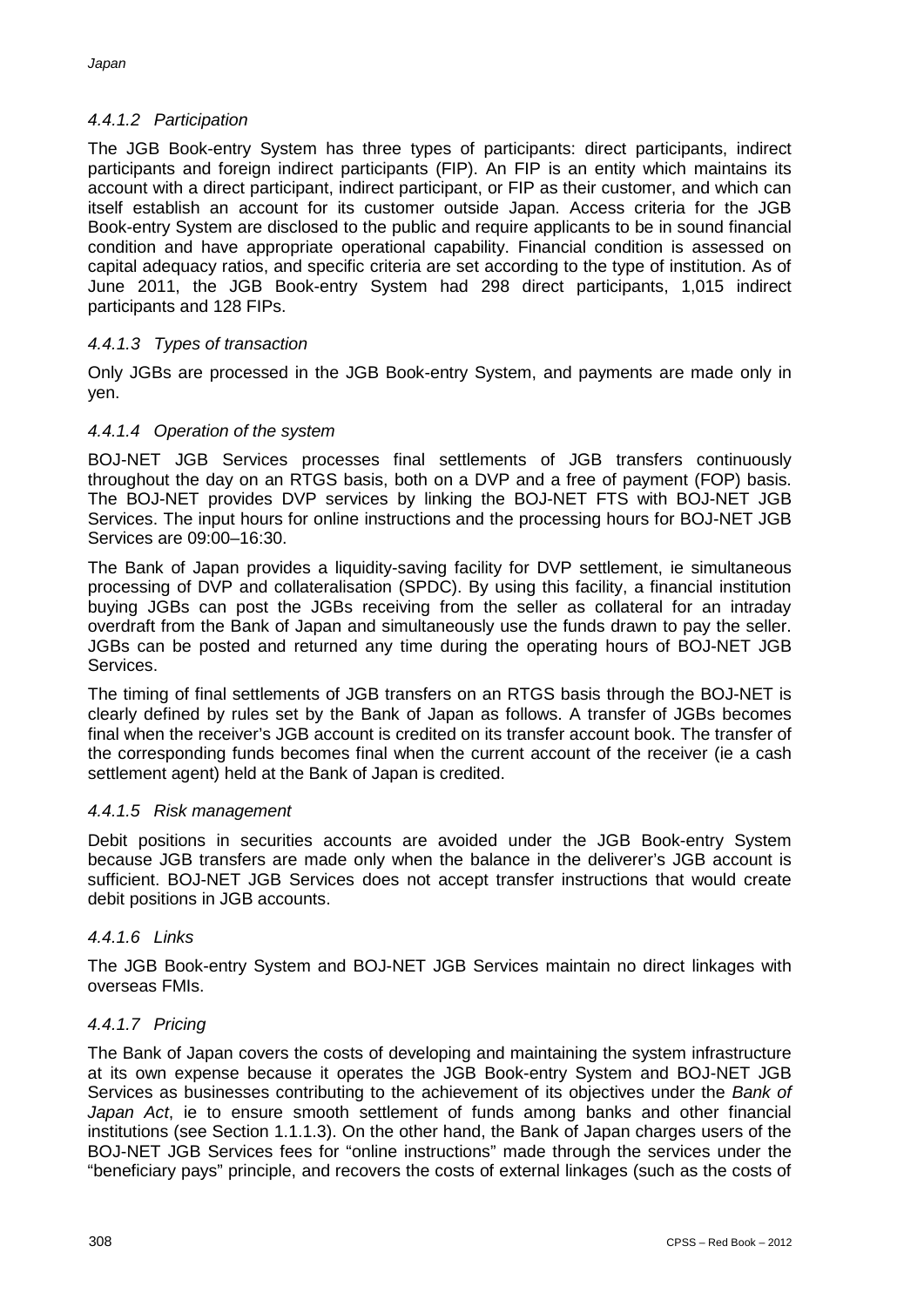hardware and software necessary for external linkages and the cost of using the online network.

### *4.4.1.8 Major ongoing and future projects*

See Section 3.2.1.7.

# *4.4.2 Japan Securities Depository Center (JASDEC)*

#### *4.4.2.1 Institutional framework*

JASDEC started its operation as a securities settlement system with the function of central securities depository in 1991. JASDEC, previously established as a foundation, converted its corporate structure to a stock corporation in January 2002. JASDEC operates the following businesses: (i) book-entry transfer for stocks, commercial papers, corporate bonds, investment trust and other securities excluding Japanese government bonds for which the Bank of Japan provides the settlement system; (ii) a DVP settlement service for those securities; (iii) a pre-settlement matching service; and (iv) custody and settlement services for foreign securities.

JASDEC's largest shareholder is the Tokyo Stock Exchange Group and the second largest is the Japan Securities Dealers Association. Other major shareholders include banks and security companies. Separately from the board of directors and the board of auditors, JASDEC has a business operational committee with 10 subcommittees that represent user needs. Comprising major users, the business operational committee discusses operational matters in line with guidance from JASDEC's board. JASDEC also has an advisory committee comprising external experts.

In 2003, JASDEC established the JASDEC DVP Clearing Corporation (JDCC), a subsidiary for the clearing of customer-side transactions, that is, transactions between securities dealers and institutional investors (see Section 4.3.2).

# *4.4.2.2 Participation*

JASDEC categorises participants of the book-entry transfer business into four groups: (i) issuing companies; (ii) JASDEC participants (securities firms and banks in account with JASDEC); (iii) indirect account management institution (domestic and foreign financial institutions who maintain accounts with a direct account management institutions for holding securities on behalf of their customers); (iv) fund settlement corporations; and (v) others. JASDEC has set up qualification requirements for each category.

As of October 2011, JASDEC had 220 participants in the book-entry transfer system for stocks, and 95 indirect account management institutions (AMIs) including foreign AMIs. The book-entry transfer system for investment trusts has 184 JASDEC participants, 699 indirect AMIs and 83 issuers. The system for corporate bonds has 88 JASDEC participants, 435 indirect AMIs and 2,540 issuers. The book-entry transfer system for commercial paper has 68 JASDEC participants, 39 indirect AMIs and 494 issuers.

#### *4.4.2.3 Types of transaction*

JASDEC operates four book-entry transfer systems and a pre-settlement matching system, as well as providing custody and settlement services for foreign securities. The book-entry transfer system for stocks covers bonds with share options, share options, REITs, ETFs and stocks. The book-entry transfer system for corporate bonds also covers municipal bonds and government agency bonds. There are also book-entry transfer systems for commercial paper and investment trusts.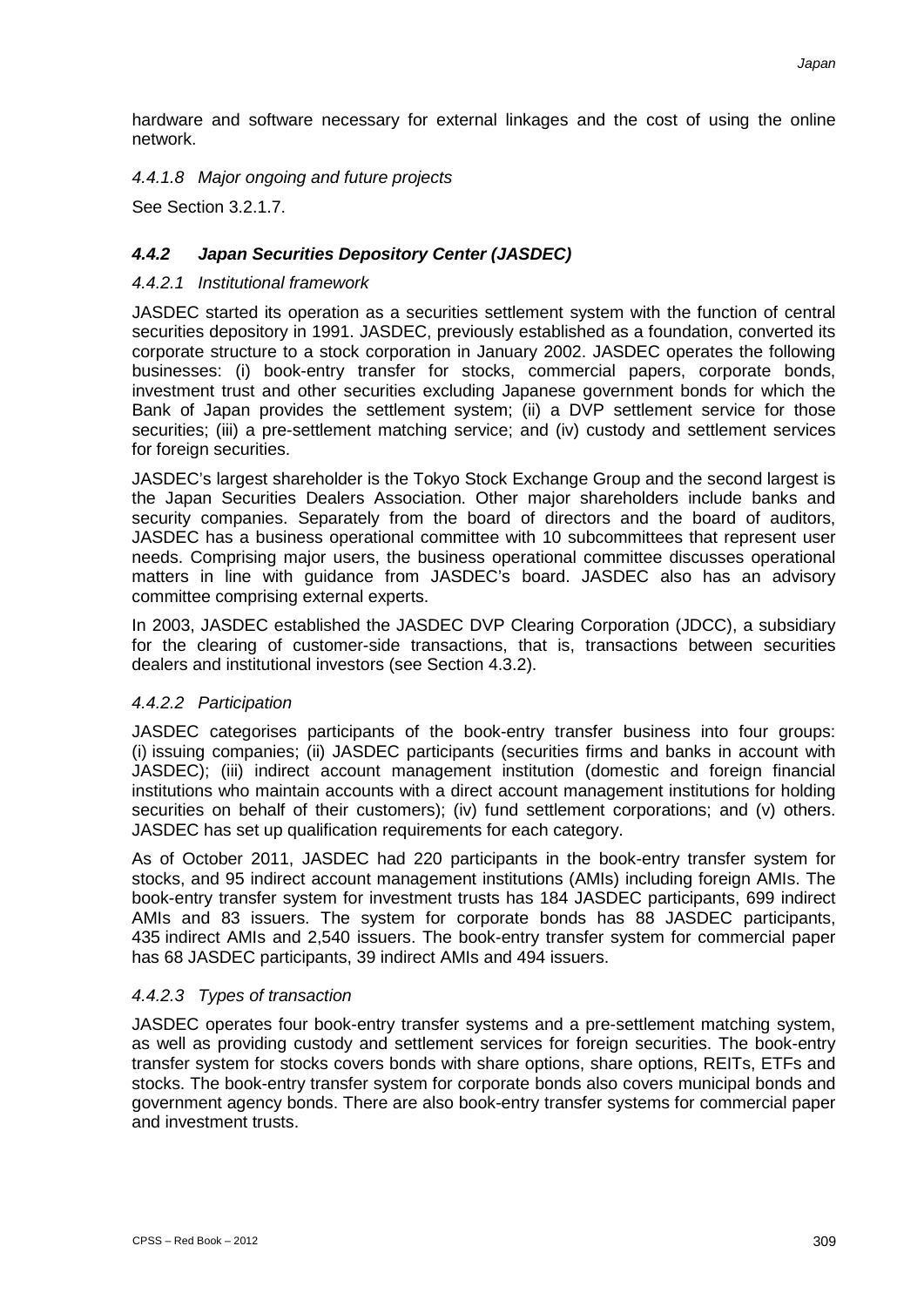# *4.4.2.4 Operation of the system*

The securities served by JASDEC have been dematerialised and can be settled by DVP through the BOJ-NET or through other cash settlement banks. See below for the operations of the respective systems (see Chart 1).

# *Book-entry transfer system for CP and corporate bonds*

Settlement in the book-entry transfer system for commercial paper and corporate bonds uses DVP1, whereby both delivery of securities at JASDEC and payments of funds at the BOJ-NET FTS are made on a gross real-time basis. To achieve DVP1 for commercial paper and corporate bonds, JASDEC established an operational link between its book-entry system for commercial paper and corporate bonds and the BOJ-NET FTS. Once trade details entered by the buyer and seller are matched in JASDEC's pre-settlement matching system, JASDEC automatically generates settlement instructions. On settlement day, JASDEC transfers the securities from the deliverer's account to the book-entry transfer account, temporarily locking its settlement amount, and sends the request for payment to the BOJ-NET FTS. On receiving JASDEC's request for payment, the BOJ-NET FTS notifies it to the securities receiver (or its settlement bank). After receiving the payment instruction from the securities receiver, the BOJ-NET FTS processes payments of funds from the securities receiver to the securities deliverer. Then the BOJ-NET FTS notifies completion of payments to JASDEC, which releases the previously locked securities and transfers them to the account of the securities receivers. The settlement for commercial paper and corporate bonds takes place from 09:00 to 17:00 (the cut-off time for entering trade details for same-day DVP settlement is 16:20).

#### *Book-entry transfer system for stocks*

Two types of DVP model are used for settlement of secondary market stock transactions. Stock transactions executed at stock exchanges (ie transactions between securities firms) must be settled on a DVP3 basis, where both securities and corresponding cash are settled on a net-net basis. On the trade date, transactions are matched by stock exchanges and cleared by JSCC. On settlement day, the resulting net positions in securities are settled at JASDEC, while net positions in cash are settled at the designated cash settlement banks, which comprise a panel of commercial banks and the Bank of Japan (see Section 4.3.1).

Stock transactions in the OTC market (ie transactions between securities firms and institutional investors) can be settled by gross-net DVP (DVP2). Once the trade is executed, the transaction data are matched by JASDEC's pre-settlement matching system and submitted to the JDCC. On the settlement day, the participants' securities positions are settled on a gross basis at JASDEC, while the resulting net cash positions are settled at the BOJ-NET FTS (see Section 4.3.2). For transactions settled on a FOP basis, the participants can send transfer instructions from 09:00 to 15:30 for immediate settlement.

#### *Book-entry transfer system for investment trust*

Most transactions settled in the book-entry transfer system for investment trusts are made on a purchase and cancellation basis rather than representing transfers associated with trades between investors. DVP1 can be used for the purchase and cancellation of investment trusts between issuers' trustee banks and fund distributors. To achieve DVP1, a linkage was established between the JASDEC book-entry system for investment trusts and the BOJ-NET FTS. When a funds distributor receives a purchase order from the investor, it passes the order to the issuer. On receiving the order from the funds distributor, the issuer sends JASDEC a request for the order to be recorded. On settlement day, JASDEC records registers the newly created balance on the issuance account, which temporarily records the details of the request from the issuer, and sends the request for payment to the BOJ-NET FTS. The BOJ-NET FTS then notifies the settlement bank of the funds distributor. After receiving the payment instruction from the settlement bank, the BOJ-NET FTS transfers the